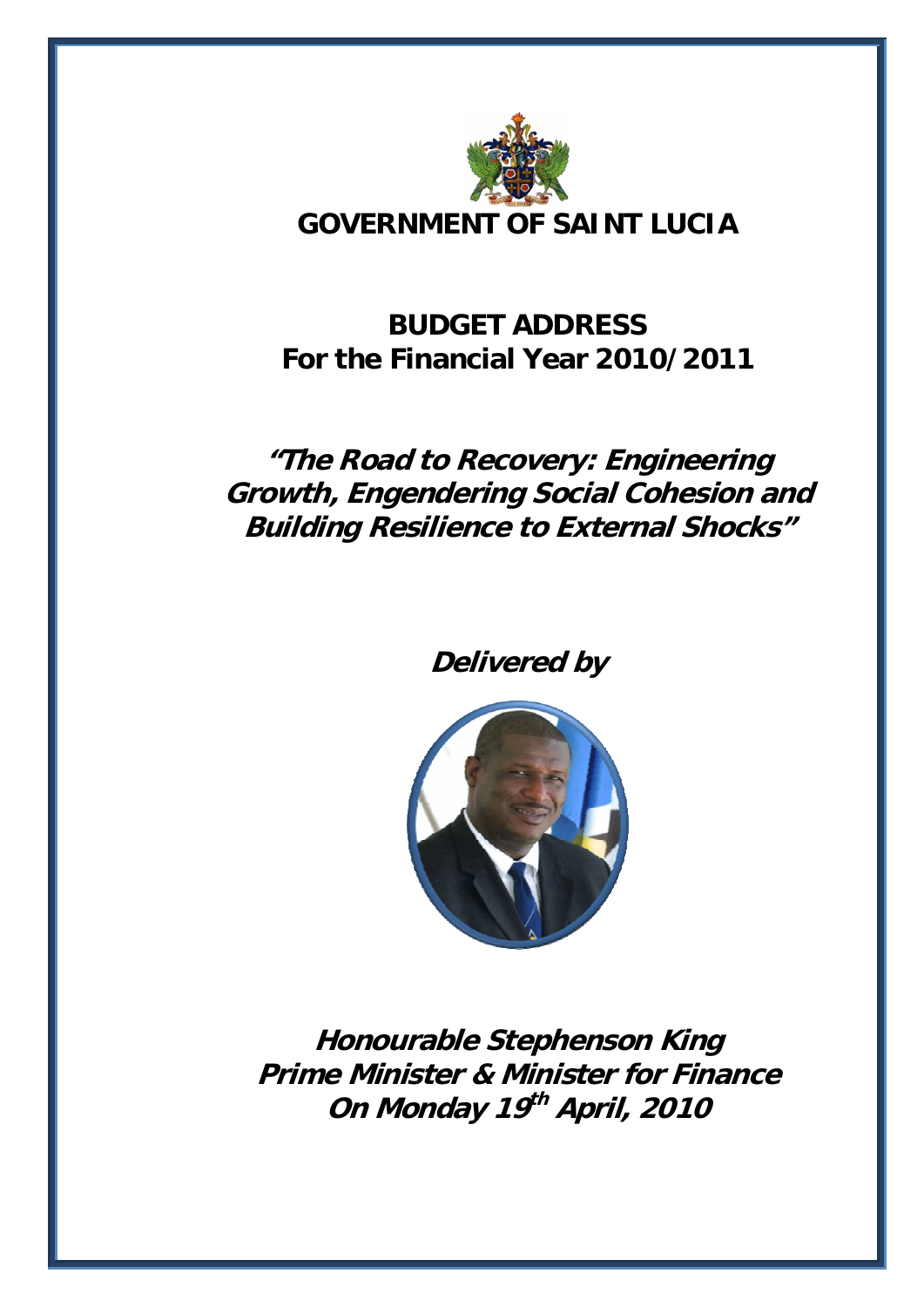| <b>INTERNATIONAL AND REGIONAL PERFORMANCE &amp; OUTLOOK FOR 20106</b>         |  |
|-------------------------------------------------------------------------------|--|
|                                                                               |  |
| SAINT LUCIA'S ECONOMIC PERFORMANCE AND OUTLOOK FOR 2010 8                     |  |
|                                                                               |  |
|                                                                               |  |
|                                                                               |  |
|                                                                               |  |
|                                                                               |  |
|                                                                               |  |
|                                                                               |  |
|                                                                               |  |
|                                                                               |  |
|                                                                               |  |
|                                                                               |  |
|                                                                               |  |
|                                                                               |  |
|                                                                               |  |
|                                                                               |  |
|                                                                               |  |
|                                                                               |  |
|                                                                               |  |
|                                                                               |  |
|                                                                               |  |
|                                                                               |  |
|                                                                               |  |
| Banana Commercialization and Agricultural Diversification Programme32         |  |
| Establishment of National Marketing Infrastructure (Clearinghouse Cul-de-Sac) |  |
| Productivity Enhancement for Beausejour Agriculture Station32                 |  |
|                                                                               |  |
|                                                                               |  |
|                                                                               |  |
|                                                                               |  |
|                                                                               |  |
|                                                                               |  |
|                                                                               |  |
|                                                                               |  |
|                                                                               |  |
|                                                                               |  |
|                                                                               |  |
|                                                                               |  |
|                                                                               |  |
|                                                                               |  |
|                                                                               |  |
|                                                                               |  |
|                                                                               |  |
|                                                                               |  |

## **Table of Contents**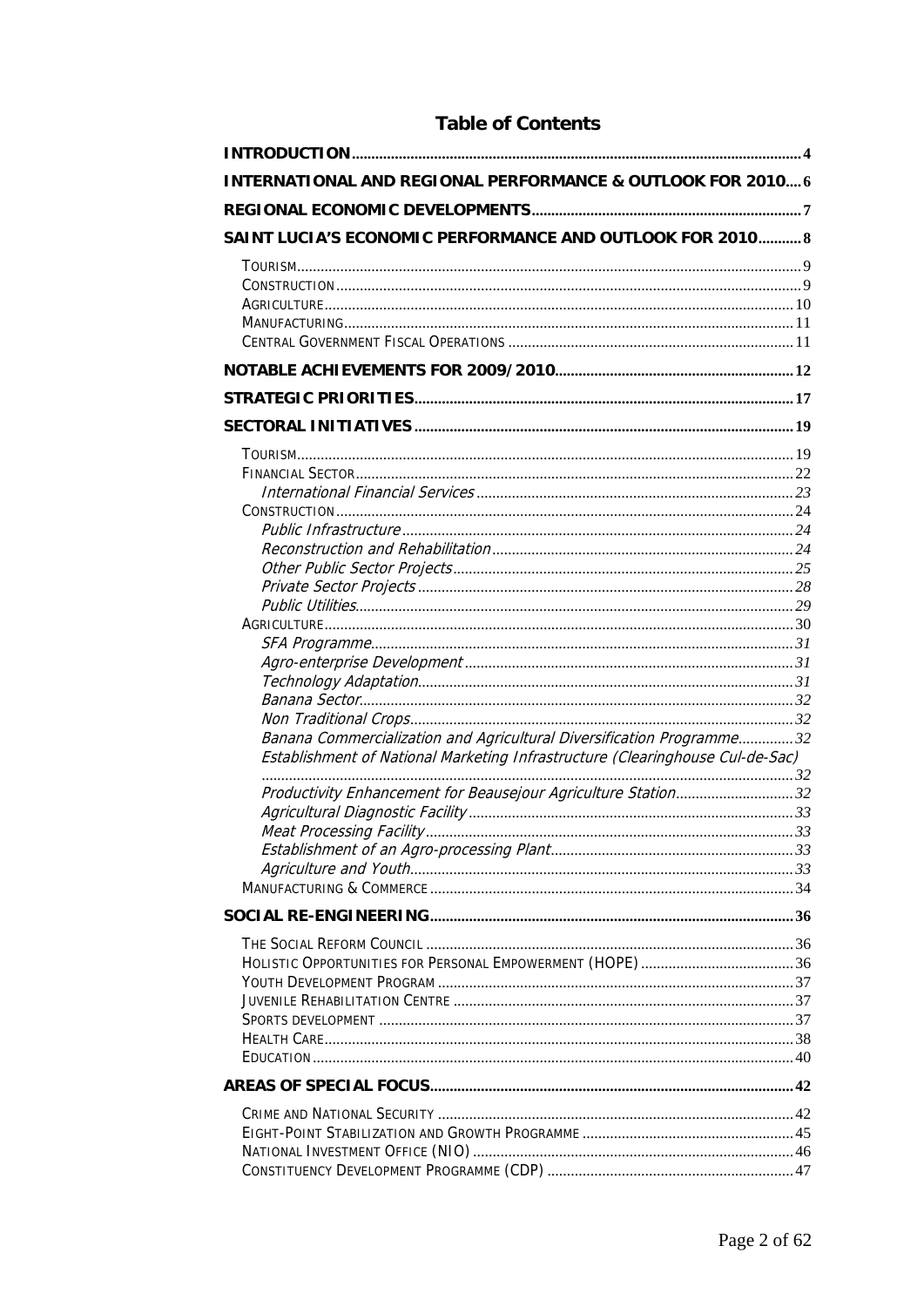| INCENTIVES AND OPPORTUNITIES AVAILABLE FOR BUSINESSES AND INVESTORS 59 |  |
|------------------------------------------------------------------------|--|
|                                                                        |  |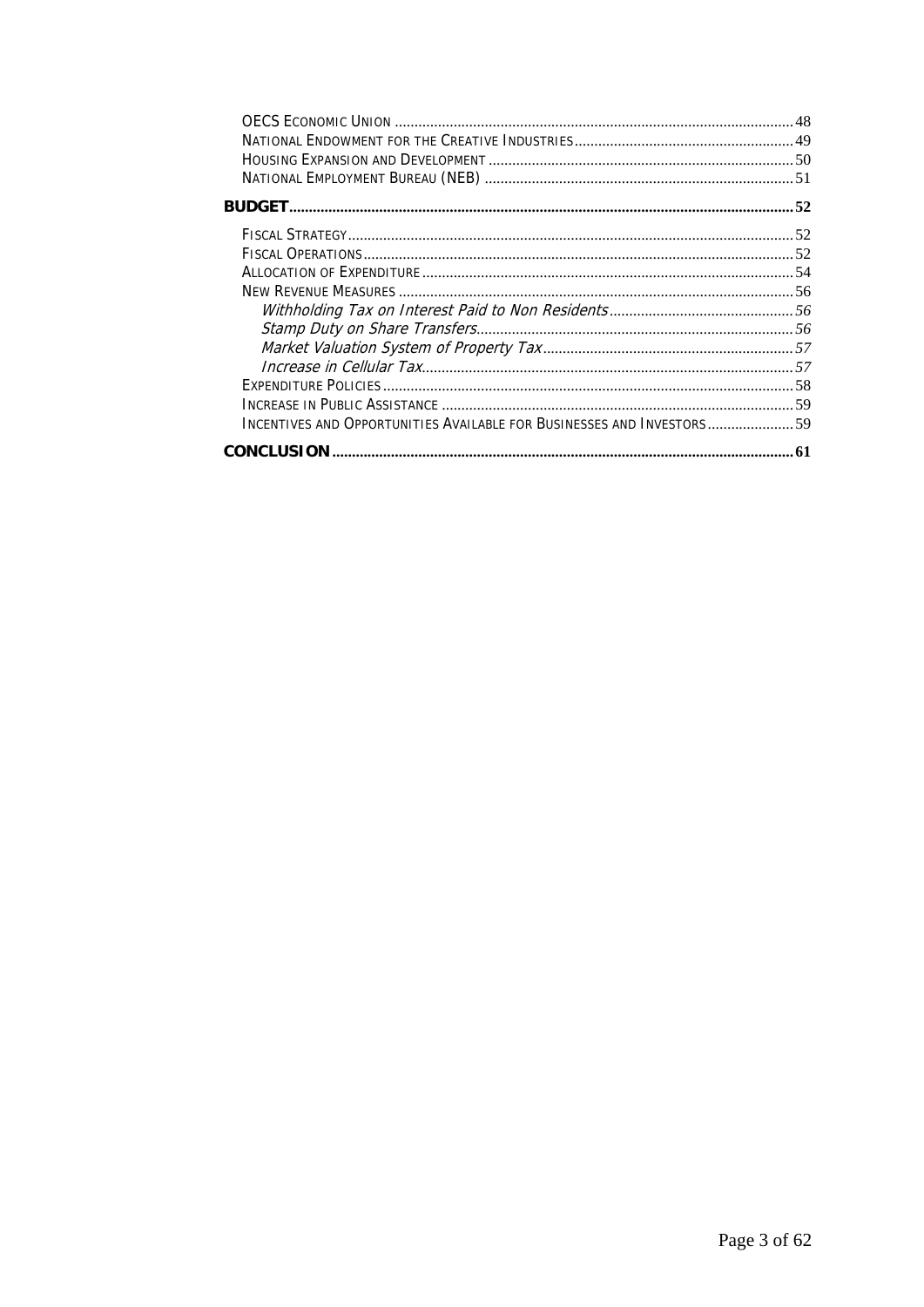## **Introduction**

Madam Speaker, Honorable Members of Parliament, fellow Saint Lucians.

Two generations have passed since the world experienced a deep and widespread recession of the magnitude witnessed last year. The allembracing, depressed conditions which were felt by practically every community, in every part of the world, had not occurred since the Great Depression.

Yet, it is also true that economic recovery, albeit weak and sluggish, appears to be underway in some countries and on the horizon in others. The use of policy tools to strengthen financial regulation and reduce risk, the extensive application of fiscal measures and international policy co-ordination, have all contributed to the apparently rapid turnaround. It is instructive that government expenditure and fiscal policies, in particular, are being widely used by the most conservative countries to boost growth, even though their use has given rise to higher debt ratios.

The Managing Director of the International Monetary Fund said recently, that the "fiscal response was essential to tackle the downturn", that, in relation to the recession, it was evident that the "fiscal stimulus could have a powerful impact" and that he was proud that the IMF had "played a pivotal role in its early call for a sizable global fiscal stimulus".

Our own analysis led us to the conviction, that an appropriate fiscal stimulus package would help cushion Saint Lucia from the adverse effects of the recession. Despite much criticism, we believed it to be the right approach then, and now feel vindicated by the support of the international community for the decisive use of a fiscal stimulus, by countries around the world, to counteract the recession.

Our emphasis this year, and in the medium term is on recovery, consequently, this year's budget hinges on the theme **The Road to Recovery: Engineering Growth, Engendering Social Cohesion and Building Resilience to External Shocks**.

This budget is designed to build on last year's successes, and to lay the foundation for the kind of recovery that generates and sustains growth with employment, engenders cohesion in our social structures, and makes us more resilient to external shocks. Recovering from the recession is, inevitably, a process. That is why I have chosen to describe the theme of the budget for this year as The Road to Recovery. The budget lays out the plans of the government in a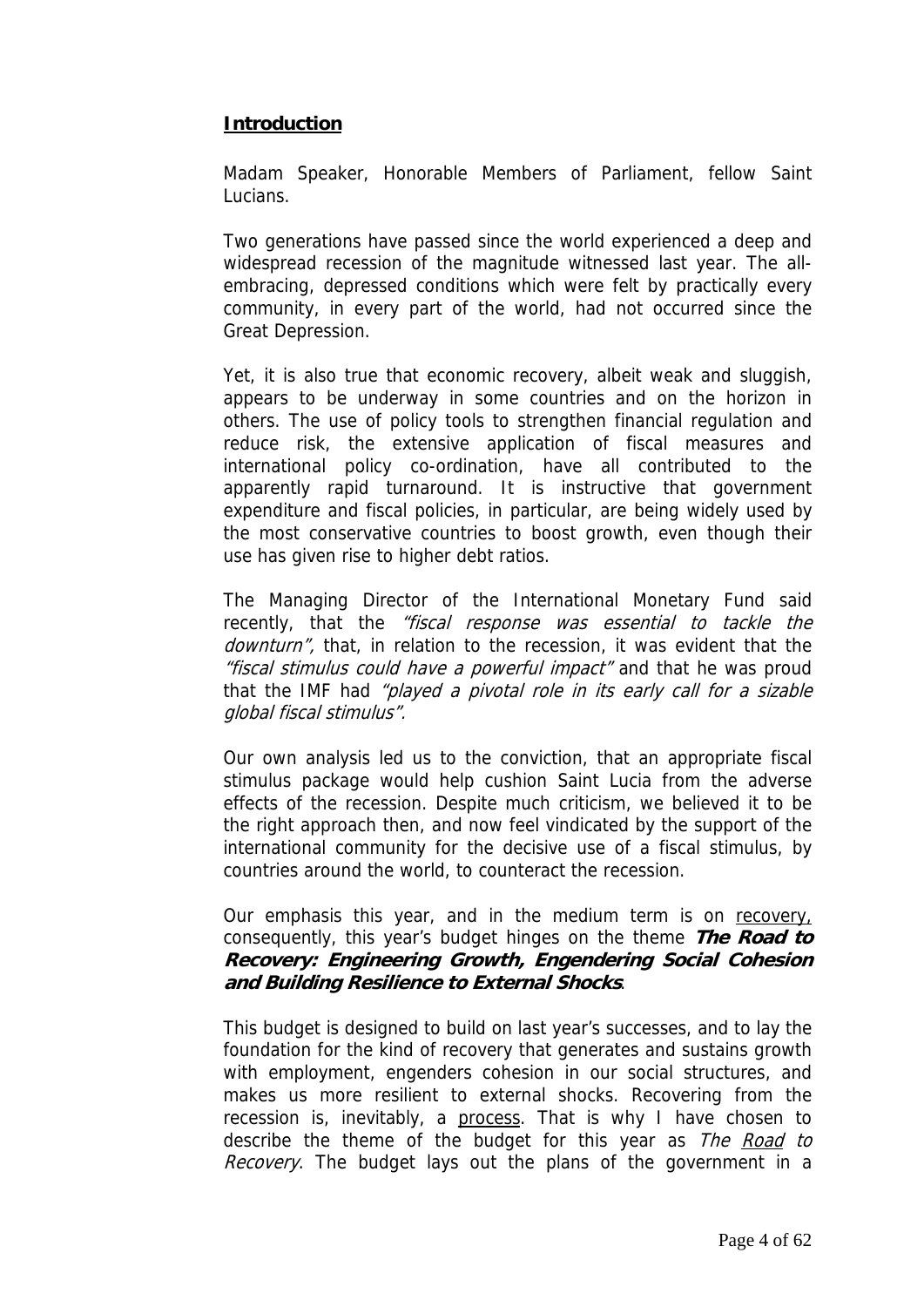medium term context, which, along with new initiatives, continue our proven policies of prior years; sets the direction to be taken; provides the required resources; reaches out to social and economic partners, and seeks to address the priorities of the country, cognizant of the dynamics of the regional and international contexts.

The green shoots of recovery began to emerge late last year, as our economic programs took effect. This year, we must nurture them, and ensure that they take firm root, grow to maturity and provide a rich and bountiful harvest.

There are, of course, various facets to the recovery process. It is essential to return to positive economic growth. A static or shrinking pie will not be adequate to feed a growing population. It is, therefore, necessary to identify and devote significant resources to sectors that are likely to have the potential for a lasting growth impact. Additionally, not only must jobs be preserved, but we must have investments that are job-creating. I am confident that the investment plans and programs of the central government, the public sector as a whole, and the private sector, are sufficiently well-chosen to have the desired impact.

Building partnerships with the private sector, labor representatives, and civil society in Saint Lucia, the Region and the outside world, is an important aspect of creating the conditions for lasting growth, and will continue to be an area of focus.

It is also important to have a credible and sustainable fiscal framework that will engender confidence in local business partners, investors, consumers and the international community. This implies a wellfinanced fiscal account, in which expenditure is adequately sustained by resources, in accordance with international prudential guidelines, and debt ratios that are sustainable over time. Our emphasis must, and will be, on strengthening revenue collections, containing expenditure and achieving debt targets, not necessarily in one or two years, understandably, but over time.

Natural disasters like hurricanes, floods, droughts, earthquakes and other environmental conditions to which we are susceptible, can be costly, not only in monetary terms, but in terms of human lives! I have included programs aimed at building, over time, our resilience to economic and environmental shocks.

We are, Madam Speaker, a small, highly open and vulnerable economy and must evaluate and plan our affairs, mindful of the regional context and the changing contours of the international political economy.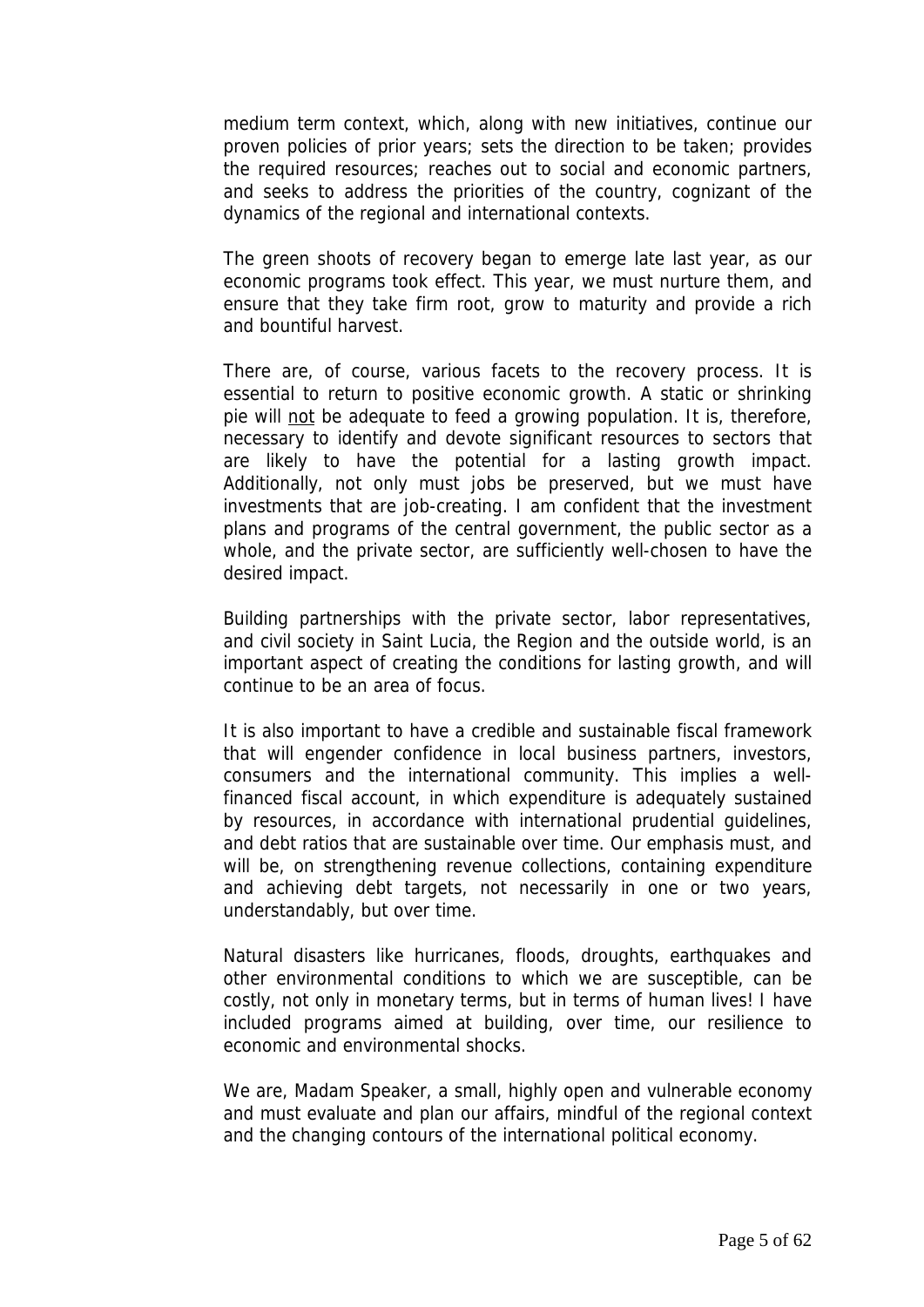With your permission, Madam Speaker, I will now review, briefly, international and regional economic developments over the last year and examine the prospects for 2010.

## **International and Regional Performance & Outlook for 2010**

Madam Speaker, the world economy is on the mend after recording the worst performance since the Great Depression of the 1930s. Countries are now reporting positive rates of growth, after the global economy contracted by 0.8 percent in 2009, its first decline in over 60 years. The contraction resulted in record unemployment in many countries, peaking at 10 percent in the United States, the highest since 1983. Other advanced economies experienced even higher unemployment, with Spain recording a rate of 18 percent, as its economy experienced severe contraction.

Countries had to resort to providing generous fiscal packages to stimulate demand and stem the tide of job losses. Notwithstanding the strong public support for expansionary policies, consumer confidence in advanced countries remains subdued, as households seek to restore their financial balances, following the wealth losses suffered during the crisis.

The IMF has advised countries against prematurely withdrawing their stimulus packages, as a premature exit could result in a double-dip recession. This essentially means that an early withdrawal of stimulus plans, before economies show signs of robust recovery, could result in an even deeper recession.

The recovery in the world economy, though still fragile, is beginning to gather momentum. After declining by 2.5 percent in 2009, the US economy is beginning to recover, with a projected growth rate of 2.1 percent in 2010. Other advanced economies are also emerging from the grip of the recession, albeit sluggishly, with several indicators showing improvements in economic conditions. Growth in the Euro Area is projected to edge up by 1.0 percent in 2010, after contracting by 3.9 percent in 2009, reflecting moderate growth in Germany, France and Italy. A similar trend exists for the economies of Japan, the United Kingdom and Canada.

The global recovery will be supported, mainly, by growth in emerging and developing economies. Led by China and India, growth of developing country economies will strengthen to 8.4 percent in 2010, following a 6.5 percent expansion in 2009. Other emerging economies such as Brazil and Mexico, are projected to experience robust growth in 2010.

Following the fall in international commodity prices, global rates of inflation moderated in 2009. The global rate of inflation decelerated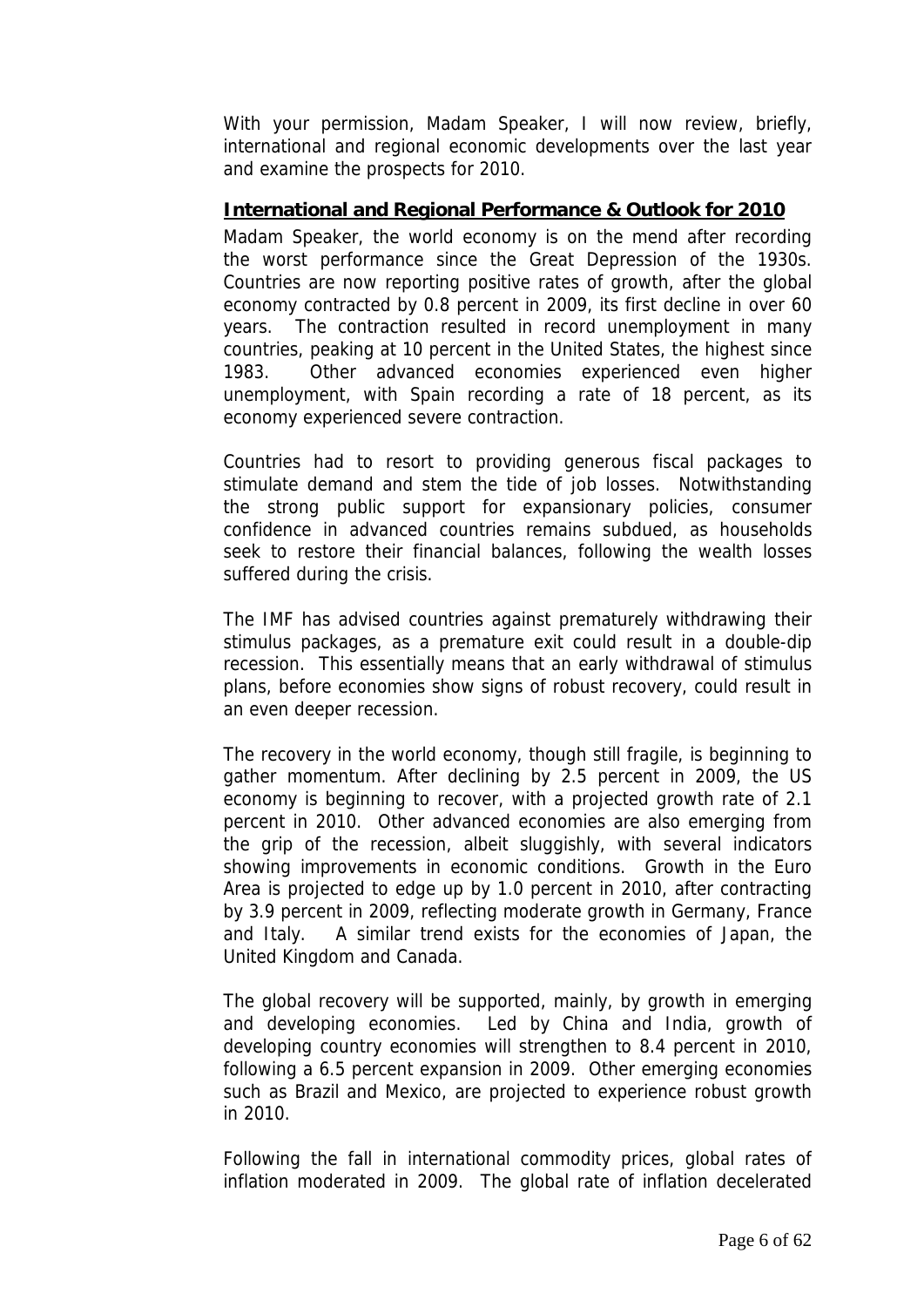markedly to 0.1 percent in 2009, down from 3.6 percent in 2008. The lower rate of consumer price increases, was underpinned by about a 40 percent decline in the average international price of crude oil in 2009, relative to the previous year.

The medium term outlook for the economies of the developed countries, including Saint Lucia's main trading partners, points to a subdued recovery, with significant downside risks. The continued high levels of unemployment will dampen the prospects for resurgence in consumer spending, which is key to a sustained economic recovery.

In the US, the continued weakness in the housing industry, has eroded household wealth, and is proving to be a drag on consumer spending. Business investment has been adversely affected by the credit squeeze, in addition to falling equity prices, and declining corporate profits. The level of unemployment is expected to stabilize, as the real economy improves, but will decline slowly, given the lag between growth in employment, and production.

#### **Regional Economic Developments**

Madam Speaker, the Caribbean has been hit hard by the impact of the global economic and financial crisis. The crisis has exposed the inherent structural weaknesses in many economies in the region, as most have experienced contractions in GDP, rising unemployment and deteriorating fiscal positions. The heavy reliance of many countries on tourism, has made them susceptible to the significant declines in activity in the industry, resulting in the loss of jobs. Countries were forced to implement stimulus packages to support their tourism sectors, and to stimulate domestic demand. However, these measures coupled with the contraction in economic activity, resulted in significant deterioration in fiscal positions and public debt ratios.

The continued freeze in international credit markets adversely affected the flow of foreign direct investment (FDI), the main source of financing for major hotels and other private sector construction projects in the Caribbean. Consequently, work on several tourist related projects was delayed or halted, and in some cases, even failed to start.

As net importers of fuel, most Caribbean countries benefited from lower oil and other commodity prices in 2009, following the spike in commodity prices in 2008. This development has resulted in lower consumer prices in most countries of the region.

In **Jamaica**, real GDP is estimated to have contracted by between 2 to 3 percent in 2009, as external demand for Jamaica's exports fell. Most of the main sectors, including mining and quarrying, manufacturing, construction, and the wholesale and retail trades, experienced declines.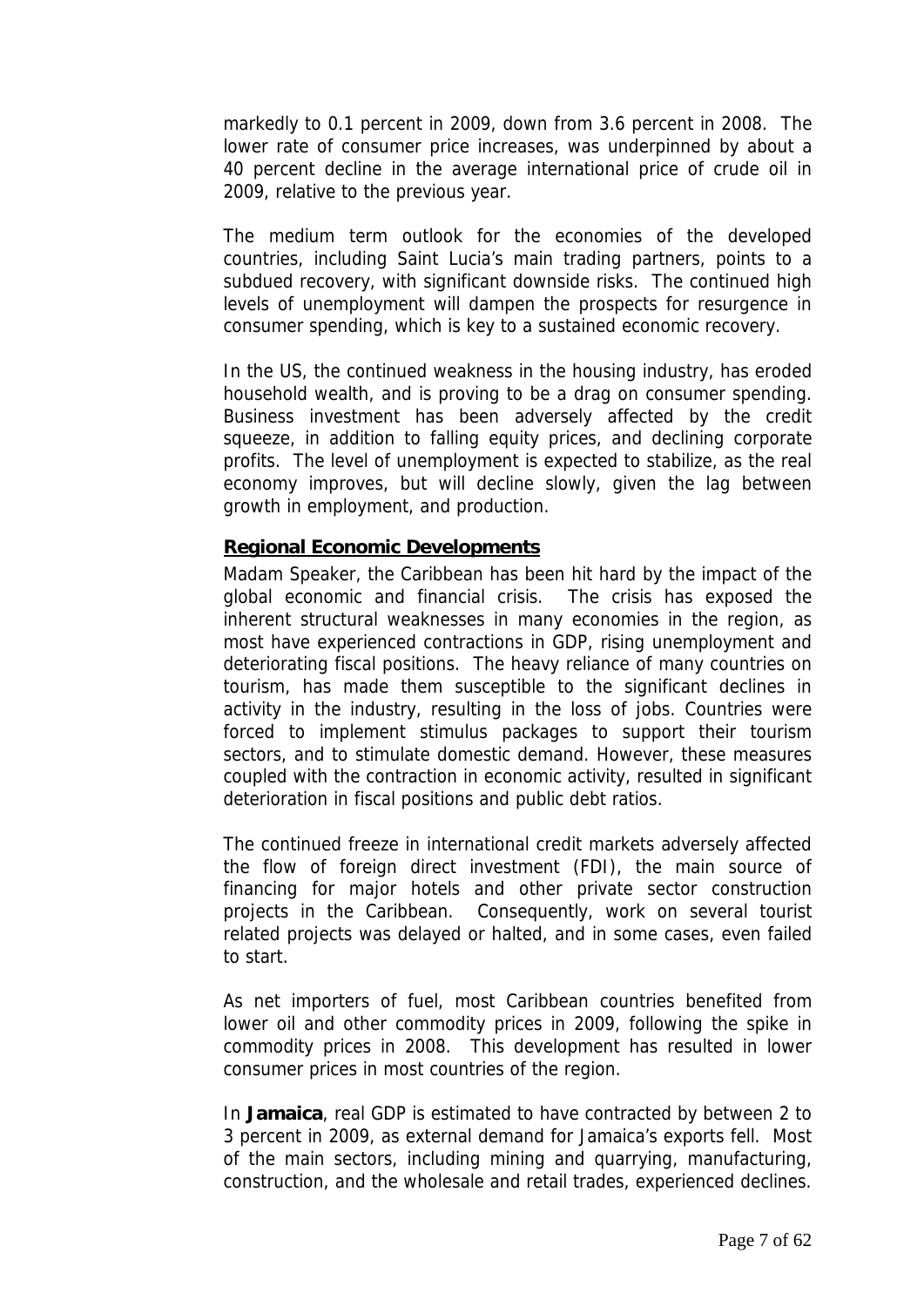Economic activity in **Barbados** declined by an estimated 5.3 percent in 2009, led by contractions in the tourism and construction. As one of those Caribbean countries heavily exposed to the vagaries of the tourism industry, the Barbadian economy would have experienced significant spill over effects in other sectors. A large fall in private capital inflows dampened domestic construction, an important source of growth for that economy.

Real GDP growth in **Trinidad and Tobago** is estimated to have contracted by 3.0 percent in 2009, reflecting lower performances in both the energy and non-energy sectors. Reduced crude oil production, coupled with a decline in activity in the manufacturing and construction sectors, accounted for the fall in GDP, and resulted in higher levels of unemployment.

The global crisis severely impacted the economies of the member countries of the **Eastern Caribbean Economic Union (ECCU)**  member countries, with real GDP estimated to have fallen by 7.3 percent in 2009. Only Montserrat recorded positive growth of 1.0 percent, in marked contrast to Anguilla's fall of 24.4 percent. The impact of the global crisis on ECCU economies was mainly transmitted through the tourism and construction sectors.

#### **Saint Lucia's Economic Performance and Outlook for 2010**

Madam Speaker, the deterioration in the external environment has had a severe impact on Saint Lucia's economy. Preliminary estimates suggest, that real GDP contracted by 5.2 percent in 2009, compared with positive growth of 0.7 percent in 2008. The contraction in economic activity was mainly associated with declines in the tourism industry, and the construction and agriculture sectors, which had spillover effects on the other sectors of the economy, such as wholesale and retail trade, transport, and banking and insurance. The softening in economic activity, resulted in a higher rate of unemployment of 20.5 percent at the end of 2009, reflecting job losses in construction, tourism and other sectors.

The stimulus package implemented towards the end of 2009, coupled with other job creation initiatives of the Government, such as Holistic Opportunities for Personal Empowerment (HOPE), mitigated the severity of the impact of the crisis, on the labour market. In other words, the situation could have been worse, if such initiatives were not undertaken by the Government, to address the rising unemployment in the country.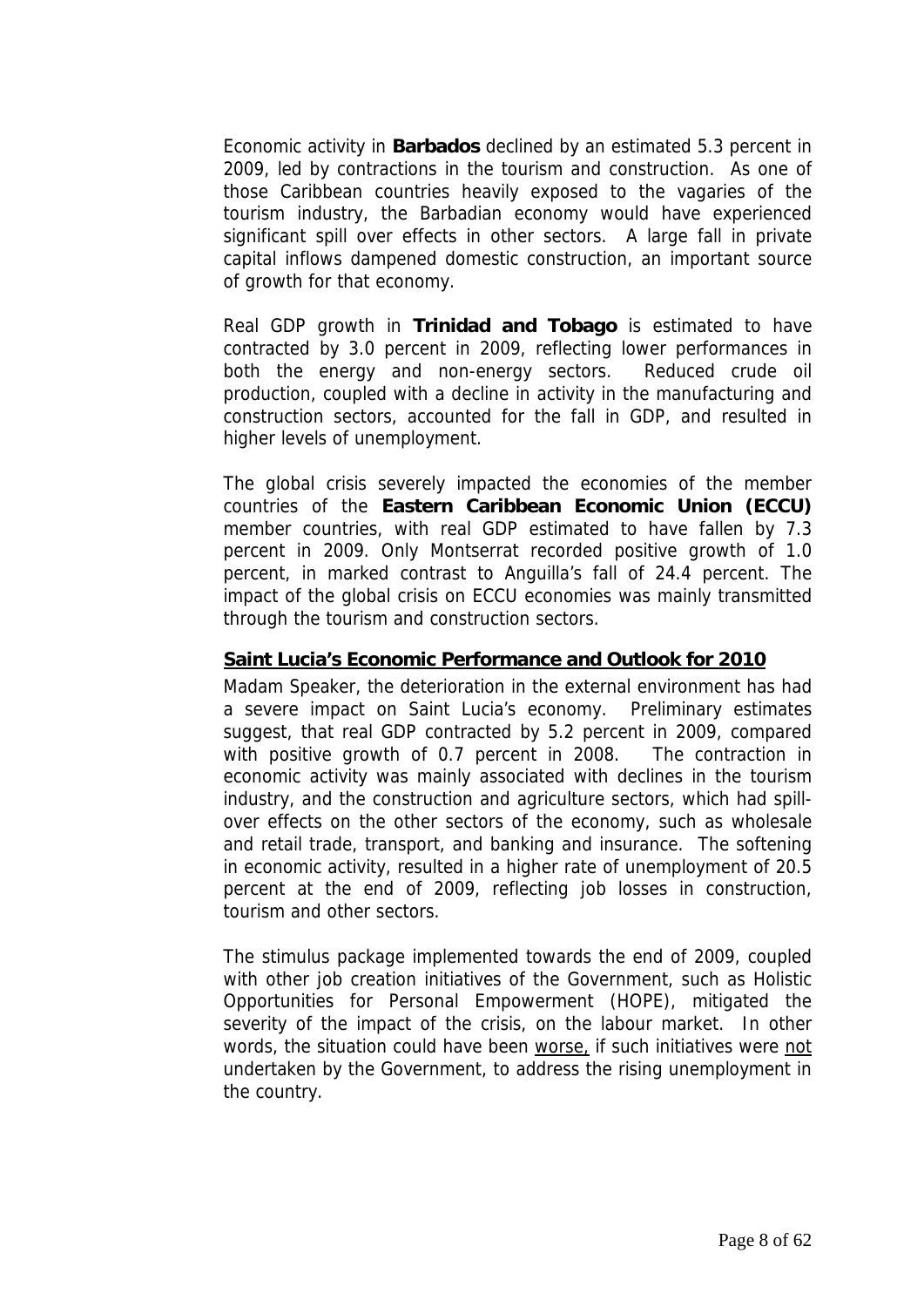## **Tourism**

Total visitor arrivals increased by 7.1 percent to 1,014,761 in 2009 driven by an increase in the number of cruise ship passengers. The number of short-stay visitors to our shores rose by 12.8 percent to 699,306 as cruise lines engaged in heavy discounting to attract customers. The erosion of spending power, as a result of the crisis, has encouraged people to settle for cheaper forms of vacations, mainly in the form of cruises. Consequently, the number of cruise calls to Saint Lucia's ports increased by 26.0 percent in 2009. The challenge is for us as a country, to extract greater benefits from the cruise industry, by getting visitors to spend more in our country.

In contrast to the performance of the cruise sub-sector, stay-over arrivals declined by 5.8 percent to 278,479 reflecting the downturn in the economies of the major source markets.

The decline in long-stay arrivals could have been even greater, had it not been for the efforts of the Government, to bring additional airlift into Saint Lucia, during the last quarter of 2009. Additional airlift was secured from American Airlines, Jet Blue, Condor, West Jet, Air Canada and British Airways, bringing the total additional international weekly flights into Saint Lucia to twelve (12). This development resulted in a turnaround in stay-over arrivals in the last quarter of 2009, with an increase of 4.5 percent, over the corresponding quarter of 2008.

Arrivals from the US and the UK, Saint Lucia's two largest markets, declined by 9.7 percent and 14.1 percent respectively, in 2009. The Canadian market performed better than expected, supported by additional airlift in early 2009. Arrivals from other Caribbean countries increased marginally, reflecting growth in arrivals from the French territories, though the number of visitors declined from most CARICOM member countries.

## **Construction**

Madam Speaker, the construction sector recorded a third consecutive year of decline, contracting by over 20 percent in 2009. An increase of 46.3 percent in public sector spending on construction projects, was offset by a decline in private sector construction, as work on several projects was delayed. The freeze in international credit had an adverse impact on inflows of foreign direct investment, and on the construction sector, delaying the commencement of some major projects.

However, other public and private sector projects got underway. In the public sector, work commenced in 2009 on the Allan Bousquet highway, a section of the East Coast road from Praslin to Cannelle, and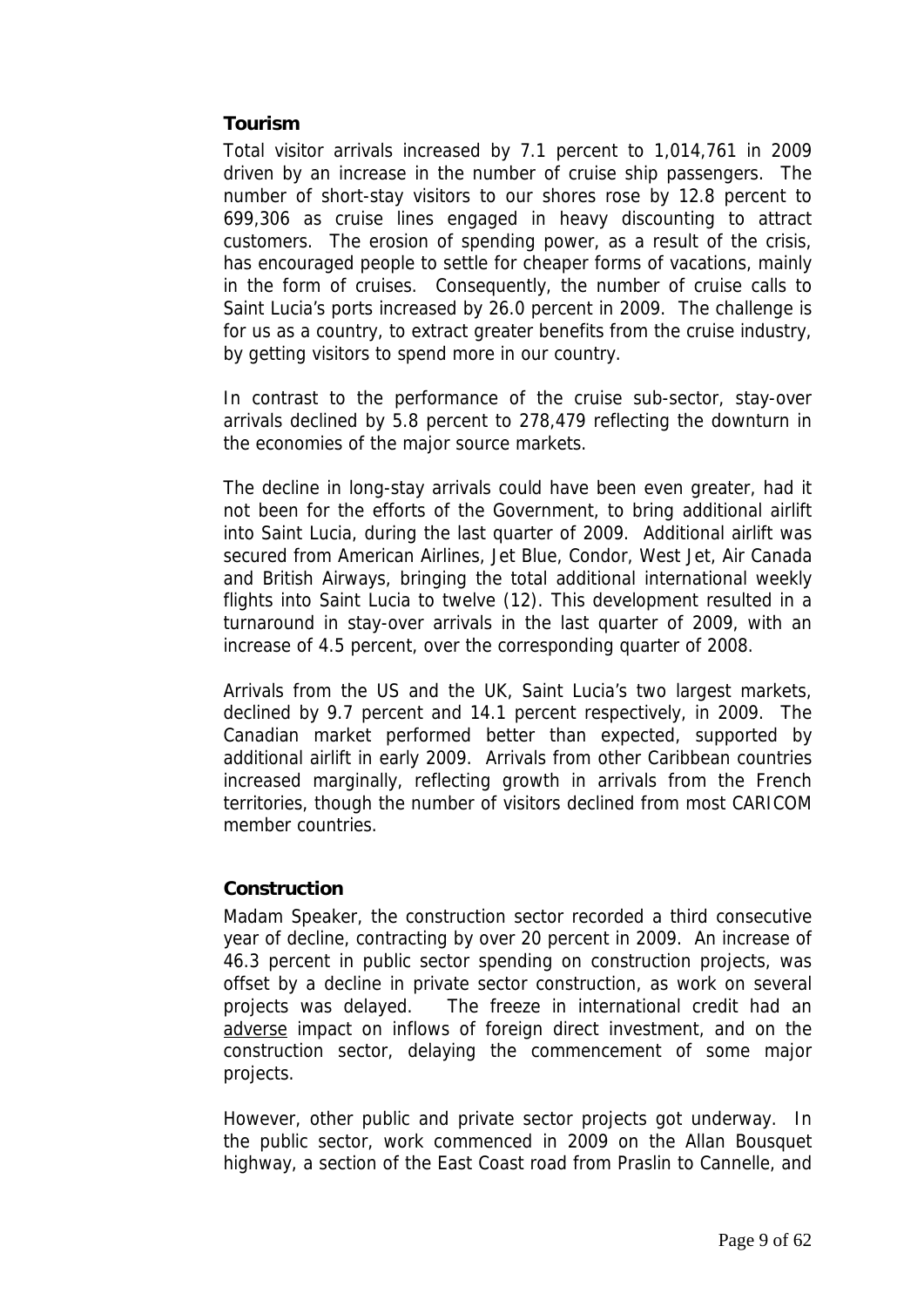other infrastructural projects related to road rehabilitation, drainage and retaining walls. Other major public sector projects included work on the construction of the new national hospital, the National Mental Wellness Centre, the new Senior Citizens Home, the Anse La Raye fisheries complex and rehabilitation of a number of schools and community infrastructures.

Despite the difficulties in accessing finance, work continued on a number of private sector projects, including the Bay Walk mall which is nearing completion, the Landings Resort, Tides Sugar Beach, which is a US\$8 million hotel project located in Soufriere, and several other commercial buildings. However, the level of on-going private sector construction activity, was not sufficiently robust, to compensate for those projects that failed to come off the ground in 2009, resulting in a downturn in private construction.

Madam Speaker, the construction sector is one of those sectors that could significantly impact economic growth and employment, within a relatively short period, given its high labour intensity. Government's strategic response to dealing with the crisis, entails aggressively promoting activity in the construction sector, by providing the necessary support.

## **Agriculture**

The agriculture sector recorded mixed performances in 2009, as banana output fell and the production of other crops increased. Banana production declined by 6.7 percent to 37,738 tonnes, reflecting the inadequate application of fertilizer, which negatively impacted production. The performance of the banana sub sector, continues to be hindered by a number of recurring problems associated with the high cost of inputs, and uncertainty in the main export market. Consequent upon the lower production, revenue from banana exported to the United Kingdom was down by 4.3 percent to \$56.4 million. Banana exports to the Caribbean, more than doubled to 2,680 tonnes in 2009, as local banana exporters took advantage of a growing regional market for bananas.

Production of other crops increased by 12.3 percent to 7,573 tonnes, driven by growth in purchases by local supermarkets. This positive outturn is attributable to the success of the Farmer Certificate Programme which seeks to enhance production and marketing linkages between farmers and purchasers. The performance of the fisheries industry was buoyed by the deployment of additional fish aggregating devices, resulting in a 9.6 percent rise in fish landings to 1,870 tonnes in 2009. The livestock sub sector also showed positive signs of growth, as indicated by increases in the production of pork and eggs, despite a decline in chicken production. .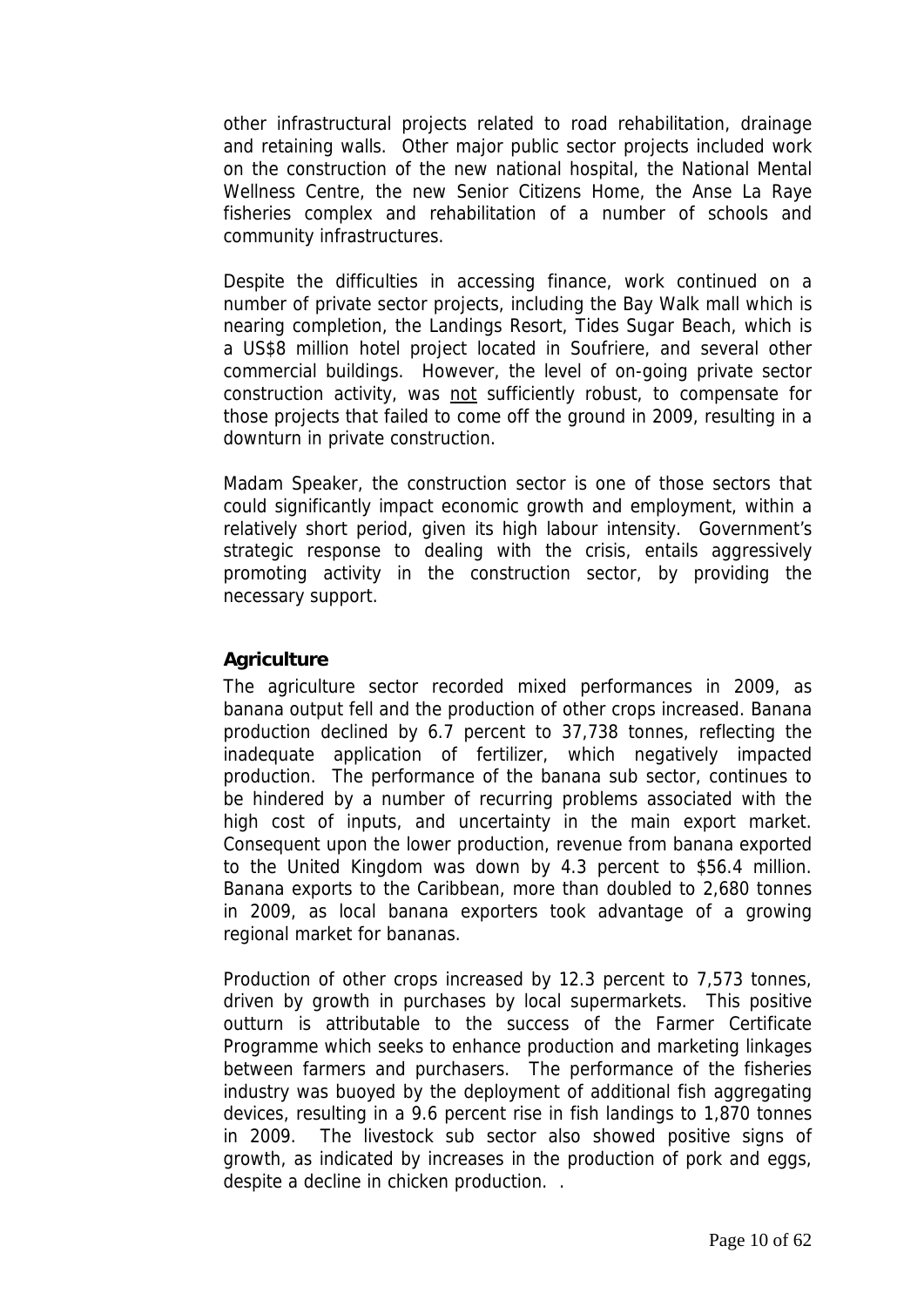## **Manufacturing**

The manufacturing sector showed signs of recovery in 2009, with growth in output estimated at 1.0 percent, compared to a decline in 2008. This improved performance was mainly associated with an expansion in the production of alcoholic beverages and electrical products. The main producers of alcoholic beverages, reported increases in export demand, as reflected in increased volumes of exports to the region. However, domestic sales remained weak as a result of the downturn in the economy. Production of food products and non alcoholic beverages also increased in 2009, notwithstanding the fall in local demand. New international export markets were established in 2009 for St. Lucia's premium rum and some food products, positively influencing the performance of the manufacturing sector.

## **Central Government Fiscal Operations**

Madam Speaker, the deterioration in the central government fiscal position in 2009/10 was not surprising, mirroring the downturn in the wider economy. The overall fiscal deficit widened to \$125.5 million representing 4.8 percent of GDP compared with a deficit of \$50.6 million in 2008/09 or 1.9 percent of GDP. This outturn was influenced by a decline of 2.5 percent in total revenue and grants, to \$800.7 million, while total expenditure increased by 6.2 percent, to \$926.1 million. It should be noted, that the decline in revenue could have been greater, had it not been for the impact of some of the new revenue measures that were announced in the last budget address, coupled with greater efforts in collecting revenue, particularly by the Customs and Excise department, during the last quarter of the fiscal year. However, the fall in total revenue collections, is attributed to lower receipts from corporate income tax, hotel occupancy tax, import duty, service charge on imports and environmental levy. The decline in revenue from direct taxes, reflects the fall in profits by corporate entities, while the contraction in imports adversely impacted receipts from trade taxes.

Grant receipts more than doubled to \$45.3 million as a result of larger inflows from the European Union and the Government of Taiwan. Some of the main areas of grant funding include the construction of the national hospital and the National Mental Wellness Centre.

On the expenditure side, increases were recorded for both current and capital expenditure. Current spending was up by 5.6 percent, driven mainly by increases in salaries and wages, and current transfers to public sector entities. The increase in capital expenditure resulted from a rise in spending on construction projects, which was driven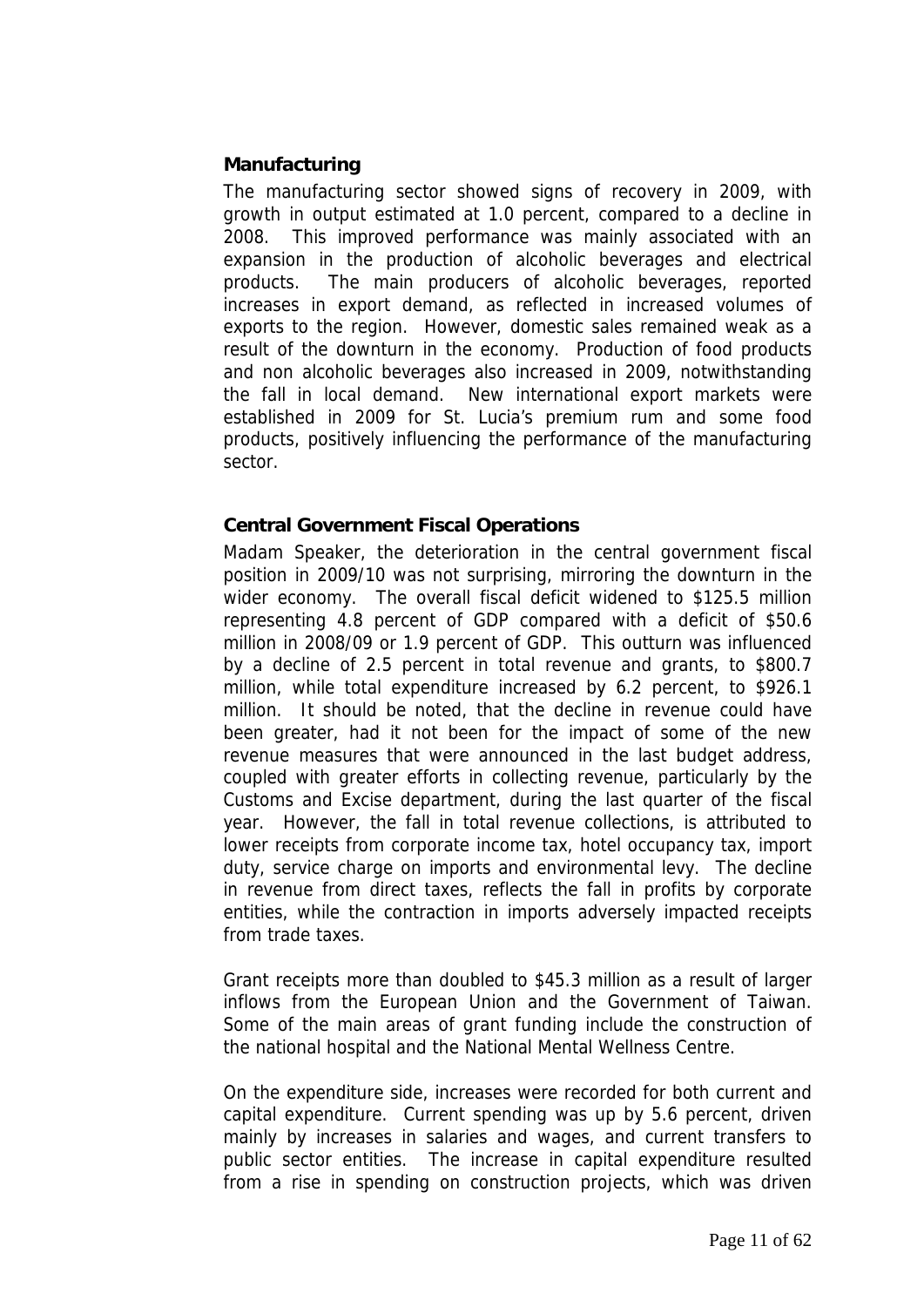mainly by spending on the national hospital, and on the National Mental Wellness Centre.

The increase in the overall fiscal deficit pushed up the level of public debt, with the total public debt increasing by 3.1 percent to EC\$1.8 billion at the end of 2009. This represents a ratio of total public debt to GDP, of 71.0 percent in 2009, up from 66.0 percent in 2008.

While government is keen to control the growth in the level of public debt, the impact of the financial crisis has made it absolutely necessary to incur additional debt, as government sought to implement programmes, aimed at stimulating economic activity, and creating jobs in the economy.

Government's strategic management of the debt, will include the development of a debt management strategy, with the assistance of the ECCB, aimed primarily at bringing the debt ratios to prudential targets over time. It is expected that the strategy will be formally endorsed by Cabinet and submitted to Parliament for ratification. The idea, Madam Speaker, is to develop a broad based, consensual approach to public debt management.

#### **Notable Achievements for 2009/2010**

Madam Speaker, despite the economic woes wrought by the global economic recession, the government was able to pursue appropriate macro economic and fiscal policies to minimise the negative impact of the global economic recession. Hence, we are pleased to highlight some notable achievements during the last fiscal year.

In the area of **Economic and Financial Management,**

- 1. Government completed the National Vision Plan, which will serve as a road map for Saint Lucia's development for the next 20 years.
- 2. Government implemented a number of fiscal measures announced in the 2009/2010 Budget. These included
	- i) Increasing personal allowance by \$1000.00 to \$17, 000.00 and
	- ii) Increasing mortgage interest allowances to \$18,000 and \$20,000 for first time homeowners.
- 3. Government implemented the fuel price pass-through mechanism, thereby helping to stabilize government's revenues.
- 4. Government executed a from the forensic tax audit and recovered over EC\$10 million.
- 5. Government establishment two facilities at the Saint Lucia Development Bank, comprising: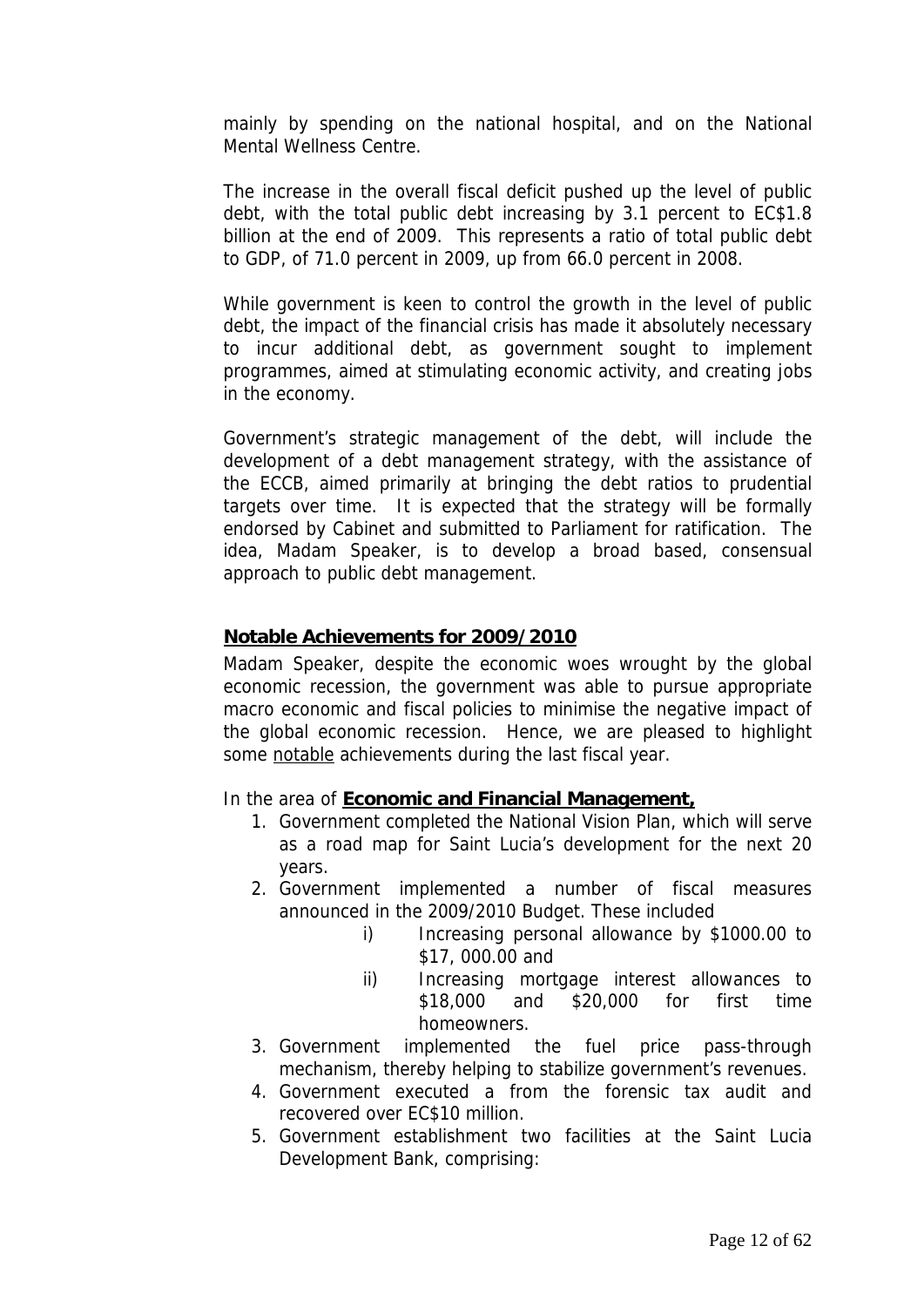- i) An Exogenous Shock Facility in the amount of EC\$7 million to facilitate small business loans to help mitigate the impact of the global economic crisis and
- ii) A Youth Enterprise Equity Fund in the sum of \$5 million to provide start-up equity for young entrepreneurs.
- 6. Government strengthened Financial Sector regulation, by facilitating the enactment of the following major pieces of legislation:
	- i) The Money Services Act
	- ii) The Payment Systems Act
	- iii) The Bills of Exchange (Amendment) Act

Meanwhile, the Financial Services Regulatory Authority Bill and the Insurance Bill will be tabled during this session of Parliament.

7. Government collaborated with other ECCU countries and the ECCB in minimizing the negative impact of the BAICO crisis.

Madam Speaker, the **Revitalization and diversification of the Agricultural Sector** has been of paramount importance to this Government. Madam Speaker, in order to reduce our reliance on one or few commodities for export, and to enhance the productivity of existing crops (such as bananas), the government continues its efforts to revitalize and diversify agriculture. To that end, we are pleased to highlight the following accomplishments.

- 1. The establishment of the Tissue Culture Laboratory located at Union;
- 2. The completion of the Orchid Production Facility at a cost of \$1.8 million allowing for year-round propagation of orchids;
- 3. The establishment of the banana Production Management Unit, costing EC\$1.1 million.
- 4. The commencement of the construction of the EC\$12 million meat Processing Plant.
- 5. The Completion of the first phase of the reactivated Beausejour Agricultural Station at a cost of approximately EC\$1.3 million.
- 6. The establishment of the first phase of the Aqua-culture Facility at Union, at a cost of EC\$3.5 million.
- 7. The completion of the Anse La Raye Fisheries Facility, which cost \$16.8 million, and was formally opened in March 2010.

The issues of **climate change, energy security and sustainable development** are central to Government's polices. The installation of three (3) new photo-voltaic or solar-electric units to generate electricity at various locations around the island; the launch of a Wind Turbine Renewal Energy Project in the Community of Praslin and the formulation of the National Energy Policy Bill are explicit policy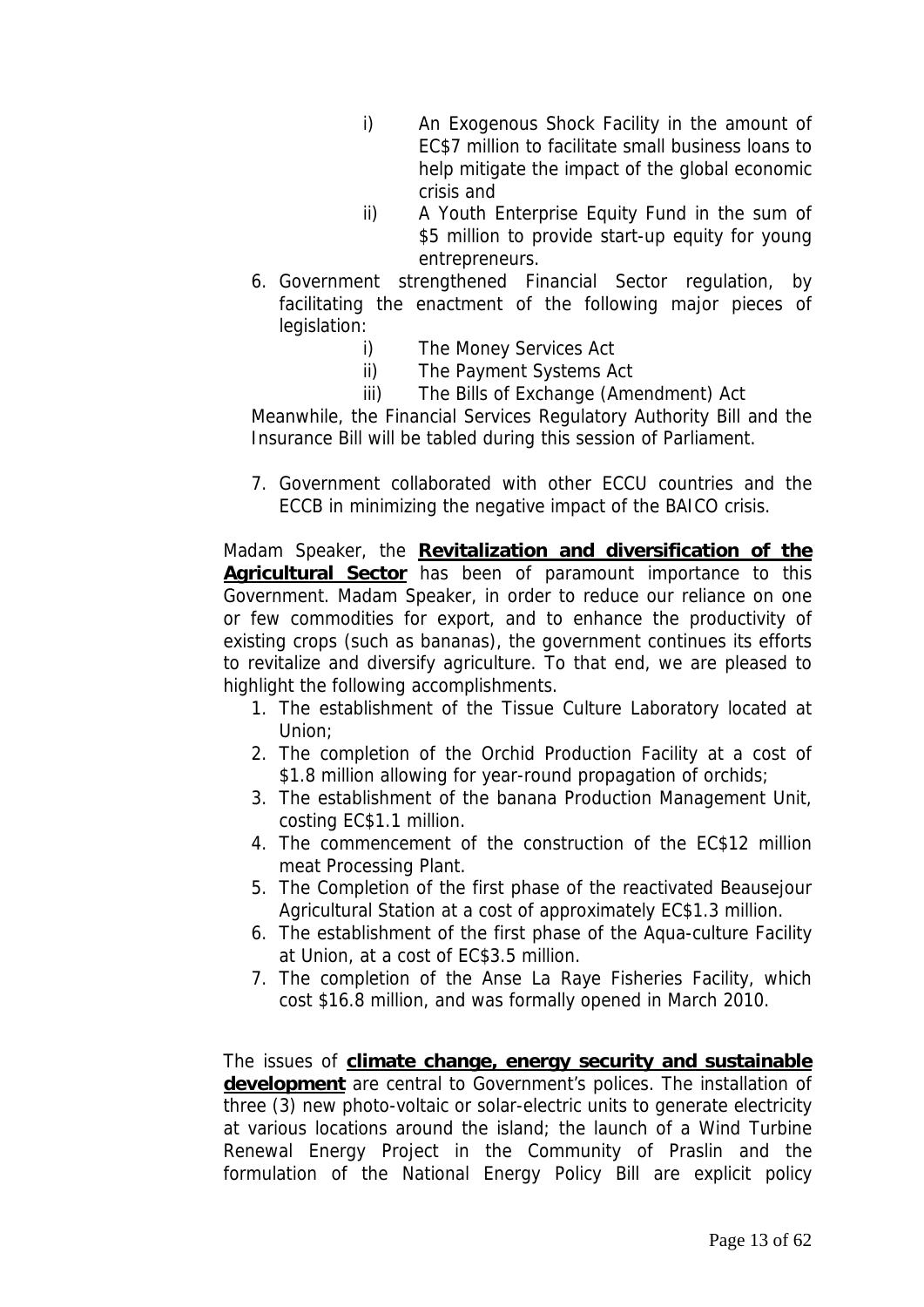initiatives geared towards enhancing the preservation and sustainability of our physical environment. Further to which, we have successfully phased out the importation of goods containing CFCs, one year ahead of schedule.

This government continues its thrust towards **making health care universally accessible:** caring for the more vulnerable groups, the youth, the elderly and the mentally ill of our society. In keeping with this thrust, we note particularly,

- 1. The Refurbishment of 7 additional Health Centres (HCs) including Saltibus and Vanard Health Centres, at a total cost of \$1,258,590.00;
- 2. The passing of the Health Practitioners Act;
- 3. The successful management of the first global influenza pandemic of our times;
- 4. The near completion of the new home for the elderly, in Black Bay, Vieux-Fort, now 70% complete.
- 5. It is now 70% complete;
- 6. The completion of a transit home and the commissioning of the Saint Lucia Mental Wellness Centre;
- 7. The construction of the New National Hospital has started, and is progressing smoothly and
- 8. The expansion of Diabetes and Hypertension clinics to Bexon and Rich Fond health centres.

This government understands the importance of maintaining the **physical infrastructure** of this country, as it is the foundation on which the economy rests. It affects not only the everyday lives of our citizens, but is also a key variable in enhancing our attractiveness to foreign investors. Hence the following achievements are critical,

- 1. The refurbishment of the Allan Bousquet highway, at a total cost of EC\$12.2 million.
- 2. The rehabilitation of the East Cost Road, at a total cost of EC\$32.2 million.
- 3. The reintroduction of annual motor vehicle licenses;

Government is committed to transforming WASCO into an efficient and cost effective provider of water and sewerage service to the nation. In keeping with this objective we have -

- 1. Set a clear strategic direction and revitalization plan for WASCO;
- 2. Appointed the Water Commission and
- 3. Settled outstanding severance payments to WASCO employees

The **safety and security** of our people remain a paramount concern of this government. As part of our crime interdiction strategy, we have

1. Commissioned a new Forensic Laboratory;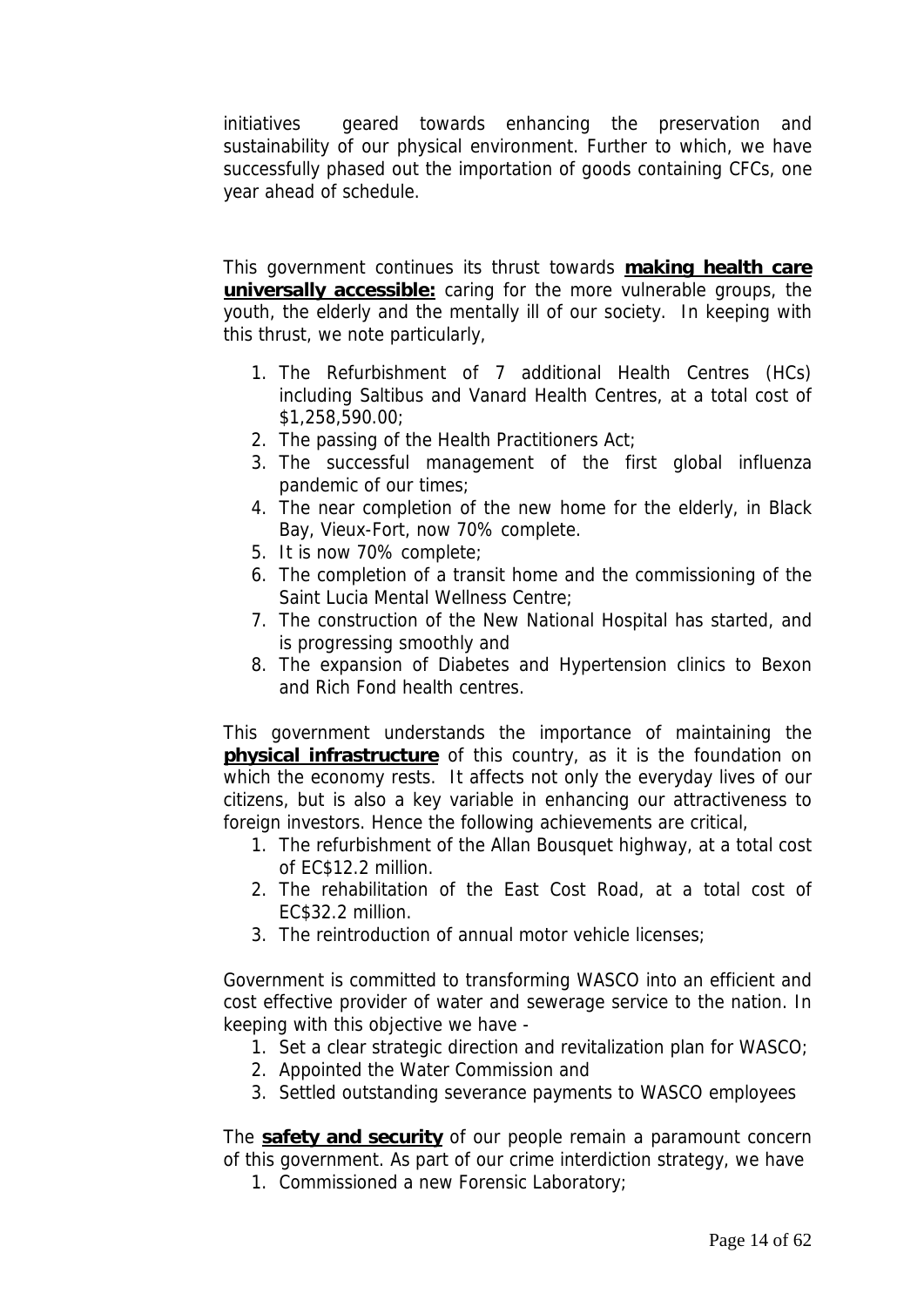- 2. Procured two (2) vessels for the Marine Unit and a new custody suite at Bridge Street;
- 3. Improved the security system at Bordelais, including the recruitment of 40 Correctional Officers.
- 4. Established a Police Sub-Station at Reduit with the collaboration of the SLHTA and the Rodney Bay Community and
- 5. Recruited fifty-eight (58) police constables, in keeping with the Government's desire to bolster the Royal St. Lucia Police Force.

The tourism sector continues to be the key foreign exchange earner. International pressures demand that we must constantly seek to **revamp and diversify our tourism product**, in order to maintain our international competitiveness. Our successes last year include:

- 1. The FCCA Conference;
- 2. The Jazz Festival;
- 3. The filming of the two final episodes of The Bachelor and
- 4. The increased number of seats/airlift.

This administration is optimistic that despite the many social ills plaguing our society, we can, and should, continue to embark upon policies that **provide social protection and facilitate youth empowerment.** In that respect, we would like to highlight the following achievements:

- 1. The launch of the community after-school programme in Mon Repos, La Maze and Faux-A-Chaud, in which 120 young people participated;
- 2. The establishment of Human Resource Development Centres in Grande Riviere (Dennery); Belle Vue (Vieux Fort North); Monchy and Tete Chemin;
- 3. The successful hosting of CARIFTA Games, with the best performance ever by the Saint Lucian team;
- 4. The upgrade of a number of sporting facilities, including Beausejour Cricket Ground, Mindoo Phillip Park and the Gros-Islet Playing Field;
- 5. The support given to 2465 students from 17 secondary schools, under the transport subsidy programme;
- 6. The assistance given to 1539 households and 4617 students under the Education Assistance Programme;
- 7. The completion of 7 projects under the fifth Basic Needs Trust Fund, with over 4000 beneficiaries;
- 8. The completion of HOPE, which registered 5724 unemployed Saint Lucians with 900 receiving direct employment from 87 projects and
- 9. The completion of three major studies, namely the Poverty & Social Impact Analysis; The Assessment of Social Safety Net and The National Poverty Reduction Strategy in keeping with the government's policy to reduce poverty and provide social protection for the (economically) vulnerable.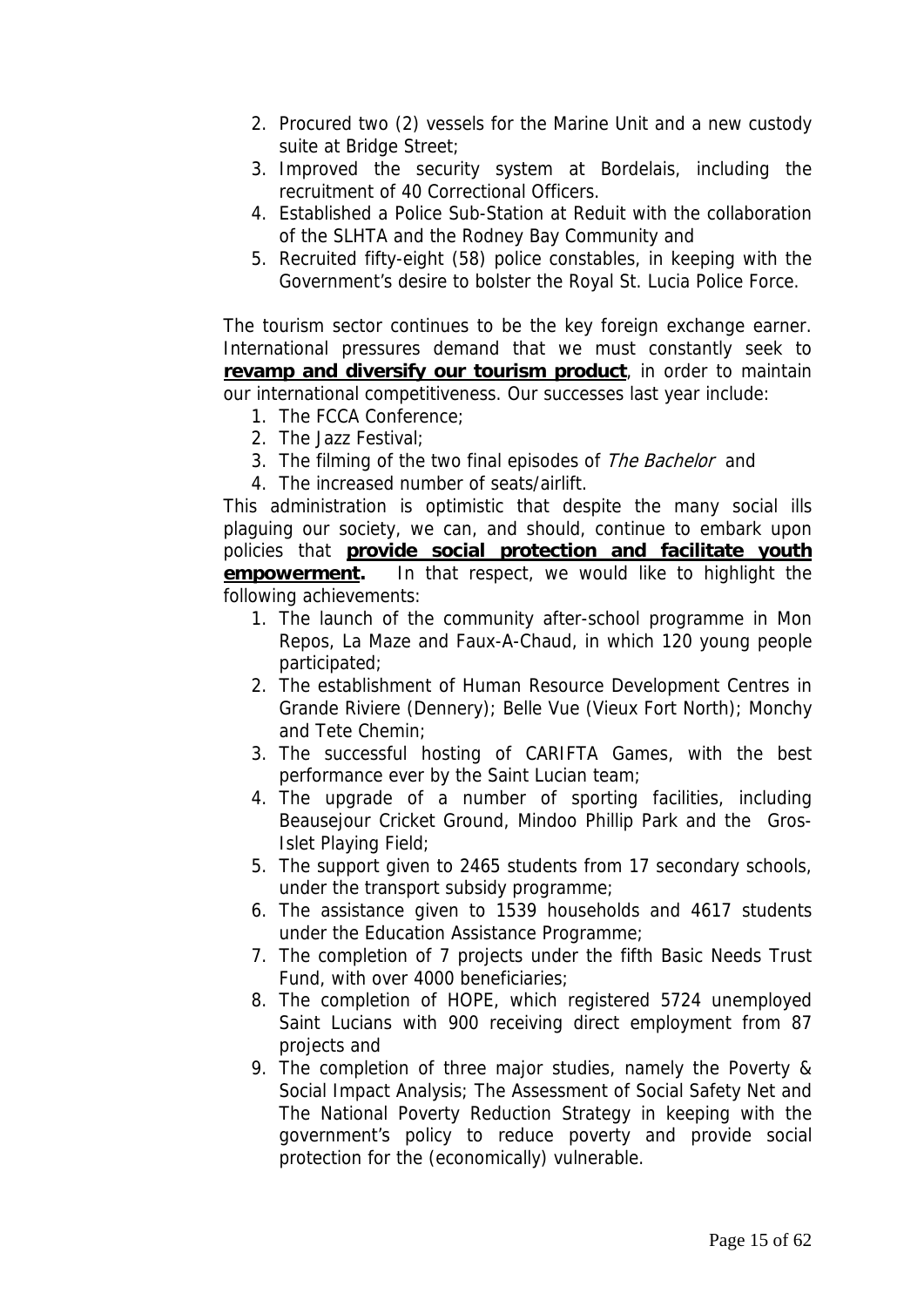This government reaffirms its unequivocal commitment to the private sector, in recognition of its key role as a major driver in the economy.

We are especially pleased with the progress made in respect of **Private sector development, trade and investment facilitation**. For example,

- 1. The development of a new private sector development strategy (PSDS);
- 2. The Incorporation of fifty (50) micro and small businesses under the Micro and Small Business Enterprises Act;
- 3. The endorsement of the OECS Competition Commission and the Uniform Competition Bill, providing the framework that will serve as the National Competition Authority for Saint Lucia.
- 4. The hosting of the 2nd Taiwan Saint Lucia Partnership Trade Exhibition in October 2009, thereby, strengthening trade relations between Taiwan and Saint Lucia;
- 5. The collaboration with the NDC to host a French Trade Mission from Martinique and Guadeloupe and
- 6. The endorsement by Cabinet of the National Export Development Strategy in 2009 as a guide for export-led growth.

Madam Speaker, the economic costs of the recent financial meltdown remind us of the need to be prudent in our expenditures, and to maximize whatever limited resources we have. In this regard, we have embarked upon certain initiatives, geared **at improving public sector efficiency and enhancing performance**. The most notable of which are,

- 1. The functional review of the Ministries of Communications, Works, Transport and Public Utilities and Social Transformation, Youth and Sports; and the reorganization and restructuring of other ministries
- 2. The implementation of human resource management and development policies and
- 3. The initiation of a public sector performance improvement initiative, funded through a World Bank grant for US\$421,200.00.

The education sector has had to embark upon several initiatives, to reflect the technological changes taking place, and the commensurate demands of the work place. Notwithstanding these developments, the government has not lost sight of the seemingly mundane everyday issues, that themselves can impact on a child's ability to internalize the knowledge being imparted in schools, including, maintaining the integrity of physical structures etc.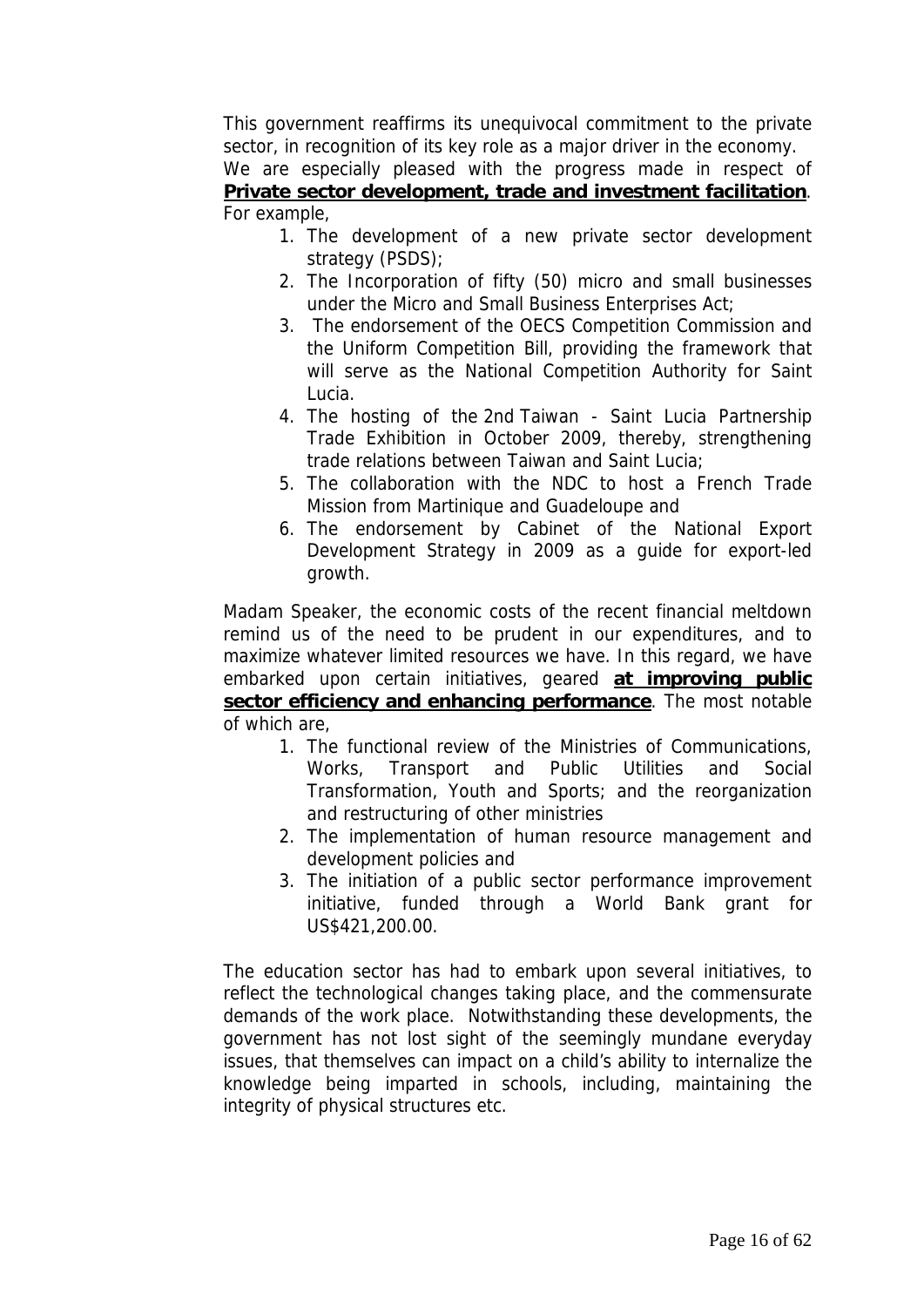With respect to **capacity building, education and human resource development,** therefore, the government would like to note the following initiatives.

- 1. The development of the Information Communication Technology (ICT) policy and strategy for education;
- 2. The training of 557 people in a variety of technical and vocational skills;
- 3. The expansion of the school feeding programme, now available in 76 primary schools which catered for 7298 students last year;
- 4. The renovation of a number of schools, including Bexon Primary, Richfond Combined, Dennery Primary, Micoud Infant and Secondary, Ti Rocher Combined, Vieux Fort Comprehensive Secondary – Campus B and Technical Secondary. This cost a total of EC\$4.8 million and
- 5. The completion of the draft National Strategic Plan for E-Government and ICT, and the upgrading of the Government Website and

Madam Speaker, our theme of "Recovery" in this year's budget, along with its related aspects of growth, social cohesion and resilience building, give rise to a number of key strategic priorities.

## **Strategic Priorities**

It has been the custom over the years, to identify a slate of new priorities, every year. While we must have the flexibility to adapt to a changing world, and to initiate change ourselves, it is equally important to recognize that plans, programs, projects, policies and strategies, do not necessarily conform to the somewhat artificial limits imposed by a one-year budget. Some priorities will be new, while others will continue on from previous years.

Let me now turn to the strategic priorities for this year. These are likely to have a positive effect on growth, and strengthen our resilience to economic shocks, either directly or indirectly, if they are achieved. Similarly, some are likely to have a favourable impact on engendering social cohesion.

## 1. Managing the economy:

How well we are able to emerge from the recession in relatively good health and in readiness for sustained growth and integrated development, requires effective economic management, one aspect of which, is effective medium term planning. However, in order to do so, it is necessary to develop an appropriate strategic framework.

In the case of the budget and fiscal account, sufficient attention has not been given in previous years, to medium term strategies, spanning multi-year periods. We will give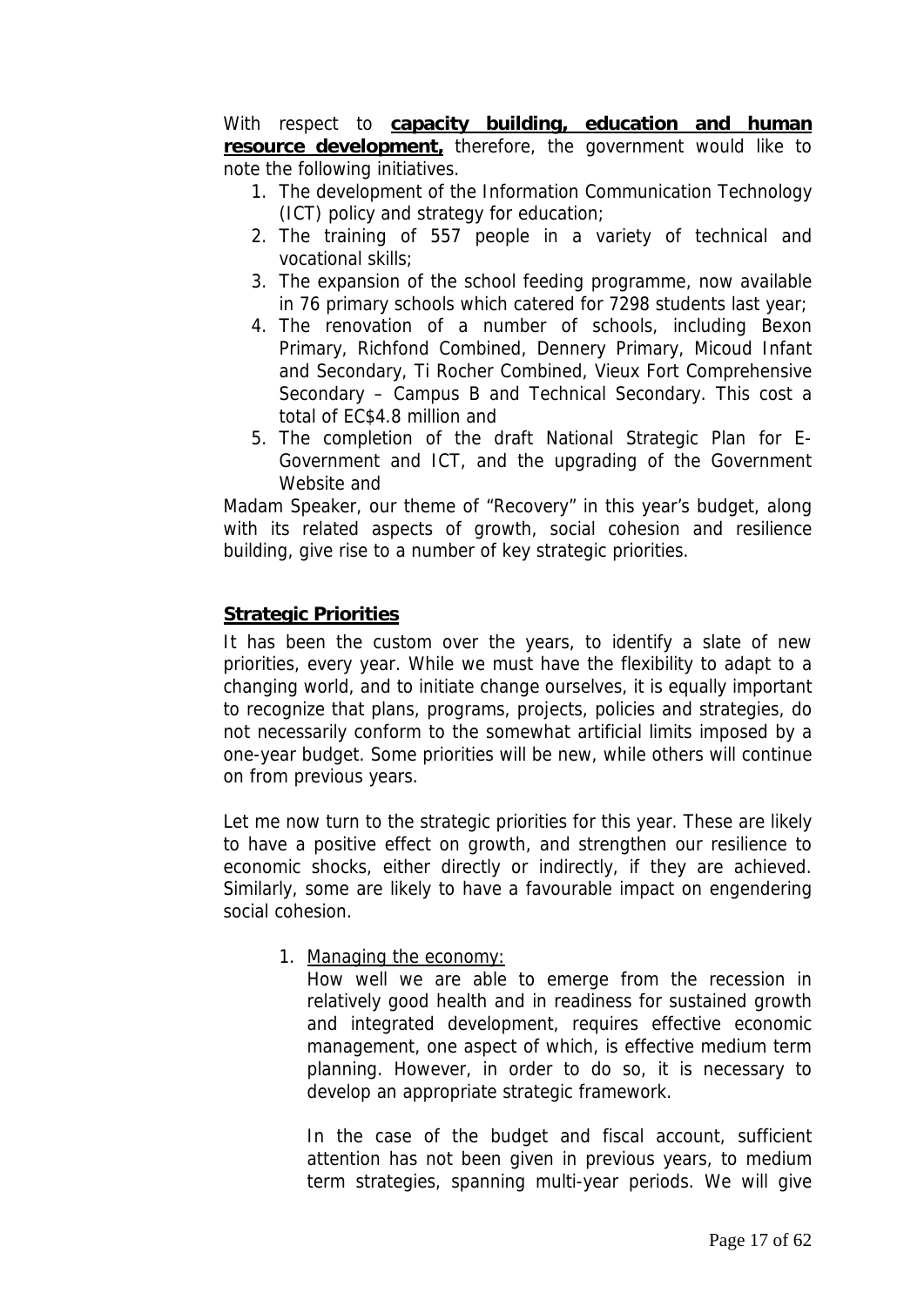the preparation of a medium term fiscal strategy special priority, during the course of this year.

2. Continuing the stimulus and sustaining a fiscal framework: I am committed to maintaining a fiscal framework that can be sustained in the long run. Our priority in the short term is to ensure that the recovery is not strangled by a premature termination of the fiscal stimulus. A recovery which gains momentum over time, will itself allow for the strengthening of the fiscal account, including the improvement of debt ratios.

#### 3. Improving tax administration:

Strengthening the collection of existing taxes and improving the efficiency of tax administration.

## 4. Reforming the tax regime:

Tax reform, particularly the introduction of the Value Added Tax (VAT), remains a priority. We are committed to fundamentally reforming the tax system and will continue to work with stakeholders to realise that goal. I will say more about this later on.

## 5. Supporting the Tourism Sector:

It has been many years since the service sector supplanted Agriculture as the principal source of economic activity in Saint Lucia. Tourism is now the main engine of growth, having the biggest impact - both direct and indirect. It is, strategically, a high priority now, and, in the foreseeable future. We intend to work closely with the local private sector and foreign investors to raise productivity and efficiency, expand our hotel plant and improve the relevant airport and road infrastructure.

#### 6. Raising the efficiency of public utilities:

The government places a high premium on efficiency in public utilities. Ultimately, the efficiency dividend is usually realized in the form of lower costs and a reliable and accessible supply.

As far as the provision of safe, potable water is concerned, the priority is to ensure that adequate investment, backed by strong institutional support, provides a sufficient supply to meet essential needs, even in conditions of drought.

In the case of electricity, reducing the high cost, which acts as a disincentive to productive enterprise, for both individual consumers and the business sector, is critical.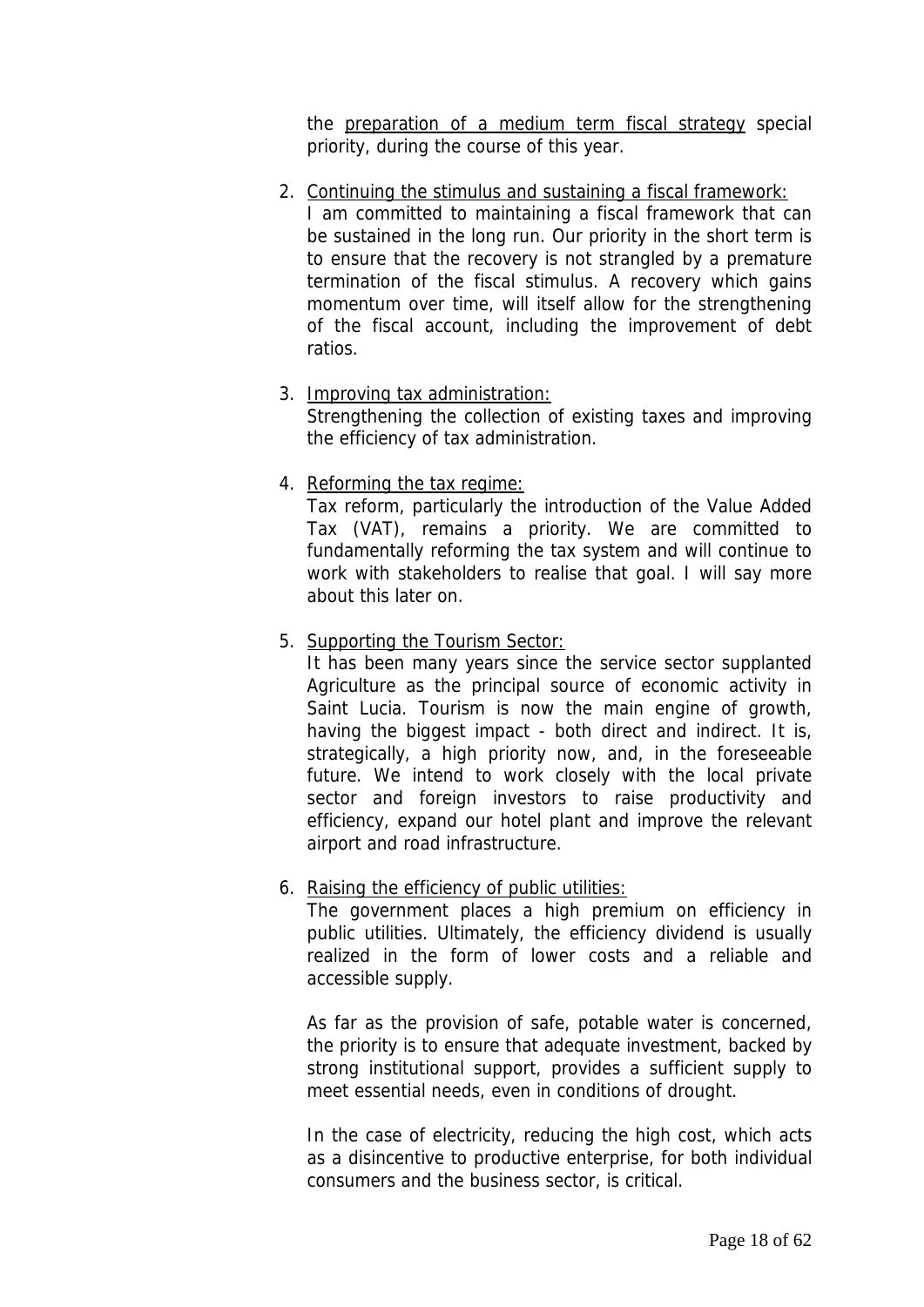7. Advancing the "grow what you eat/eat what you grow" campaign:

Developments in international agricultural markets including adverse price fluctuations and shortages, have underscored the importance of food security. We must place greater emphasis on growing more of what we consume.

8. Regulating the financial sector:

Inadequate regulation, combined with reckless financial practices, were significant factors underlying the global recession, and the OECS region did not escape unscathed. It is necessary to work towards improving the regulation and surveillance of the financial sector in the region, particularly the non bank institutions.

- 9. Strengthening regulatory mechanisms in the offshore sector: The priority in the offshore sector is to continue to strengthen our regulatory mechanisms, expand the sector and deepen our partnership with other countries to ensure that our deserved, excellent reputation is maintained.
- 10. Providing social protection:

This year, I will examine the feasibility of establishing a more comprehensive system than that which exists at the present time, for the provision of unemployment benefits. I must tell you, that I am not in favour of any system that simply gives money away. It is important to have such a safety net, but any system of benefits that may be adopted, will have to be linked to performing a job or doing work of some kind.

11.Providing a safe and secure environment:

Madam Speaker, the problems of crime, anti-social behaviour, delinquency, poverty, and so on, are huge and persistent. Building social cohesion is, perhaps, the single most vital priority and biggest challenge facing us. It will require a multi-faceted approach comprising strategies that nurture, cushion and provide soft skills, as well as those that are firm and that unequivocally follow the rule of law. We will have to devote substantial resources to the social sector in order to provide more effective interventions. I will say more about this later on.

## **Sectoral Initiatives**

## **Tourism**

Madam Speaker, we will now examine the main economic sectors.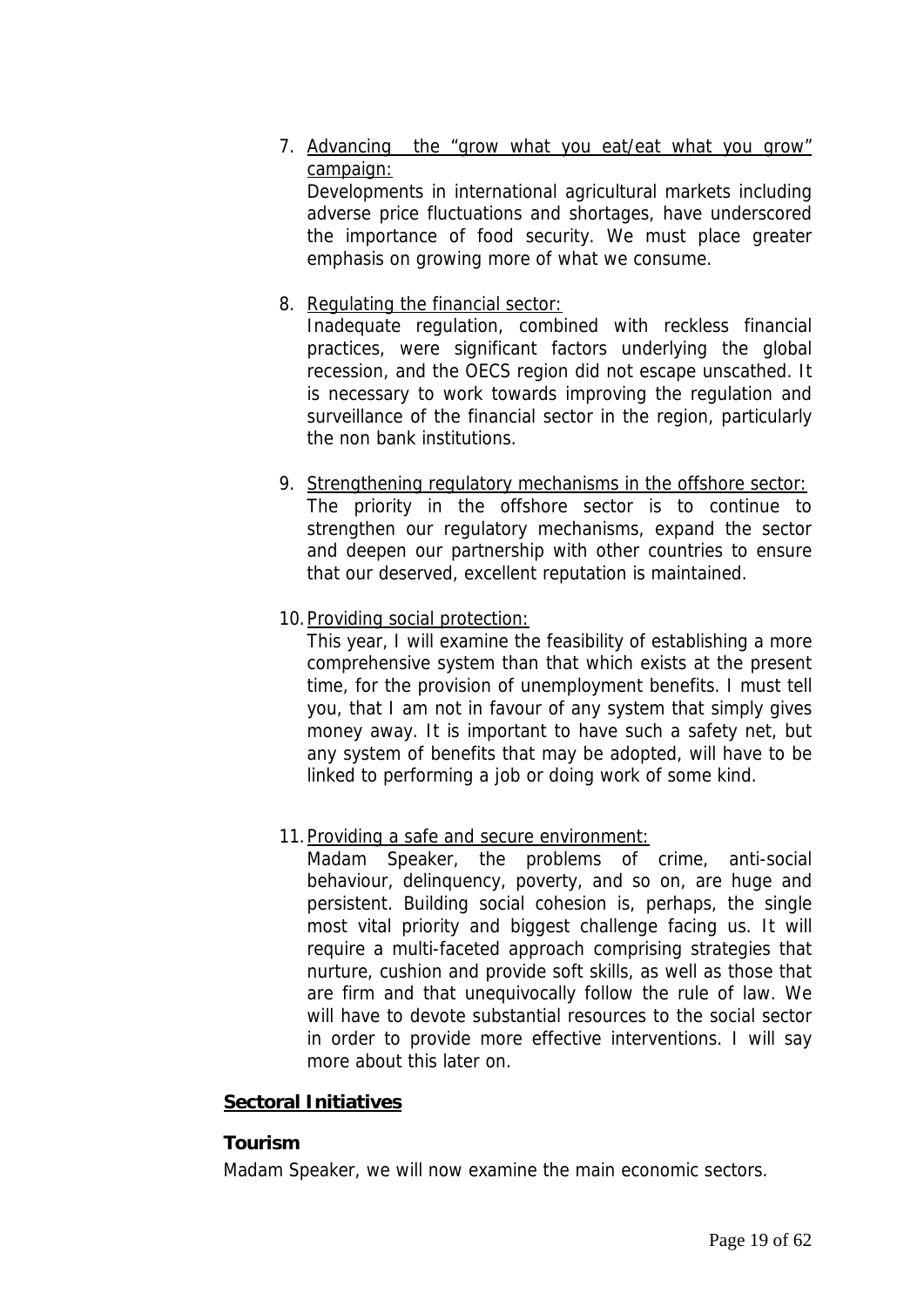Despite the difficult global conditions that we faced in 2009, Saint Lucia's leading economic sector, tourism, fared much better than was anticipated. We have ended the year with a 5.8% reduction in tourist arrivals, much lower than the 14% predicted at the start of the year. The Government's strategy to counter the crisis included a stimulus package for the industry, improving Saint Lucia's visibility in the source markets, increasing the availability of airline seats to Saint Lucia from major gateways, and lowering the cost of those seats.

The result, was double digit growth in arrivals from November 2009 to March, 2010. Saint Lucia is set to achieve a record number of tourist arrivals in 2010, without the extensive discounting of 2009, which has been reversed. Our plans to achieve this consist of a number of elements.

## **Increasing the Supply of Hotel Accommodation**

Madam Speaker, we plan to increase the number of rooms on the island from 5,000 to 10,000 over the medium term. In order to do so, we are developing an investment strategy which will include a review of the current incentive regime.

In the short term we will liaise with the private sector to revitalise key tourism projects. We understand that the Westin/Le Paradis project will recommence shortly. A total of US\$150 million will be spent over the next five years with an anticipated US\$86 million being spent in this financial year. At least 300 jobs will be created and some 550 people will be employed upon full completion. The project will also result in the creation of an additional 550 new rooms.

The Malgretoute development in Soufriere is poised to take off with an investment of US\$280 million, the Jalousie Plantation will enter into its final phase with a US\$1.4 million expansion in May, expansion plans for Sandals Grande are well advanced, while The Landings is also set to continue its development. Madam Speaker, we are well on our way to achieving our room target.

## **Airlift**

Airlift to Saint Lucia since 2007 has been severely affected, with a total of 4,368 airline seats lost from the US market alone, between March and June 2009. Government's strategy was to introduce two new low cost airlines from two key source markets into Saint Lucia during 2009 - **West Jet** from Toronto and **Jet Blue** from the key JFK New York gateway. As a result, the price of airline tickets from both markets has been significantly reduced while airlift to Saint Lucia has increased.

## **Product development**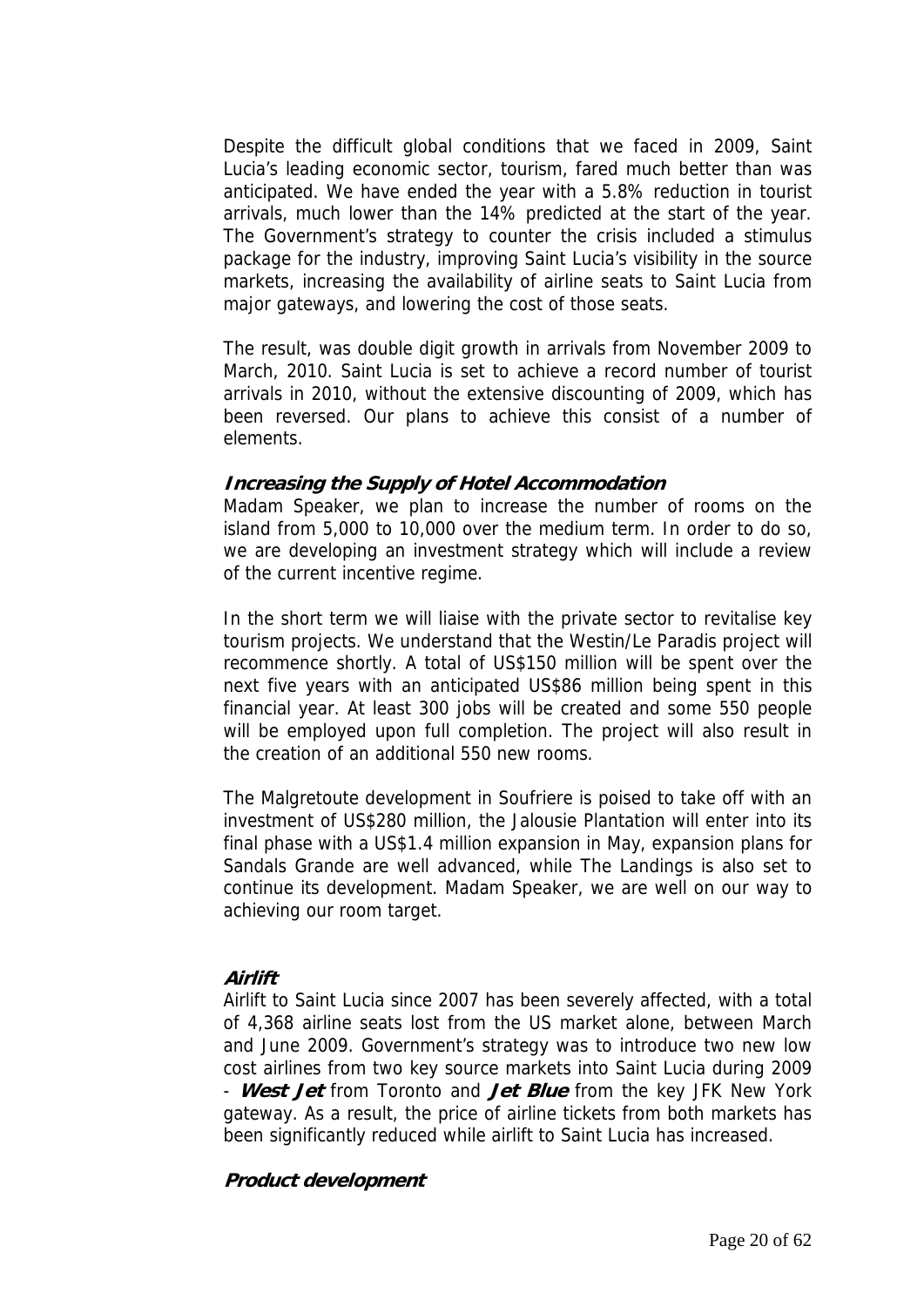The sufficiency and reliability of the accommodation stock and airlift are not enough. We must continuously strive to upgrade the quality of the tourism product. In that regard, Government will, in this financial year, undertake the following:

#### **Visitor Safety and Security Programme**

Government will implement a visitor safety and security response protocol to deal with the effective management of visitor harassment and its impact on the tourism industry.

#### **Quality Standards Development**

With respect to standards, the Government will focus on developing and adopting national standards and codes of practice for tourism and recreational facilities.

#### **Small Properties Assistance Programme**

Government will put specific mechanisms in place to review the existing incentives available to small properties, with a view to addressing their specific needs. We will also assist small establishments to become more efficient in their use of resources, particularly with respect to energy, water and waste management.

#### **Community Tourism**

Consistent with the Government's policy on community tourism, I have included in the budget, initiatives aimed at developing the tourism product in the Dennery and Mabouya communities. Over EC\$10.5 million will be spent in these two communities over the next two years.

Community tourism will also be supported with a \$200,000 subvention to the Southern Tourism Development Corporation, while the revised Incentive Regime will encourage the provision of quality in the restaurant sector.

## **Development of Yachting and Cruise Tourism**

Madam Speaker, while the cruise sector contributes approximately six percent of total tourism revenue to the country, it is nonetheless a vital component of Saint Lucia's tourism industry. Government will, therefore, explore the possibility of forming partnerships with potential investors to develop the appropriate infrastructure.

Madam Speaker, the yachting sector contributes over EC\$30 million annually, directly into the economy and creates in excess of 3,500 jobs. We will develop a national strategy with attendant policies for the growth of the sector, including a legislative and administrative framework.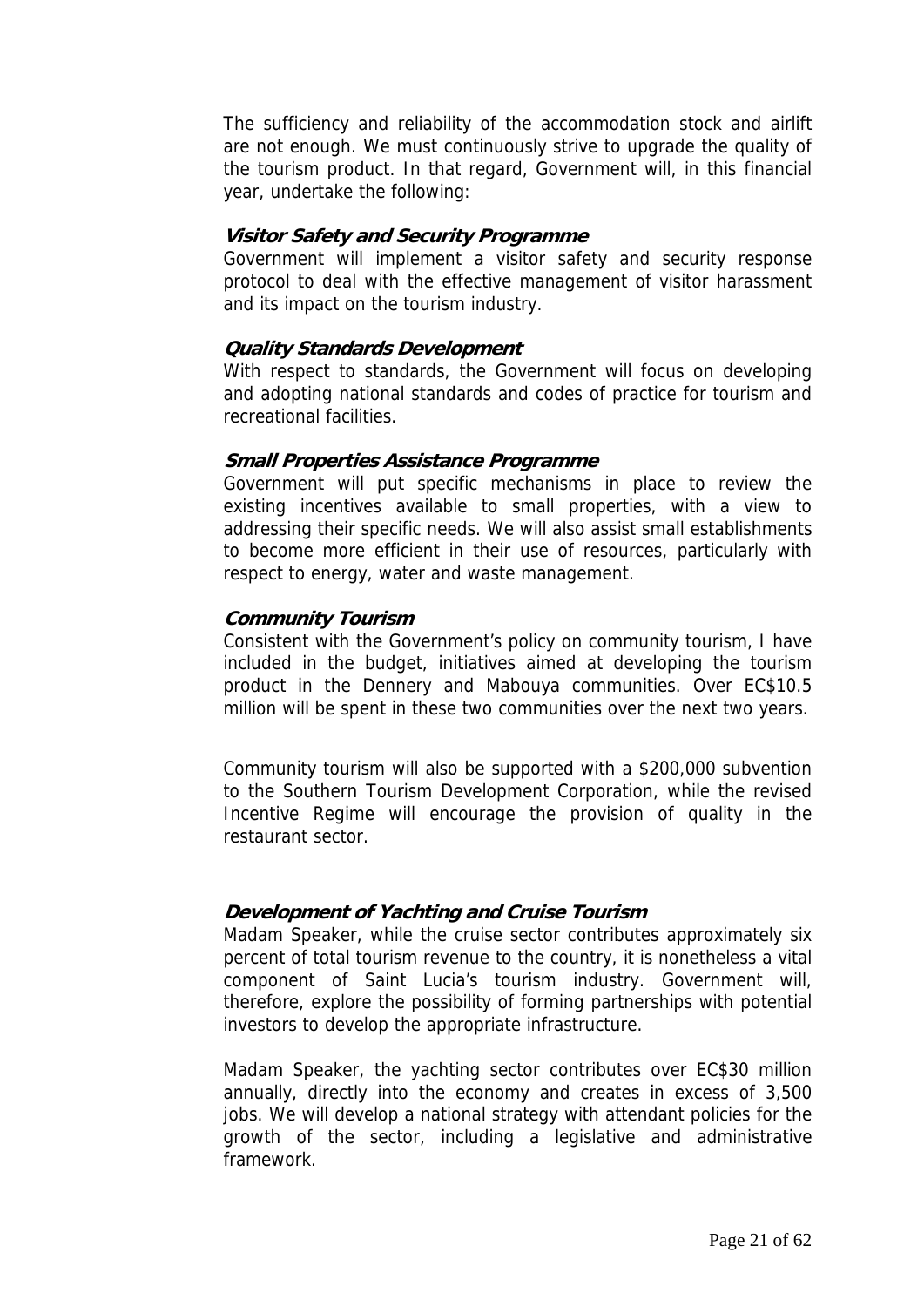## **Policy Development**

Madam Speaker, Government held a first ever tourism summit, last year, which brought stakeholders from the various Ministries of Government, and the numerous interests in the private sector, to dialogue on the future of the industry. We will act on the recommendations of that summit, and establish a number of standing committees to undertake specific tasks.

## **Marketing**

This Government is approaching the development of the tourism industry in a systematic and holistic manner. Madam Speaker, in spite of the efforts that have been made over the years to promote the Saint Lucian brand, the truth is that Saint Lucia is still not sufficiently known in the international marketplace. The screening of the television program, "the Bachelor", increased awareness about Saint Lucia. We now have to build on that success. We will seek to: expand our position as a honeymoon destination of choice, a position that Saint Lucia has held for over five years; promote ourselves as a premier family destination; tap into the soft adventure market and continue to portray our country as a simply beautiful country in all respects, which we are.

Madam Speaker, this is the challenge that we have set ourselves. We will increasingly utilize the internet as a means of promoting Saint Lucia, while working closely with international partners in utilizing the traditional print and audio-visual media of radio and television.

This year, the Saint Lucia Tourist Board will be taking a more strategic approach in its marketing and promotion activities. In support of that effort, it will conduct a review of the tourism product and its advertising and promotional activities, as well as an analysis of Saint Lucia's performance in relation to its competitors and industry trends.

## **Financial Sector**

Madam Speaker, 2009 was a difficult year and for the financial sector. The ECCU financial system exhibited signs of stress, impacted largely from the continued global and regional financial crisis. The situation was exacerbated by:

- 1. The collapse of CL Financial ;
- 2. The imposition of sanctions on off-shore financial centers by the OECD and the G20; and

In the wake of the difficulties in the financial system, the governments of the OECS resolved to protect, as far as practicable, the interest of investors and depositors, strengthen regulatory arrangements, harmonise the fiscal rules for insurance, and in general co-ordinate their efforts regionally.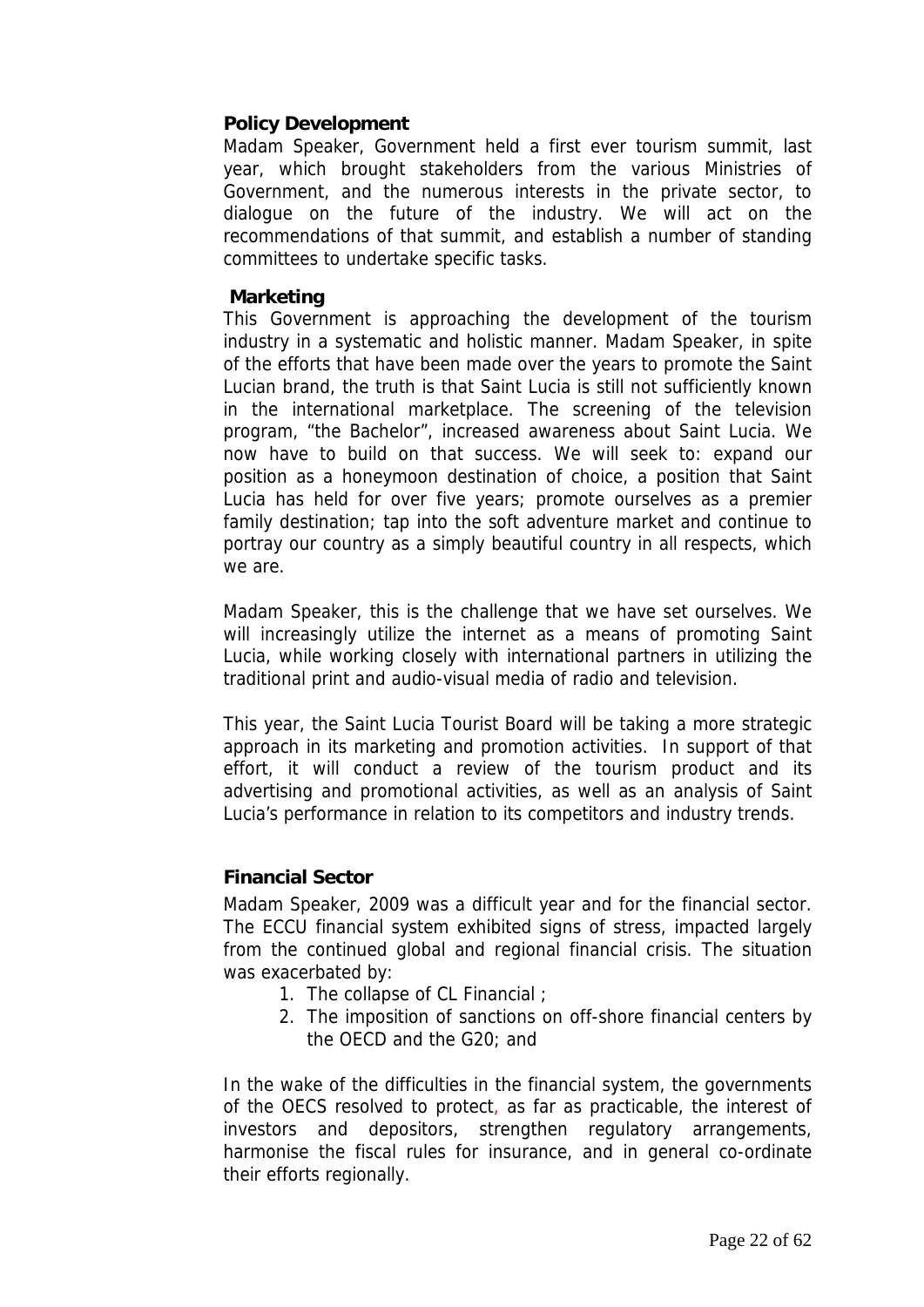Madam Speaker, you would recall that at the Parliament Sitting at the end of last month, I updated members on the BAICO situation, and specifically on the strategy being pursued by ECCU governments to resolve the BAICO crisis.

The difficulties being experienced in the insurance sector underscore the importance and necessity for strengthening the regulatory arrangements, locally and in particular the need for harmonising the rules of engagements across the currency union. Accordingly, government will seek early passage of the Harmonised Insurance Bill in this session of Parliament. We will also move expeditiously to operationalise the single regulatory unit as a statutory organisation once the Financial Services Regulatory Authority Bill has been approved.

## **International Financial Services**

Saint Lucia's International Financial Centre (IFC) has grown since its inception in 1999, but remains small, compared to other more established jurisdictions. Three Hundred and fifty-five (355) new International Business Companies (IBCs) were registered during 2009, compared with the 584 in 2008. However, re-registrations of IBCs increased significantly to 2,105 compared with 1,882 in 2008.

Despite the recent turmoil in the international financial sector, Saint Lucia has embarked on an ambitious program to strengthen and expand this sector. In partnership with the Caribbean Financial Action Task Force (CFATF), ECCB, and other Regulatory Agencies, Saint Lucia undertook a series of initiatives to ensure that the country remains a reputable jurisdiction.

In response to the second mutual evaluation conducted by the Caribbean Financial Action Task Force (CFATF), a new and upgraded Money Laundering Act (the Money Laundering Prevention Act of 2010), and amendments to other critical legislative instruments including the Proceeds of Crime Act, Anti Terrorism Act, among others, have been enacted, allowing Saint Lucia to be fully compliant with international standards.

To date, Saint Lucia has signed Tax Information Exchange Agreements with the United Kingdom, France, Australia, Ireland, Belgium, Kingdom of the Netherlands, Netherland Antilles and Denmark. Agreements will be signed with Aruba and Germany this month and the Nordic Countries (Faroe Islands, Finland, Greenland, Iceland, Norway and Sweden) in May. A TIEA was initialled on June 28, 2009 with Canada, and is now expected to be signed during the  $2^{nd}$  half of 2010. In addition, efforts are continuing to negotiate agreements with Monaco, Japan, Austria, New Zealand and Liechtenstein.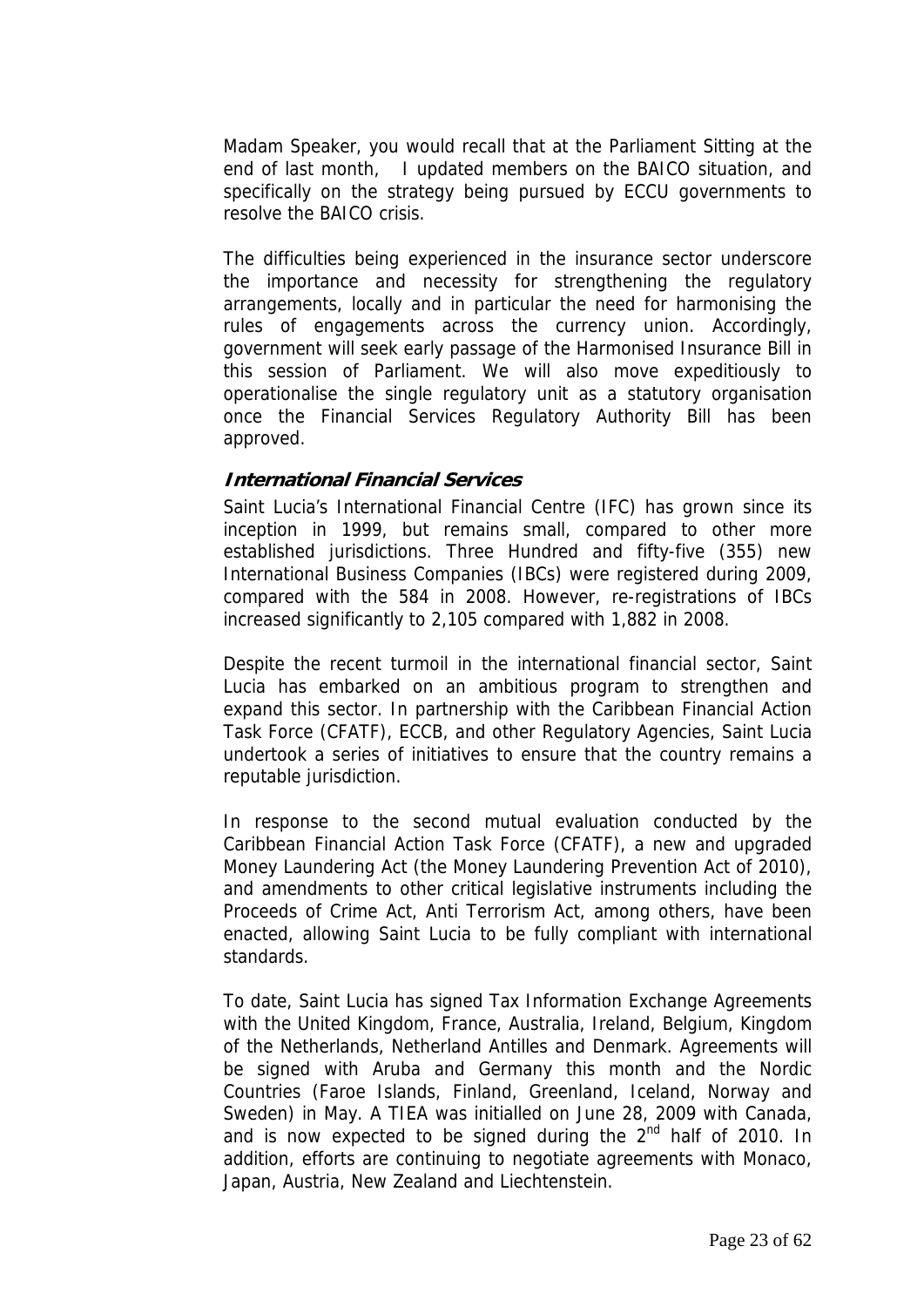Members will note, that although Saint Lucia would have substantially exceeded the benchmark of twelve signed TIEA's, the challenge to satisfy an ever shifting compliance standard, continues, unabated, as the focus shifts from number of agreements signed, to implementation capacity, and the conduct of the peer review process, which will be undertaken in two phases; phase one (1) will examine the legal and regulatory framework in each jurisdiction, while phase two (2) will evaluate the implementation of standards in practice.

Madam Speaker, the signing of double taxation agreements can significantly enhance our international competitiveness by improving prospects for foreign investments. For thIS reason we intend to aggressively pursue a number of such agreements this year.

## **Construction**

#### **Public Infrastructure**

Madam Speaker, it is difficult to overstate the importance of the road network to the lives of all Saint Lucians. It permeates all aspects of our society and still represents the major arteries of modern economic activity, playing a crucial role in our economy. Last year, Government spent as much as \$65.6 million dollars on road rehabilitation, which contributed as much as **30** per cent of the construction sector. The fiscal year 2010/2011 will see the Government again, focusing on major road development projects.

## **Reconstruction and Rehabilitation**

This year, under this component of the Ministry's budget, approximately sixty (60) small road projects island-wide have been targeted for reconstruction and rehabilitation. The estimated total cost of this initiative is \$15 million, with the greatest expenditure being on tertiary roads improvements. This represents an increase of \$7.5 million, or a one hundred percent increase in the estimate compared with last year. These projects are expected to generate employment and provide much needed income for residents of the rural communities where the roads are being rehabilitated.

## **Bridges and Culverts**

The government continues in its efforts to maintain the integrity of the physical infrastructure on this island. An award has been made for the construction of a new bridge in the town of Soufriere, in order to improve traffic flow along the main street, Bridge Street, and to enhance motorist and pedestrian safety. The structure will be widened to create two-way traffic in that area.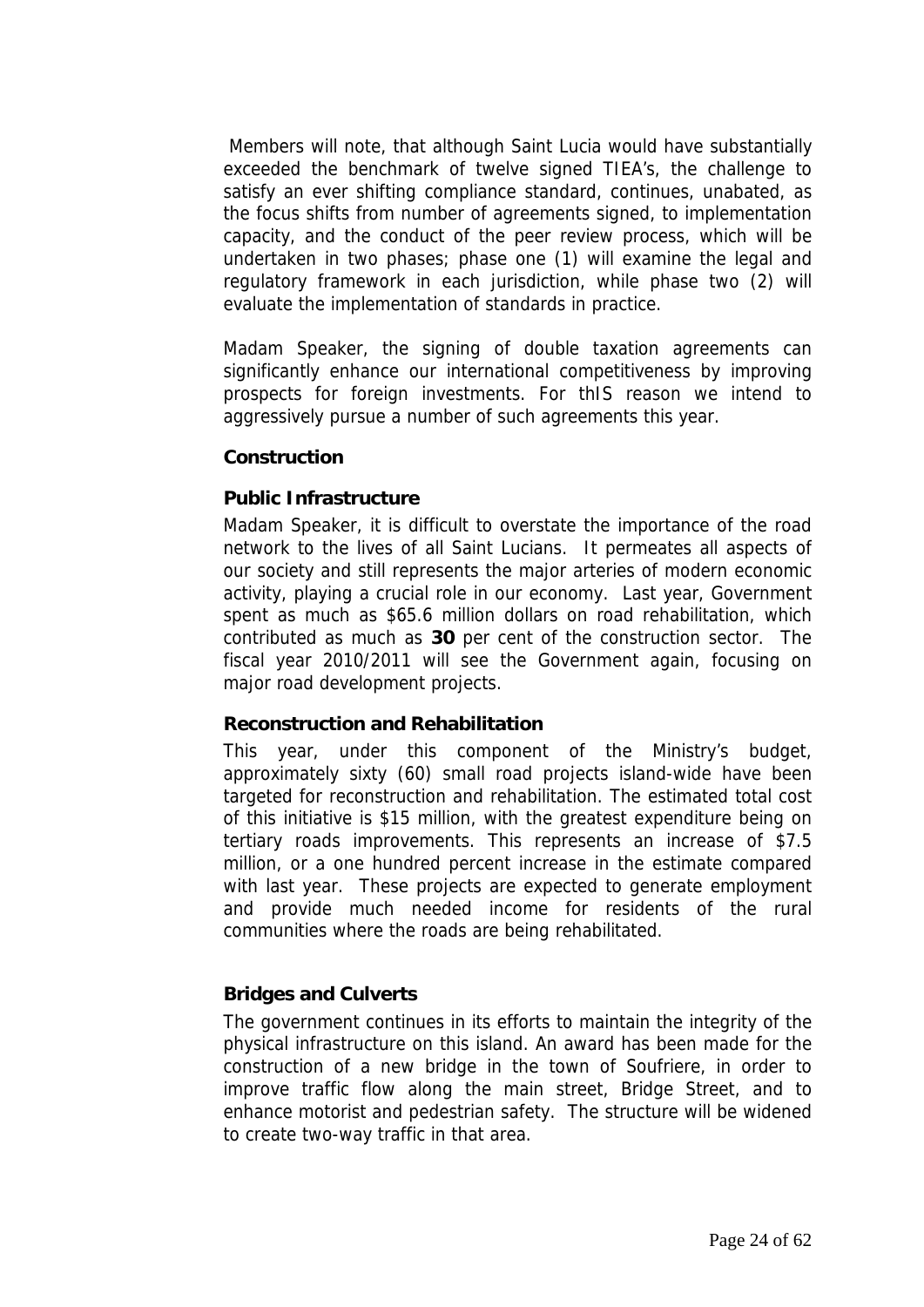This year will see the construction of the bridge at Bexon; the replacement of Armco culverts at Bois d'Orange, and several other small bridges and culverts across the island. This initiative is estimated at a total cost of EC\$5 million.

## **West Coast Road Overlay**

Under this programme, the reconstruction and resurfacing of approximately 22km of the primary road between Roseau and Soufriere will continue in this financial year, under Phase 4. A provision of \$4.972 million has been made in the Budget for that purpose.

## **Community and Agricultural Feeder Roads**

Madam Speaker, Government is committed to improving the safety and motorability of community agricultural feeder roads throughout the island. This would enhance accessibility to agricultural farms, and ensure that produce transported, would be in an acceptable state for domestic consumption or export. In this regard, once we receive the "no-objection" approval from the Kuwait Fund for the awarding of contracts, we will seek to commence work on the various road packages for which the sum of EC\$2.288 million has been allocated this year.

## **Other Public Sector Projects**

## **St. Jude Hospital Reconstruction Project**

Madam Speaker, September 09, 2009 was a sad day in Saint Lucia's history, when the St. Jude Hospital, a major referral hospital located in Vieux Fort was devastated by fire, leaving its patients out in the cold. This fire destroyed the surgical ward and the operating theatres of an already aging plant, resulting in significant and major disruptions and termination to services in the south of the island. The George Odlum Stadium has been temporarily converted to a hospital. We are cognizant of the inconveniences caused to our many sports enthusiasts around the island.

Madam Speaker, the St. Jude Hospital provided a number of in-patient, outpatient, ancillary and outreach care. Government has taken a policy decision to reconstruct the St. Jude Hospital. Of great importance also, is the location of the Hewanorra International Airport in the south of the island, which requires that there be access to emergency medical and surgical services on a 24 hour basis.

The need to rebuild the hospital has presented Government with a golden opportunity to reconstruct and modernize the new St. Jude Hospital as a world class health care and teaching facility, with international accreditation standards. In fact, this may well become the catalyst to start the process of creating a structured and organized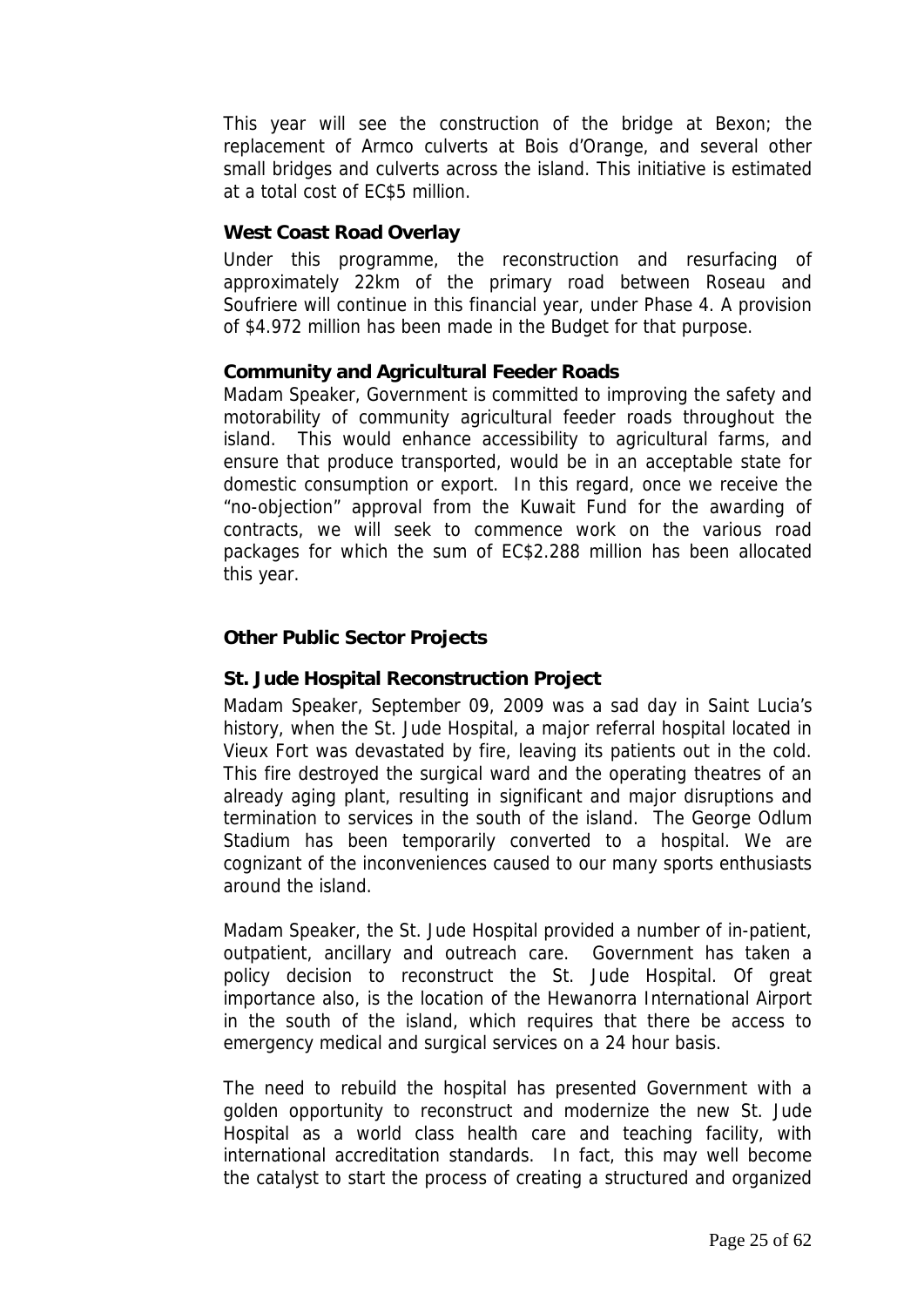university community in Vieux Fort.

However, there are limitations associated with the existing site. Its eastern portion is steep and an invasion of squatters along its northern, southern and western boundaries makes expansion difficult. The shape of the 25 acre lot also presents limitations. Government has, therefore, decided to reconstruct the new medical facility on a 21 acre site located within close proximity to the George Odlum Stadium.

Madam Speaker, Government has, therefore, decided to proceed as follows:

- 1. Reconstruct the surgical building on the old site, using funds allocated by the Taiwanese government (US\$2 million). This building will be able to provide a maximum of 32 beds. It will also house all the critical services and be made fullyfunctional to allow St. Jude Hospital to relocate from the stadium and operate until the new facility is built. This would also make it possible for the stadium to be returned to the sports community which has demonstrated much patience and understanding so far. The reconstruction of the surgical building is expected to take 6 months. This component will commence by May 2010 and be ready by October 2010.
- 2. Construct a new 90 bed health care facility for St. Jude Hospital at the new site near George Odlum Stadium. The Planning and design phase of this component is expected to take 6 months. The construction of the key phases of this new facility will take 2 years.

Upon relocation of St. Jude Hospital to this new facility, the old site buildings can be refurbished and the entire compound be developed as a Medical Research Facility. Alternatively, this site can be utilized by one of the Medical Schools currently operating in Saint Lucia.

## **Redevelopment of Hewanorra International Airport (HIA)**

Madam Speaker, in last year's budget speech, I informed the House of Government's desire to redevelop the Hewanorra International Airport (HIA). This initiative is reflective of Government's efforts to increase levels of foreign investment in tourism, with the anticipated multiplier effects. I wish to restate the rationale for the construction of a new terminal.

1. The positioning of the Tourism sector as one of the key engines for growth, necessitate the expansion and improvement of the international airport;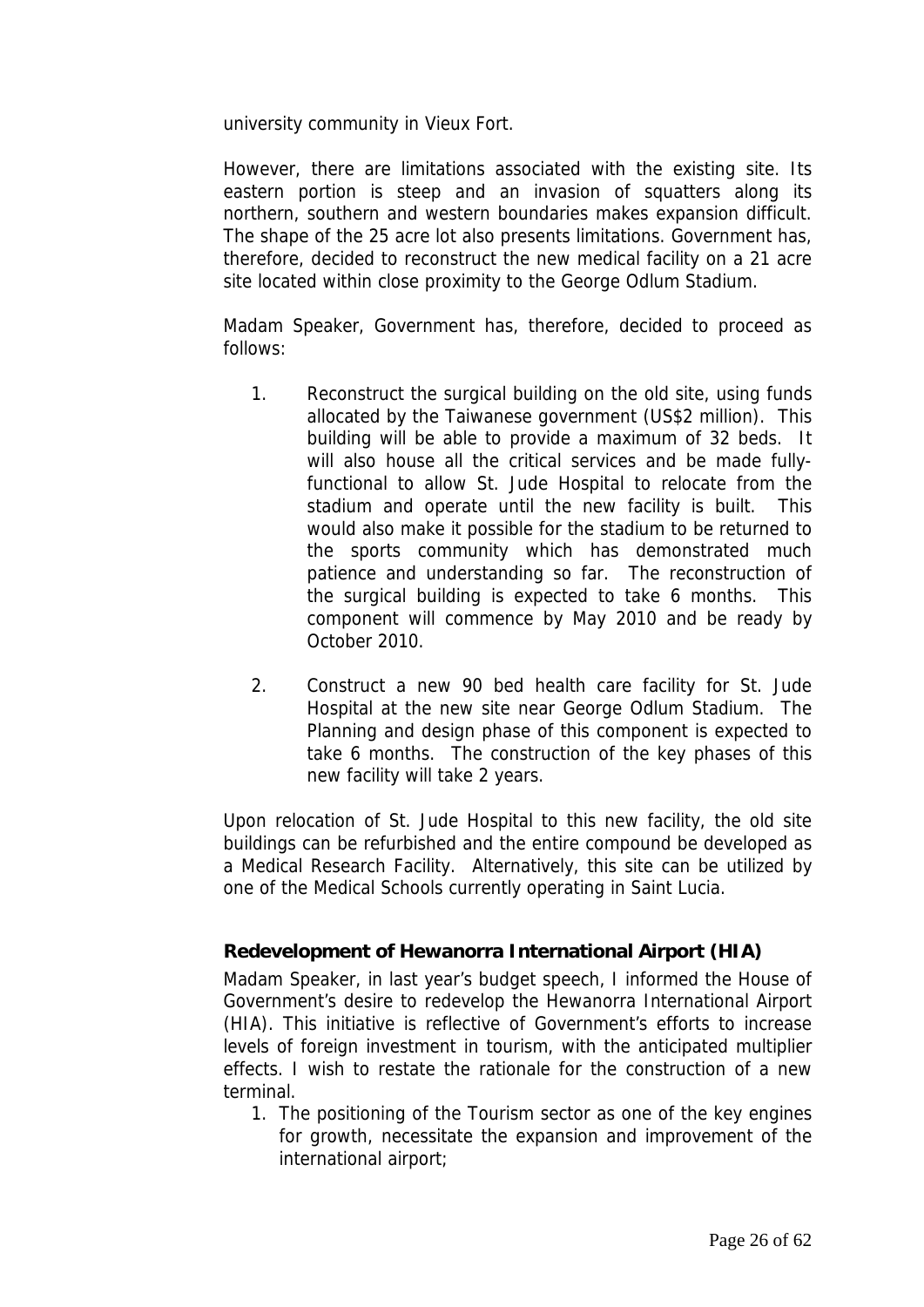- 2. The growth in airlift means that there is inadequate capacity to accommodate passengers in the existing facility;
- 3. The vision for HIA is to position it as a regional hub and
- 4. The expanded vision for the HIA is, that the HIA will become a cargo centre, designed to turn St. Lucia into a major freight trans-shipment centre for the Southern Caribbean region.

The redeveloped Airport will reflect the infrastructural and aesthetic elements befitting an airport of its time.

This redevelopment project is seen as critical to support the future economic viability of the Airport and St. Lucia's vital tourism industry. Additionally, this will place St. Lucia at the epicentre of the Southern Caribbean's multi-million dollar air cargo and distribution business, while creating additional business opportunities for local entrepreneurs.

Madam Speaker, SLASPA in having consulted with Government in considering the various options for the financing and construction of the new terminal, decided to proceed with a design/ finance/ build arrangement. Eight companies were invited to respond to a Request for Proposal (RFP). Based on the development model specified for this project, only three (3) companies responded to the RFP. The proposals from those bidders were then subjected to a rigourous evaluation and due diligence process. Madam Speaker, I am pleased to inform this House that SLASPA is at an advanced stage of the procurement process and the public will be duly informed of the successful bidder.

Honourable members and the people of Saint Lucia, can rest assured that I shall not fail in my constitutional responsibility, to exercise due diligence, and to act properly and responsibly within the framework of the Laws of Saint Lucia, in the execution of this critical economic project, probably the largest ever.

## **Port Castries Redevelopment Project**

Madam Speaker, Port Castries serves as the "front door" to the island for hundreds of thousands of cruise ship passengers who visit annually. Known by Cruise Lines for its natural harbour and one of the finest in the Caribbean, St. Lucia has grown tremendously as a cruise destination, moving from 394,364 passengers in 2005 to a record 699,306 in 2009. Projections for 2010 suggest arrivals are expected to grow to over 701,559 passengers.

Given the importance of the cruise sector to the economy, the Government will redevelop Port Castries. This will increase the berthing capacity, while enhancing the aesthetics of the port. Madam Speaker, in last year's Budget address, I indicated that Government was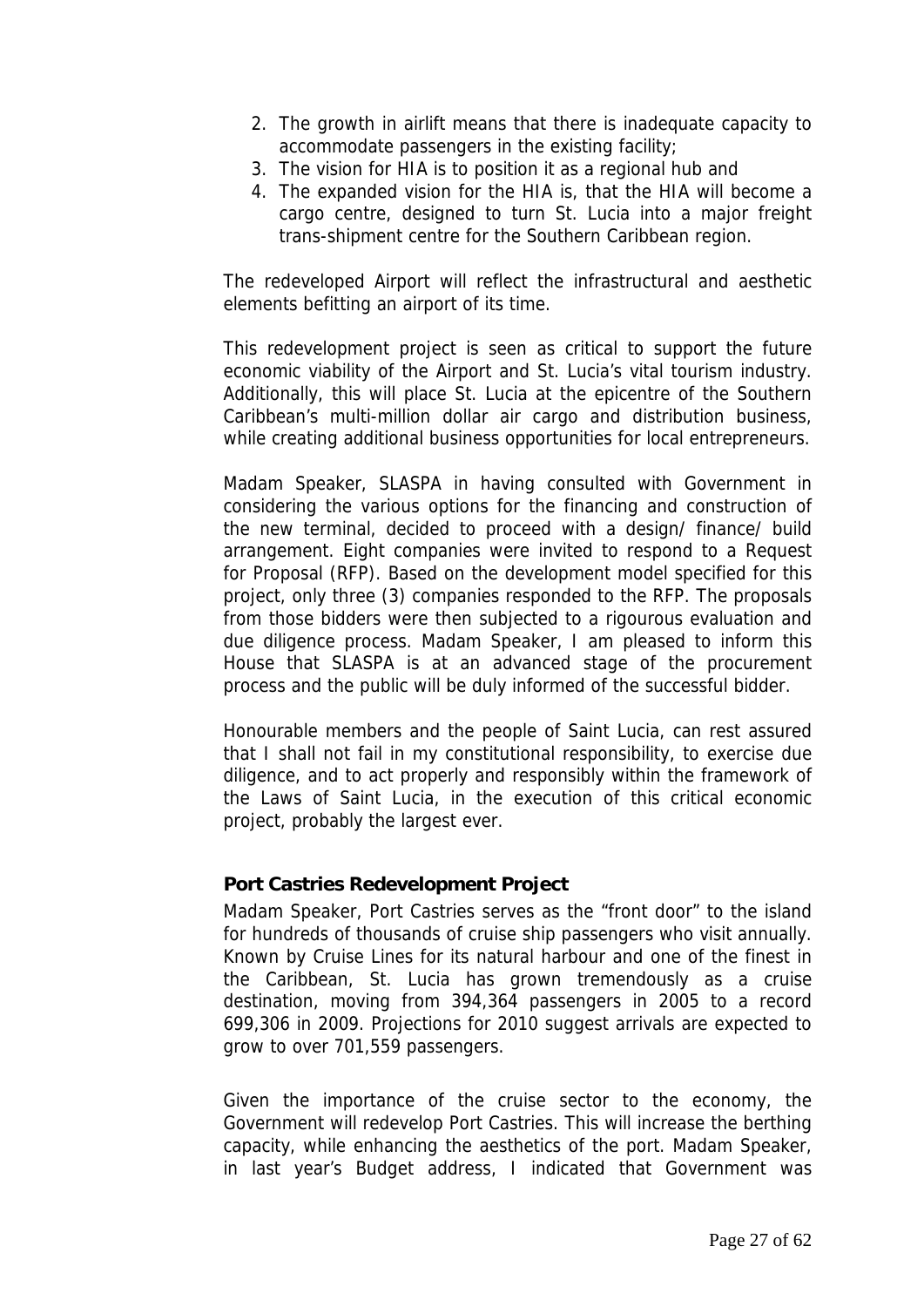considering a partnership with Royal Caribbean Cruise Lines, (RCCL) in respect of this initiative. I am now pleased to report, that SLASPA is at an advanced stage of concluding a Development and Lease Agreement with RCCL. The project is expected to cost between EC\$30 - 40 million and will commence within the next six months.

## **Government Offices**

Madam Speaker, three other public infrastructure projects that are critical to resolving the space and rental challenges facing the public service are as follows:

- 1. The (re)construction of the Hypermart building at Bois d'Orange, to house primarily government offices and to provide for some commercial space. The project is being undertaken by Amazona Properties Inc., a subsidiary of government. Construction is due to commence in the third quarter of this year.
- 2. The construction of the Finance Administrative Complex at Pointe Seraphine, to house all the offices of the Ministry of Finance, Economic Affairs and National Development and related government agencies. Construction is expected to commence in the third quarter of this year.
- 3. The construction of the new Fire Services headquarters at Vide Bouteille

The Finance Administrative Complex and the Fire Services headquarters will be financed and constructed by the National Insurance Corporation (NIC) under the BOLT arrangement, at a total cost of approximately EC\$32 million.

## **NIPRO Projects**

Madam Speaker, the following projects will be undertaken by NIPRO, a subsidiary of the NIC, under the BOLT arrangement.

- 1. The construction of Human Resource Development Centres at Chase Gardens and Sunbuilt.
- 2. The construction of a fire and police station at Babonneau, and the construction of a Police Station at Gros-Islet.

## **Private Sector Projects**

Madam Speaker, the recovery of the economy from the global economic recession leading to growth, social cohesion and building resilience to external shocks, has to be a partnership between the government and the private sector. Consequently, Madam Speaker, I wish to highlight several important private sector construction projects, that will generate employment, both during and beyond the construction phase.

These projects include the following: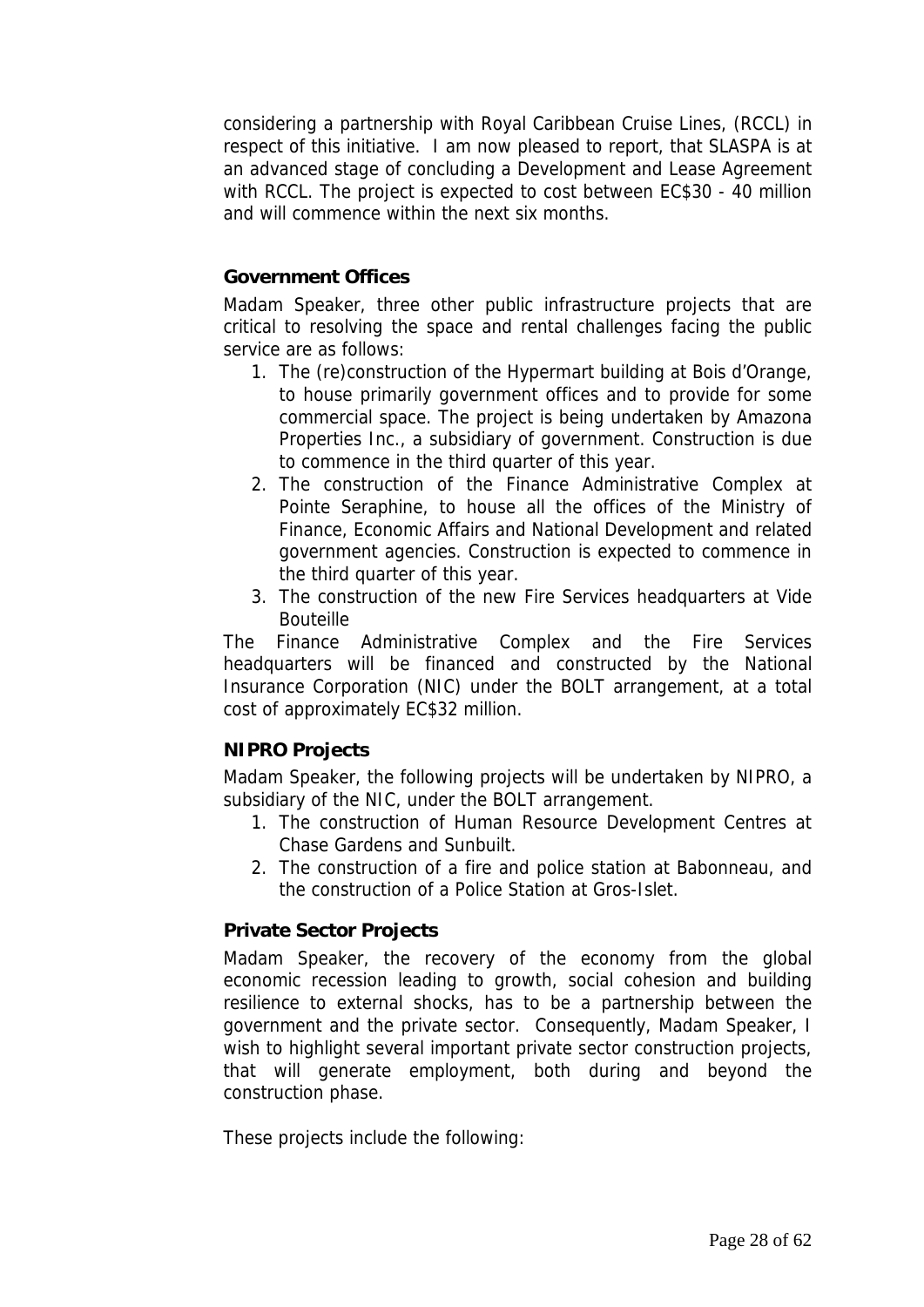- 1. The Johnson Super Store-Rodney Bay. Construction of the Superstore, estimated at \$10 million, has commenced and will be completed by the end of this year.
- 2. The Bank of Saint Lucia-Rodney Bay. This project has also started and will go on for 18 months. It will be completed in 2011. The estimated cost is \$24 million.
- 3. The Chreiki Building. The estimated cost of this building is \$8 million and construction has already commenced.
- 4. Bay View-Gros-Islet. Madam Speaker, construction activities on this development will continue this year and it is anticipated that approximately \$4 million dollars will be spent in this financial year.
- 5. The J. Q. Charles Building-Choc. Construction of this building has commenced and will be completed in the latter half of 2011.
- 6. The International Financial Centre Choc. Madam Speaker, this centre once completed will provide state-of-the-art buildings for international and local banks and other financial agencies. The estimated total cost is US\$8 million.

## **Public Utilities**

## Water Sector Reform

Madam Speaker, in my 2009 Budget Address to this House, I indicated that a Committee would be established to review alternatives for the water sector improvement. After considering the committee's report, Cabinet decided to maintain WASCO as a 100% state-owned enterprise for the foreseeable future and pursue recapitalization and reorganisation of the company with the possibility of entering into a management contract. Further, in keeping with the promise by the Government, outstanding severance payments which were due to the employees were paid in December, 2009, amounting to \$4.325 million including interest.

We are on the cusp of achieving something unique within the water sector. Through the renewed commitment and dedication of the employees and management of WASCO, the support of the public and the contributions of the government, we will revitalize the sector thereby ensuring that this, and future generations will enjoy this precious resource for years to come.

## Eastern Caribbean Energy Regulatory Authority (ECERA)

The recent financial crisis has highlighted the necessity to strengthen regulation and oversight. This is not unique to the financial and insurance sector. One key sector which impacts every other, and has been identified as requiring sound regulation, is 'Energy'. Government is of the view that our sole electricity company, LUCELEC, should be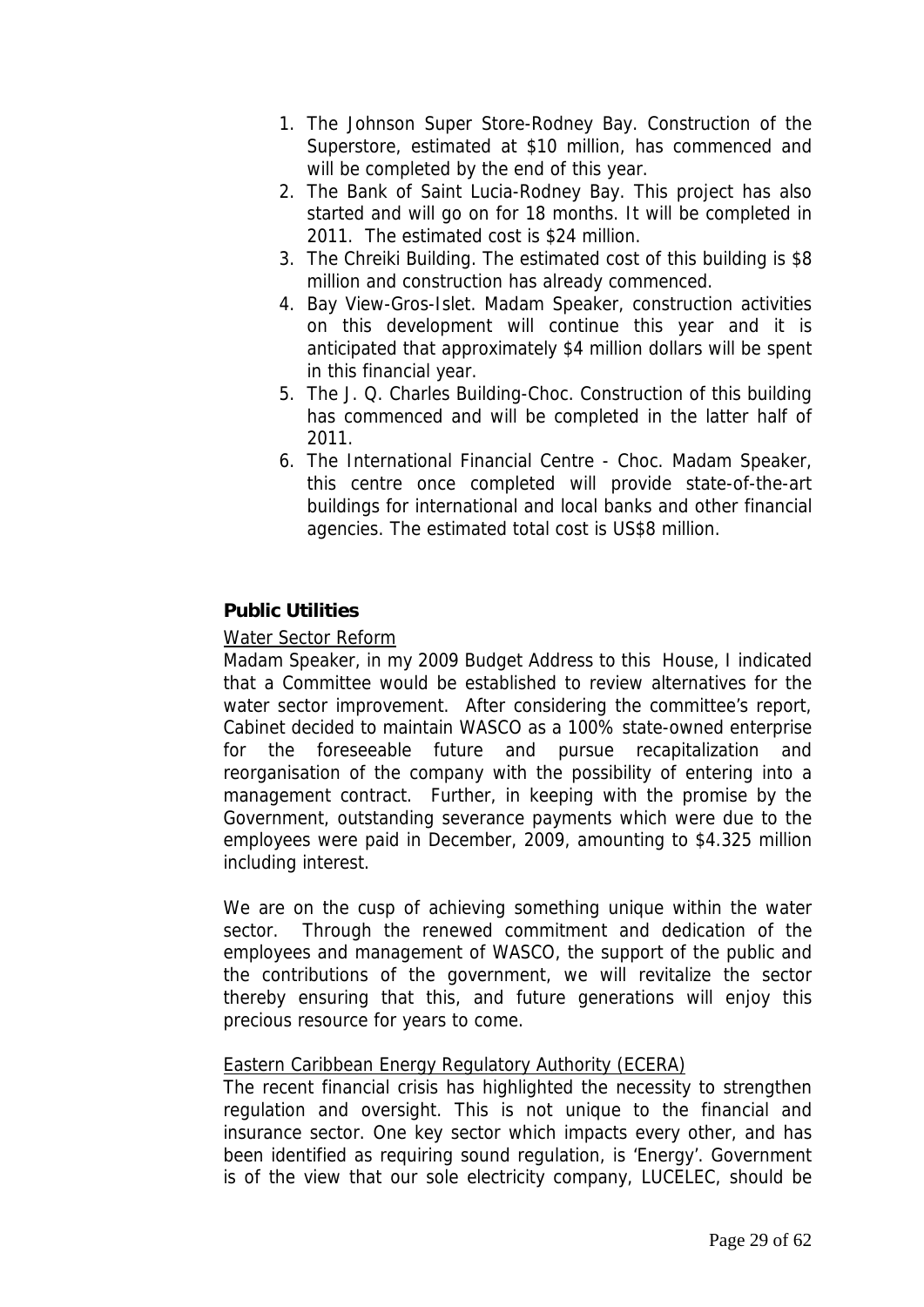subject to a more robust regulatory regime which would be empowered to, among other things, review rates charged to consumers.

Madam Speaker, I wish to notify our citizenry that the challenges faced in this vital sector are not unique to Saint Lucia. Our OECS colleagues, for example, are faced with similar challenges. In this regard, OECS Heads of States agreed that the challenges of electricity supply should be addressed regionally through a two-track approach. The first would be, improving the regulatory framework which governs the electricity supply sector and secondly, diversifying sources of generation to include renewable sources.

In response to these common challenges, and guided by the debilitating impact of an unregulated energy sector, on the growth and development of other productive sectors and industries, a proposal was developed with the assistance of the World Bank for the establishment of a regional energy regulator, named Eastern Caribbean Energy Regulatory Authority (ECERA). At the  $49<sup>th</sup>$  meeting of the OECS Authority in Tortola, May 2009, OECS Members collectively endorsed the proposal which included a specified structure for regulating the sector, through the establishment of a Council of Ministers, a board of directors and a small skilled staff complement. Regulatory enforcement would be the function of domestic liaisons from each territory contracted by ECERA.

It is my fervent belief that this institutional reinforcement is a vital tool for tackling the challenge of energy security and to mitigate climate change.

Once operationalised, ECERA is to be located in Saint Lucia.

## **Agriculture**

Madam Speaker, the importance of the Agricultural Sector to the St. Lucian economy must be underscored. Our national statistics reveal that the sector continues to employ over 8,000 individuals. The sector continues to play a significant role in the socio-economic development of the nation as a whole, through income generation, foreign exchange earnings, capital investment and food security. In an effort to increase the pace of economic recovery, stimulate growth, create jobs and build resilience to economic shocks in the future, government will seek to provide the requisite resources to enable expansion within the sector.

To this end, the Government's main policy objective for Agriculture, in the 2010/2011 budget, is to promote economic development, generate employment and enhance the viability of rural communities. In this vein, allow me, therefore, to highlight the initiatives championed by the Ministry of Agriculture.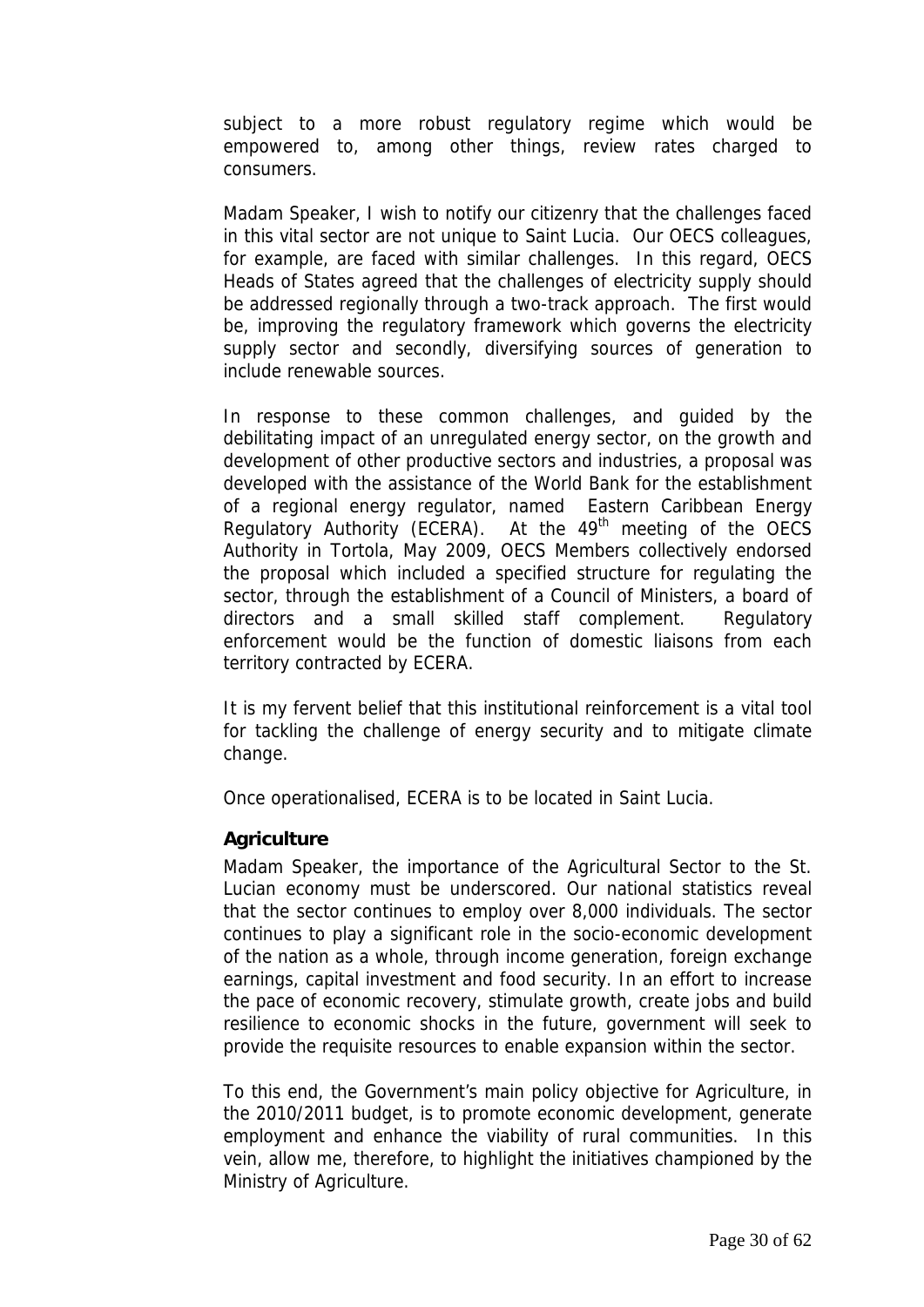## **SFA Programme**

In December 2009, as members are aware, the EU agreed to gradually cut its import tariff on bananas from Latin America from €176 per tonne to €114 within a seven year period. This will pose serious challenges to the sector. To avert the potential effects of this, Government will continue to provide financial support for:

- 1. Investments in competitiveness improvement;
- 2. Economic diversification policies, and
- 3. Broader social, economic resilience.

Allocations to the tune of **EC\$5** million will be made to support:

- 4. Promotion of Domestic Produce;
- 5. Agro-enterprise Development, and
- 6. Technology Adaptation.

The government shall continue its efforts at enhancing the existing partnerships between leading economic sectors under an Agro-Eco Tourism Programme valued at **€4.3 million** This programme is expected to create alternative economic activity, to generate employment and to increase incomes in rural communities in order to facilitate competitiveness, reduce poverty and ensure adequate social protection for communities. The objective of this project is to increase consumption of domestically produced food. The impact of the project is expected to be reflected in an improvement in diet-related lifestyles, manifested in a reduction in the level of non-communicable diseases and the increased consumption of locally produced agricultural products. Madam Speaker, the Dennery/Mabouya region has been identified as the pilot community for the implementation of this programme.

## **Agro-enterprise Development**

The objective of this programme is to generate rural income and employment, promote entrepreneurship (especially among the youth), encourage linkages between the agro-processing, craft and tourism sectors and enhance the competitiveness and market opportunities for foods produced in St. Lucia; thereby creating employment and opportunities for the youth and people in the rural communities.

## **Technology Adaptation**

This project is broken down into two (2) main components, namely:

- 1. Improvement of Agricultural Production and Productivity and
- 2. Strengthening of Plant Health Services

Madam Speaker, the Honourable Minister for Agriculture in his delivery will expound on this.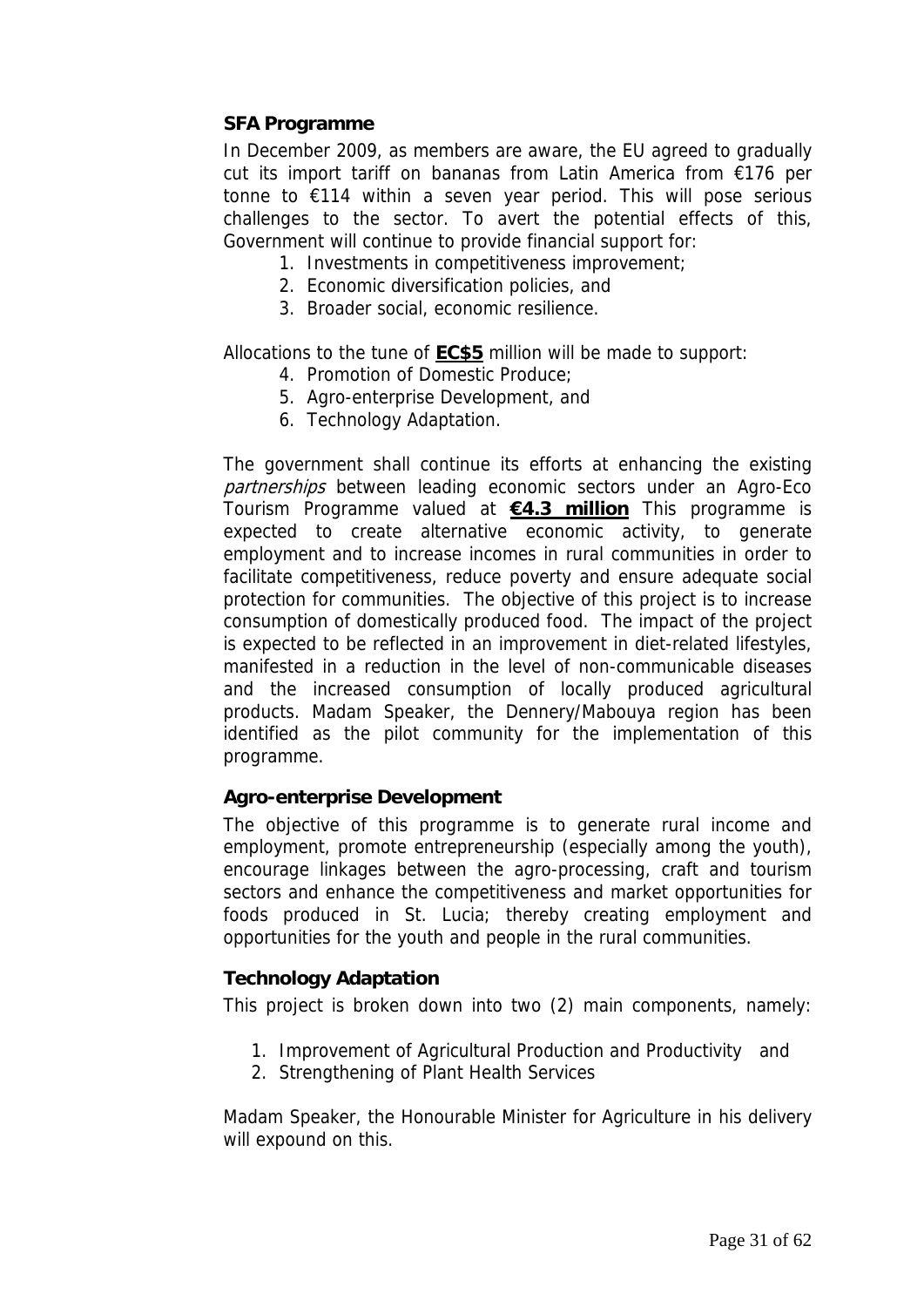## **Banana Sector**

Madam Speaker, let me now address the Banana Sector. Government will continue to provide support to improve productivity in this Sector as we recognize its continuing importance to our economy and to job creation. So, under the SFA 2005 Programme, Government intends to establish a Scheduling and Forecasting Production System to enable farmers to maximize their production at the times when the market price is at its peak.

## **Non Traditional Crops**

During this current year, Government will be making a concerted effort to diversify the agricultural sector and generate employment, and foster growth in the sector by providing support to four key agricultural sub-sectors. These include: cocoa, pineapple, cut-flowers and cassava.

## **Banana Commercialization and Agricultural Diversification Programme**

Honourable Members would have heard the recent pronouncements by the European Union pledging support for the banana industry under a new Financing Instrument called the Banana Adjustment Measures Program, referred to as BAM. The objective of the EU funded programme, is to support countries to adjust to new market conditions resulting from trade liberalization.

## **Establishment of National Marketing Infrastructure (Clearinghouse Cul-de-Sac)**

In last year's budget, my government expressed its intention to establish a new Agricultural Marketing and Distribution Facility to replace the Saint Lucia Marketing Board. I am pleased to announce that the new Clearinghouse house facility at Cul-de-Sac will come into being during this fiscal year. The new company will be restructured as a one-stop service centre for Saint Lucian enterprises engaged in the production, manufacturing and sale of non-banana agricultural commodities. The total cost of the facility is estimated at EC\$3.5 million.

## **Productivity Enhancement for Beausejour Agriculture Station**

This government is keen to enhance the capacity of the Beausejour Agricultural Station (BAS) to effectively service the agriculture community with emphasis on the livestock sub-sector. The first phase of this project has been completed. The second phase of the project, will be undertaken during the new financial year, at an estimated cost of EC\$2 million.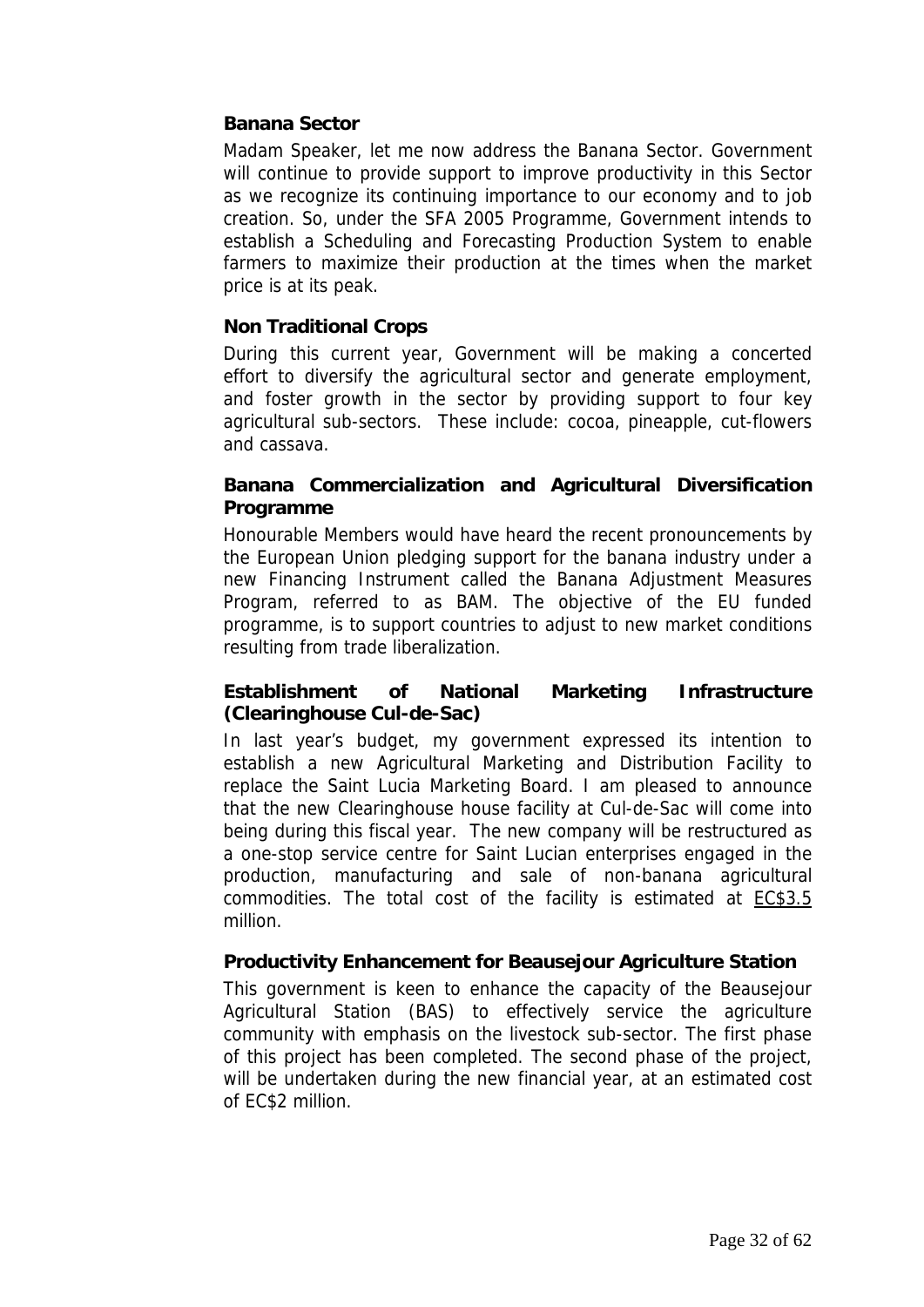## **Agricultural Diagnostic Facility**

The establishment of the Agricultural Diagnostic Facility is expected to promote agricultural development, through the provision of services to address major needs of stakeholders and other such production sectors (agro-processing, tourism, and manufacturing). The project costs approximately EC\$3.5 million.

## **Meat Processing Facility**

It was only last year that this Honourable House was advised that the Government of the Republic of China on Taiwan would be financing a state of the art Meat Processing Facility costing approximately EC\$12.5 million. I am delighted to report that work has commenced on the Facility in Vieux Fort, which, when completed, will revolutionize the livestock sector and result in a reduction in the food import bill. Madam Speaker, further details on this major project will be provided by the Honourable Minister for Agriculture during his contribution to the House. However, Madam Speaker, this project, once completed will enhance livestock producers' ability to supply hotels, supermarkets and community-based distribution outlets, and help with the *economic* recovery and growth within the livestock sub-sector, and by extension, the national economy.

## **Establishment of an Agro-processing Plant**

The establishment of an agro-processing plant in this financial year is expected to create at least 32 direct jobs, increase foreign exports earnings by 10% and generate over \$2 to \$3 million annually, which is a direct increase in revenues for the country.

To date the Taiwanese government has pledged EC\$1.5 million to rehabilitate and construct the facility. The Food and Agriculture Organization (FAO), under SFA 2006, has agreed to provide the necessary equipment and to train the staff, who will operate the plant. The total cost of the project is approximately EC\$3.5 Million.

## **Agriculture and Youth**

This government has recognized the importance of the participation of youth in economic activities in all sectors. To this end, and in an effort to promote economic recovery and sustain growth, the Agri-enterprise development initiative seeks to increase output that would lead to employment generation, agri-business development, income generation within the farming community, particularly by (young) displaced persons in the rural areas, and to a lesser extent, the urban areas. We can anticipate that with the implementation of this project at least 450 jobs will be created, and the linkage between agriculture and tourism will be strengthened through a consistent and reliable supply of agricultural commodities.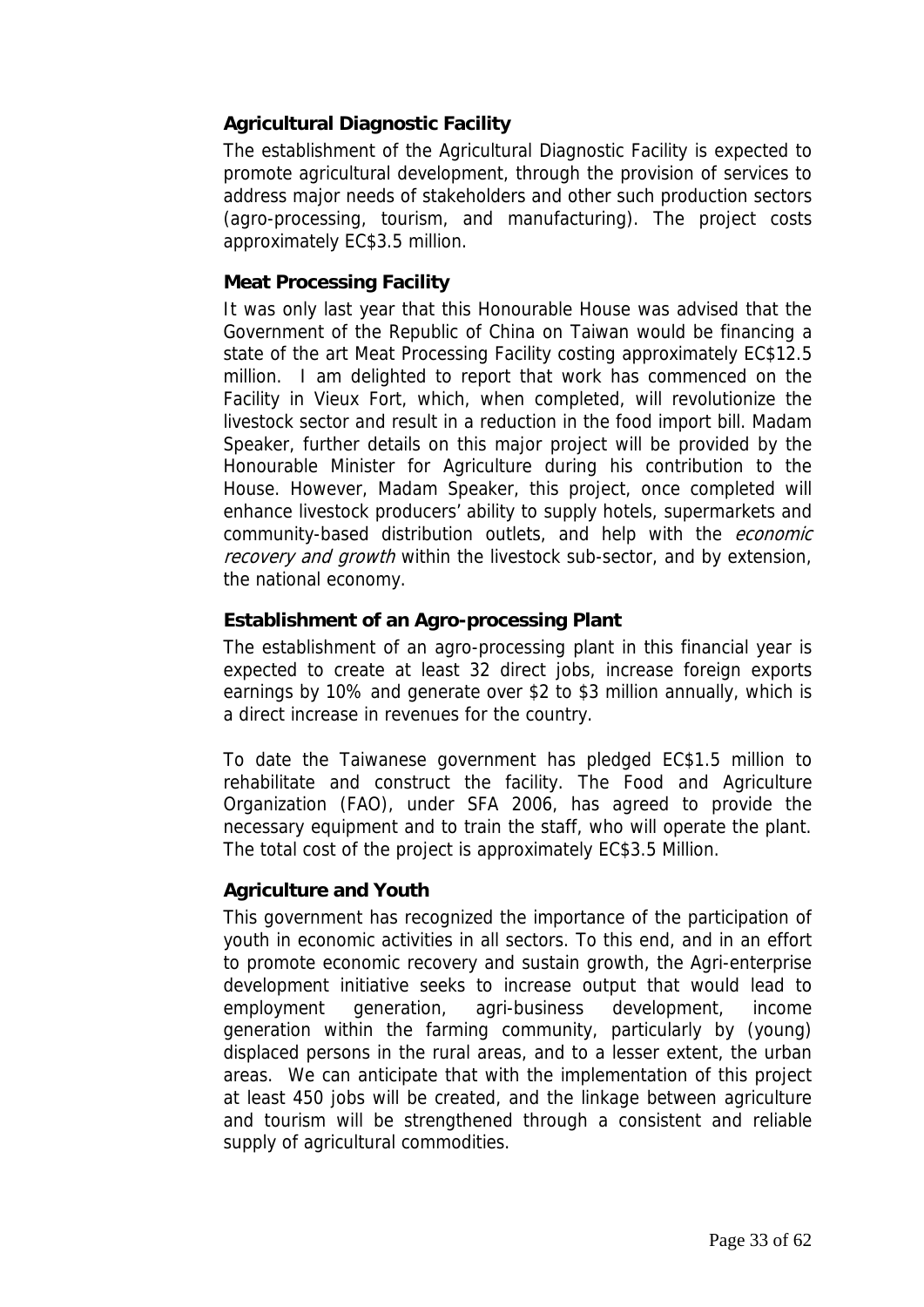It is evident, Madam Speaker, that this government is steadfast in its support to Agriculture in recognition of its critical role in stimulating our economy.

## **Manufacturing & Commerce**

Madam Speaker, we now turn to the Ministry of Commerce, Industry and Consumer Affairs, the Ministry responsible for promoting, facilitating and monitoring the performance of the country's manufacturing, industrial services, and commercial activities. It helps promote diversification and expansion of the export of goods and services; it is also responsible for raising the consciousness of both the private and public sectors of the critical need to examine the role and importance of exports to national development. Simultaneously, the Ministry has responsibility for the promotion and protection of consumer welfare and competition law and policy.

Government has determined that export development is the key requirement for economic diversification and alleviation of poverty. In this regard, emphasis will be placed on the development of global competitiveness among exporting companies and those with export potential. The thrust of Government's strategy will be to further facilitate the ease with which exporting companies can access raw material inputs, move their finished products to existing markets, and explore new market opportunities, especially in markets where St. Lucia has negotiated preferential market access.

Government is determined to implement the National Export Strategy and the National Industrial Policy. Focus will also be placed on implementation of the Micro and Small Scale Enterprise Act to increase the level of incorporation of small businesses, complete the development of the E-commerce policy and strategy and undertake trade missions to further sensitize foreign buyers to Saint Lucian goods and services.

Emphasis will also be placed on the review and enactment of certain critical pieces of legislation, such as, the Consumer Protection Legislation, to enable the Consumer Affairs Department to carry out its functions under the Act, in keeping with Government obligations, in Regional and International Agreements, and commercial and economic Legislation, to help facilitate commercial activities such as the Shop Hour Legislation and Sale of Goods Legislation.

Madam Speaker, attention will also be placed on facilitating the conduct of business and investment in the country. In this regard, an Investment Facilitation Portal will be developed to function as a webbased centralized database, linking all agencies that administer regulatory procedures for the establishment and operation of business in Saint Lucia. Online services will be provided to investors, as all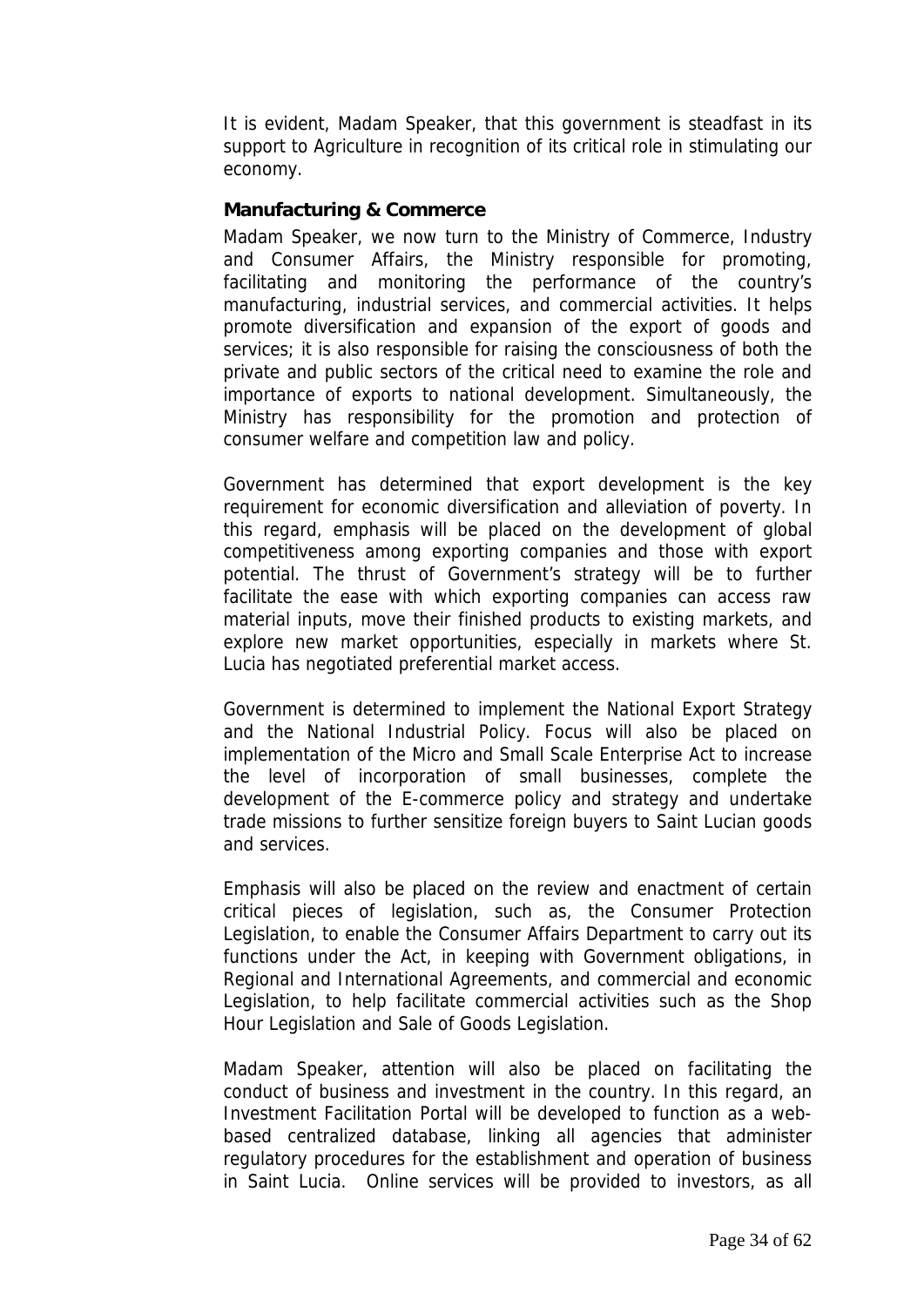procedures and forms will be made available. This will be further complemented with programmes and activities that promote Saint Lucia as a jurisdiction in which to invest. And Madam Speaker, to take full advantage of investment opportunities that have been negotiated under existing bilateral and multinational trade agreements, especially the CARIFORUM-EU EPA, the Ministry will undertake the development and implementation of a public education programme, primarily targeted at the private sector, so that advantage can be taken of the many business opportunities which exist outside our region. An EPA Implementation Unit will be established to facilitate increased access to the EU markets by manufacturers and service providers, and will push to ensure that the relevant legislation be enacted.

Government will also reform the incentives regimes so as to attract new and expanded investment into the productive sectors of the economy, by introducing a WTO compliant fiscal incentives regime for the development of the manufacturing sector. A business licensing regime, to register all businesses that operate in Saint Lucia, will also be introduced. This initiative will provide useful information to advise Government on the formulation and implementation of appropriate policies and programmes to attract further investment in the economy, and to promote the export of goods and services from Saint Lucia.

Madam Speaker, the ultimate aim of Government over the next financial year with respect to the development of policy for the private sector, will be to implement the private sector development strategy (PSDS). This, Madam Speaker, will bring all Government policy interventions under a framework that could be easily followed and transparent to all actors in the private sector.

Madam Speaker, the government continues to lend its support to the development of the entrepreneurial spirit, especial in our young. In February 2010, as part of the commemoration of the first anniversary of the St. Lucia Development Bank (SLDB), under the theme: "Emerging, Engaging to Shape the Development of our Nation" the Bank launched a new programme – a Youth Enterprise Equity Fund (YEEF) for which this Government has committed a contribution of five million dollars (EC\$5.0m). To date the government has paid up, one point seven (EC\$1.70m) million of the committed amounts. The SLDB through this new programme is expected to make a significant contribution in support of enterprising young persons, wishing to create employment for themselves and others, thus contributing to the reduction of the chronic unemployment situation among young people.

The Government of Saint Lucia has also guaranteed lines of credit from the National Insurance Corporation (NIC) totalling ten million dollars (EC\$10.0m) to facilitate the lending programme of the Bank. Those funds will also be disbursed in this current financial year.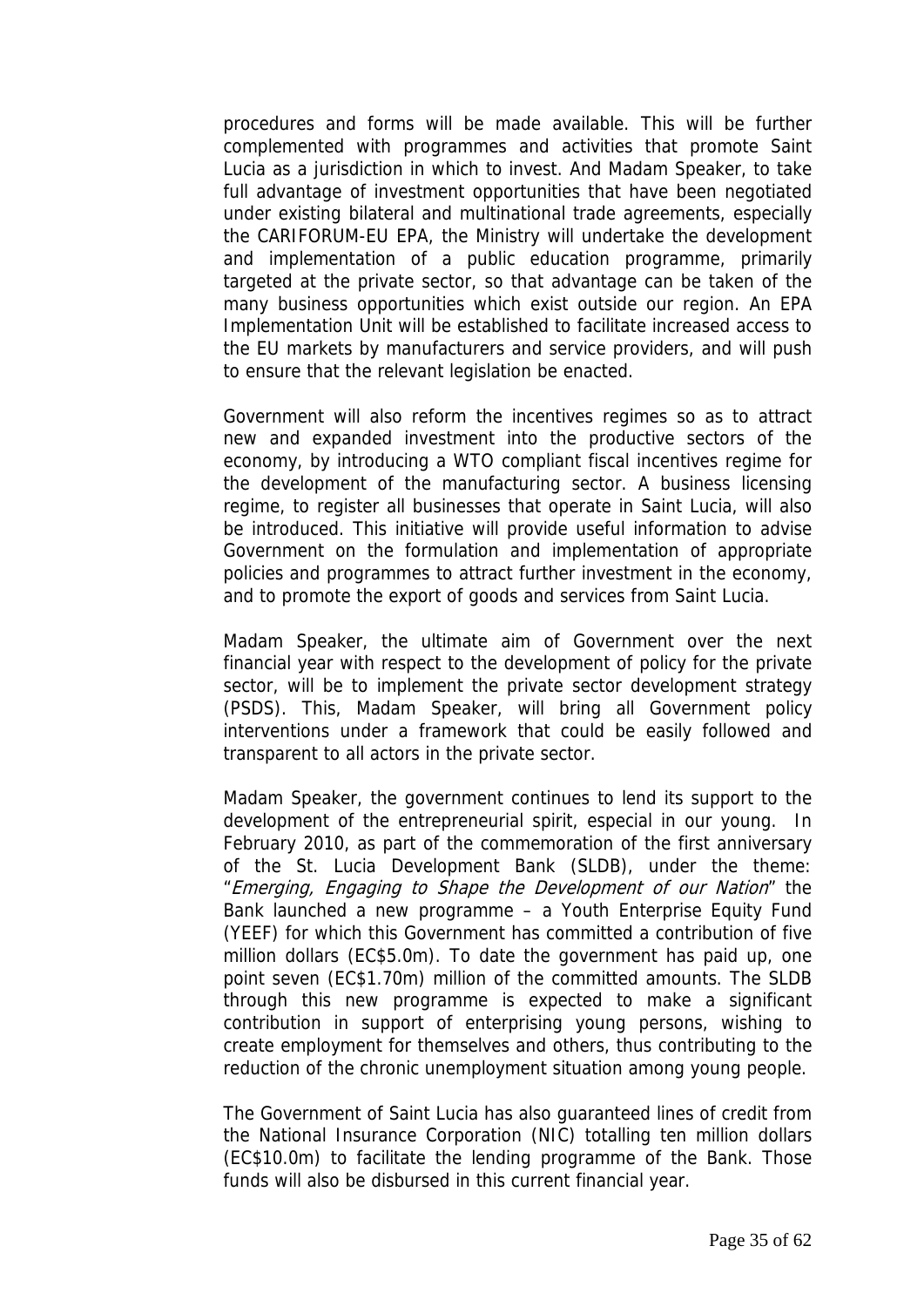## **Social Re-Engineering**

Madam Speaker, our efforts to generate economic growth will falter without strategies for achieving social well-being and harmony. Sustaining growth and recovery over time, will depend on the appropriateness of our interventions and how successful we are at implementing them.

The evidence of social decay is all around us, even as investment in health, education and other social services has increased. Crime, antisocial and deviant behaviour, general apathy and the feeling of separation from mainstream society by our vulnerable socio-economic groups, are vivid illustrations of this fact.

Our approach to social re-engineering seeks to restore hope, empower the vulnerable and build human capacity for self-directed change. The transformation of our society can only be meaningful and sustainable if it is driven by the people themselves, and our role as Government, is to provide the avenues and opportunities for this to occur.

## **The Social Reform Council**

Madam Speaker, we intend to establish a Social Reform Council to provide holistic and efficient interventions. The Council will draw on the expertise of the private and public sectors and civil society to ensure effective delivery and articulate a shared vision of society as well as the direction to be pursued.

One of the key responsibilities of the Council relates to the streamlining and harmonization of on-going reforms. These currently include: Health Sector Reform; Social Safety Net Reform; Public Sector Reform; Reform of Legal Aid; Education Reform and OECS Family Law Reform. They are all being pursued against the background of fuel, food and financial crises that have adversely affected the most vulnerable groups. They emphasize prevention, early interventions and appropriate transitions in the life cycles of individuals and families, promote inclusion, and foster inter-sectoral synergies and coordination.

Madam Speaker, the budget reflects this approach and with your permission, I will now highlight some specific examples of these interventions.

## **Holistic Opportunities for Personal Empowerment (HOPE)**

HOPE is a central government initiative executed through the St. Lucia Social Development Fund (SSDF). HOPE has been successful in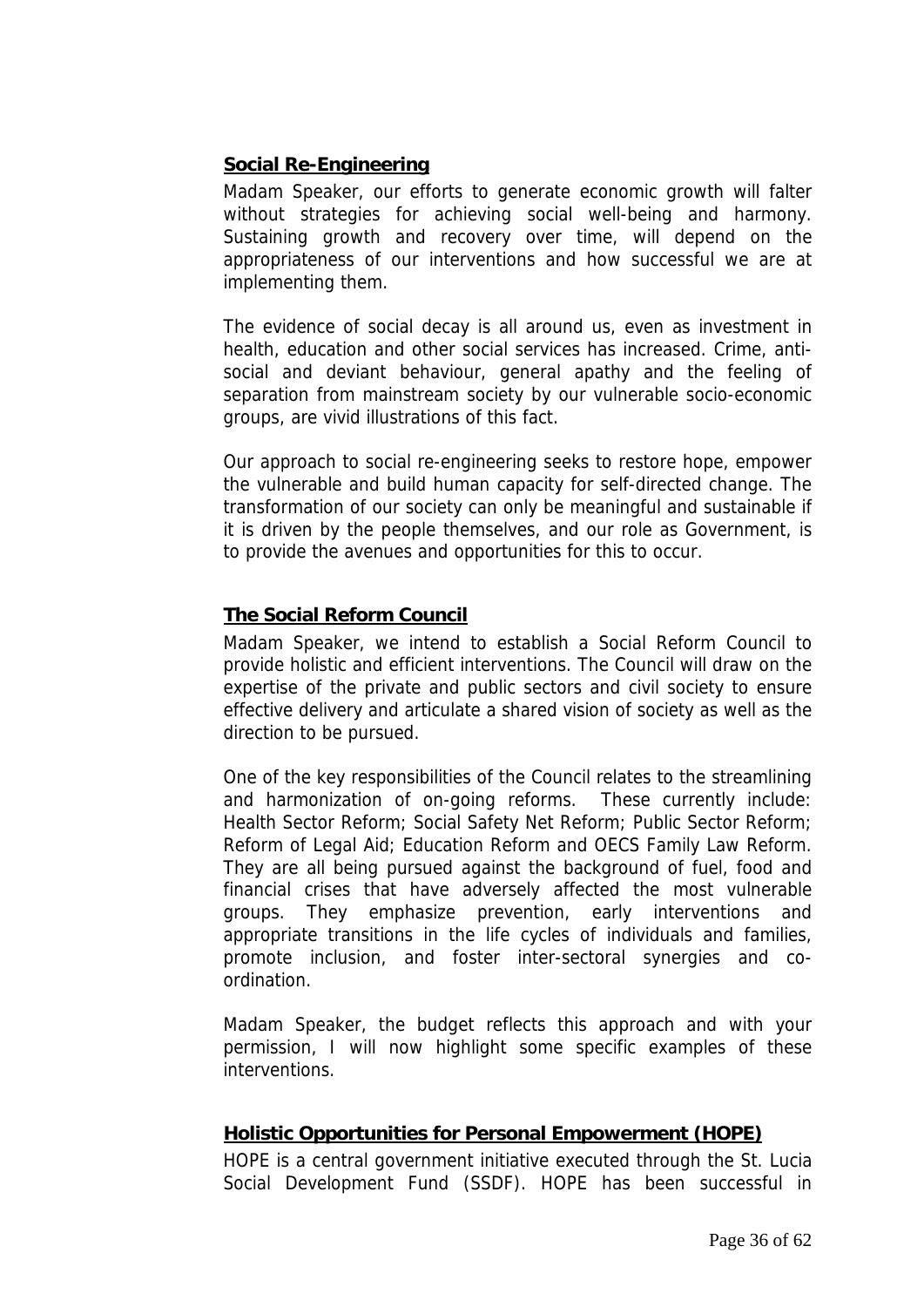partnering with the SSDF and the NSDC to provide employment, training and economic opportunities for participants.

Madam Speaker, the establishment of Human Resource Development Centres (HRDCs) in strategic growth centres is central to our social development strategy. The pilot "After School" program has been very successful and we will construct two more facilities this year to cater to the population growth centres in Castries and Gros-Islet. With proper management, surrounding communities can share the use of the HRDCs.

## **Youth Development Program**

This program, which was developed and embraced by the youth, can provide the basis for harnessing the energies of our young people as primary agents for change and renewal. We must recognize their talents and capacity for self development and leadership, not at some vague time in the future, but now. The program will create synergies and partnerships and be a focus for the mobilization of resources and their deployment in a range of areas such as entrepreneurial development, the establishment of arts and entertainment facilities in communities, the provision of skills training and the implementation of a National Youth Service Program.

Madam Speaker, my message to the youth of this country is simple and unequivocal: The future of our Nation starts from this very moment; your participation and service are required now, so let us begin to change our society for the better, today.

## **Juvenile Rehabilitation Centre**

To reduce juvenile delinquency, deviant behaviour, lawlessness and criminal activity among our youth and to empower young offenders to become law abiding citizens and to redirect their lives, work will commence on a modern Juvenile Rehabilitation Centre for boys and girls. An allocation of EC\$8.3million has been provided in this years estimate for this purpose.

## **Sports development**

Over the last three years, we have consistently demonstrated our commitment to providing world class sporting facilities for local and international sportsmen and sportswomen. Two new national facilities will be added this year.

As part of the FIFA Goal Project, the Government has allocated \$2.6million to initiate the works at Bexon. The project comprises the establishment of two playing fields, administrative buildings and other supporting infrastructure. The second facility is a National Tennis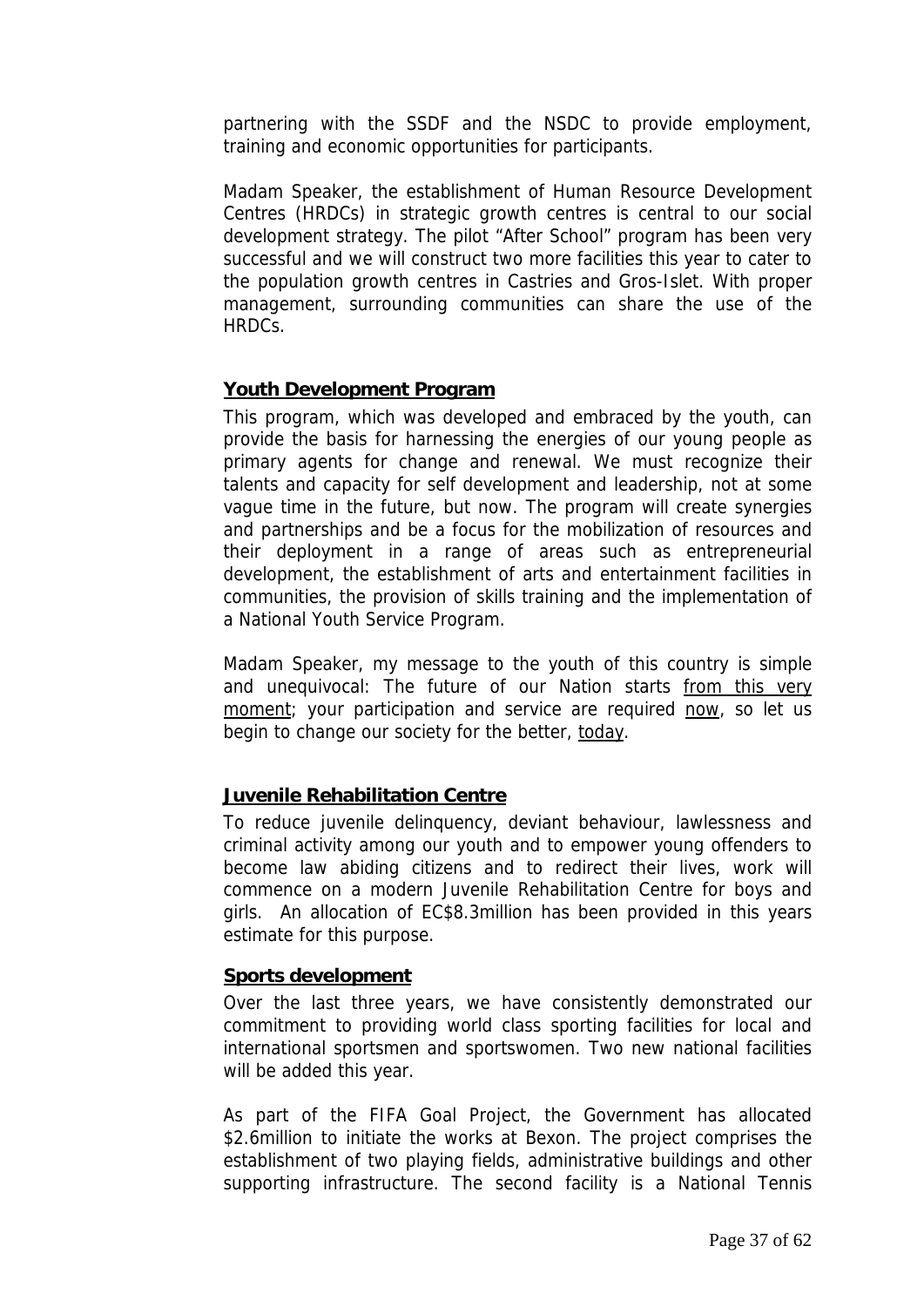Centre, which will be provided with the assistance of the Government of the Republic of China (Taiwan). It comprises the establishment of six courts, including a main show court, as well as supporting administrative infrastructure. The Centre will be constructed at Beausejour and should be completed by September this year. The completion will take us one step closer to realizing the dream of developing Beausejour into a world class sports complex.

The establishment of these two facilities represents but one component of a holistic sports development program which includes coaching programs and the upgrading of facilities.

## **Health Care**

Madam Speaker, all residents of Saint Lucia deserve quality healthcare. The National Vision focuses on achieving that goal and sustaining our capacity to deliver on it.

#### **Policy Direction**

Madam Speaker, we remain committed to enhancing the national development agenda through the transformation of the health sector. The overall policy direction to guide this transformation will be geared towards:

- 1. Improving people centred access to quality health care;
- 2. Strengthening the national capacity to transform the sector;
- 3. Ensuring an efficient, adequate and friendly service;
- 4. Promoting public policies which address the social determinants of health, protect people, and foster inter-sectoral collaboration among sectors involved in determining health outcomes and
- 5. Positioning Saint Lucia as a world class tourism health and wellness destination

Madam Speaker, careful and strategic planning, extensive collaboration with all stakeholders and an understanding of the resource constraints that confront us, will be required to achieve our objectives.

We will take up these challenges by focusing our actions on the following strategic directions, identified in the national strategic plan for health:

1. Strengthening the Organisation and Management of the Health and Social Services;

All management structures, responsibilities, support mechanisms, policies and protocols relating to the health system will be evaluated.

2. Improving and sustaining the health gains and well being of the population;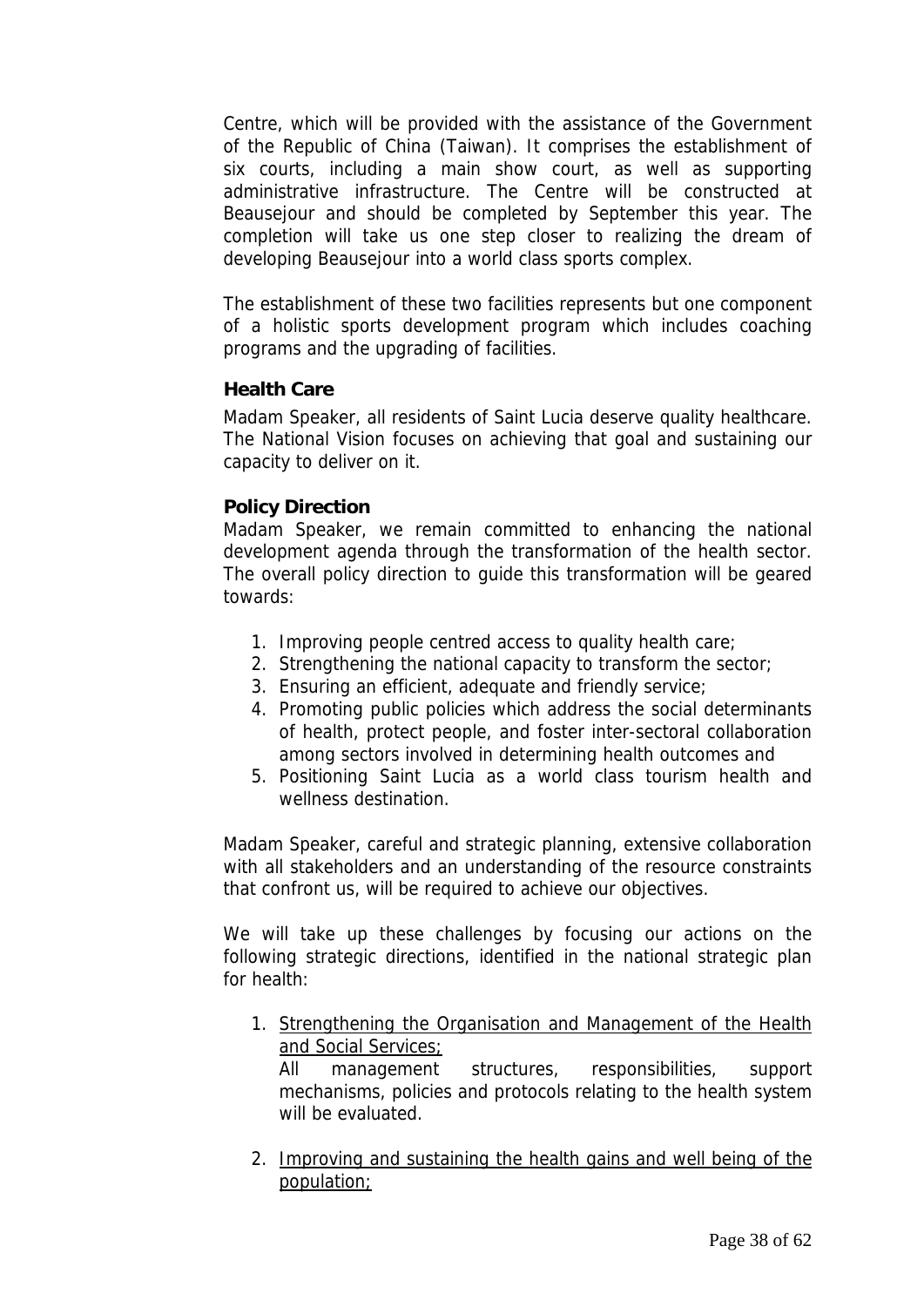Comprehensive and integrated approaches which focus on individuals and families, while utilizing a wellness approach in the delivery of health care will be implemented.

3. Achieving greater equity, cost effectiveness and efficiency in the allocation and use of health resources and ensuring sustainable health sector financing; We will review options with respect to health sector financing to

allow for a more focused approach to allocating resources based on priority health needs.

4. Ensuring a cadre of well trained and motivated health staff;

A human resource management and training plan will be established to address the issues and concerns of staff and to ensure that appropriate policy and legislation are developed to guide staff recruitment, retention, mobility, compensation, staff development and accountability.

- 5. Developing an effective Health Information System; The National System will provide more timely and accurate information, leading to timely interventions and better resource allocation.
- 6. Establishing a Quality Management System;

A quality management system will be developed and implemented to ensure that standards and protocols of care are adhered too.

7. Developing the Physical Infrastructure

Health infrastructure will be upgraded to enhance the client – provider care environment and conform to modern, internationally accepted standards.

Madam Speaker, in emphasizing inclusion as a critical element of the redesign of our society, permit me to refer briefly to the subject of stigma and discrimination, as they pertain to HIV. We have made progress over the last decade in understanding the biology and pathology of HIV, although a cure still eludes us. The biggest problem is the stigma and discrimination which are used as tools to marginalize people with AIDS.

We must stand against stigma and discrimination in all its forms. The Government will engage in legislative Reform to guarantee non discrimination against persons on the basis of health, gender, disability and sexual orientation. In this budget, my administration will support those agencies that carry the torch against stigma and discrimination. Allocations have been made to house a drop-in centre and offices for the AIDS Action Foundation, Tender Loving Care, United and Strong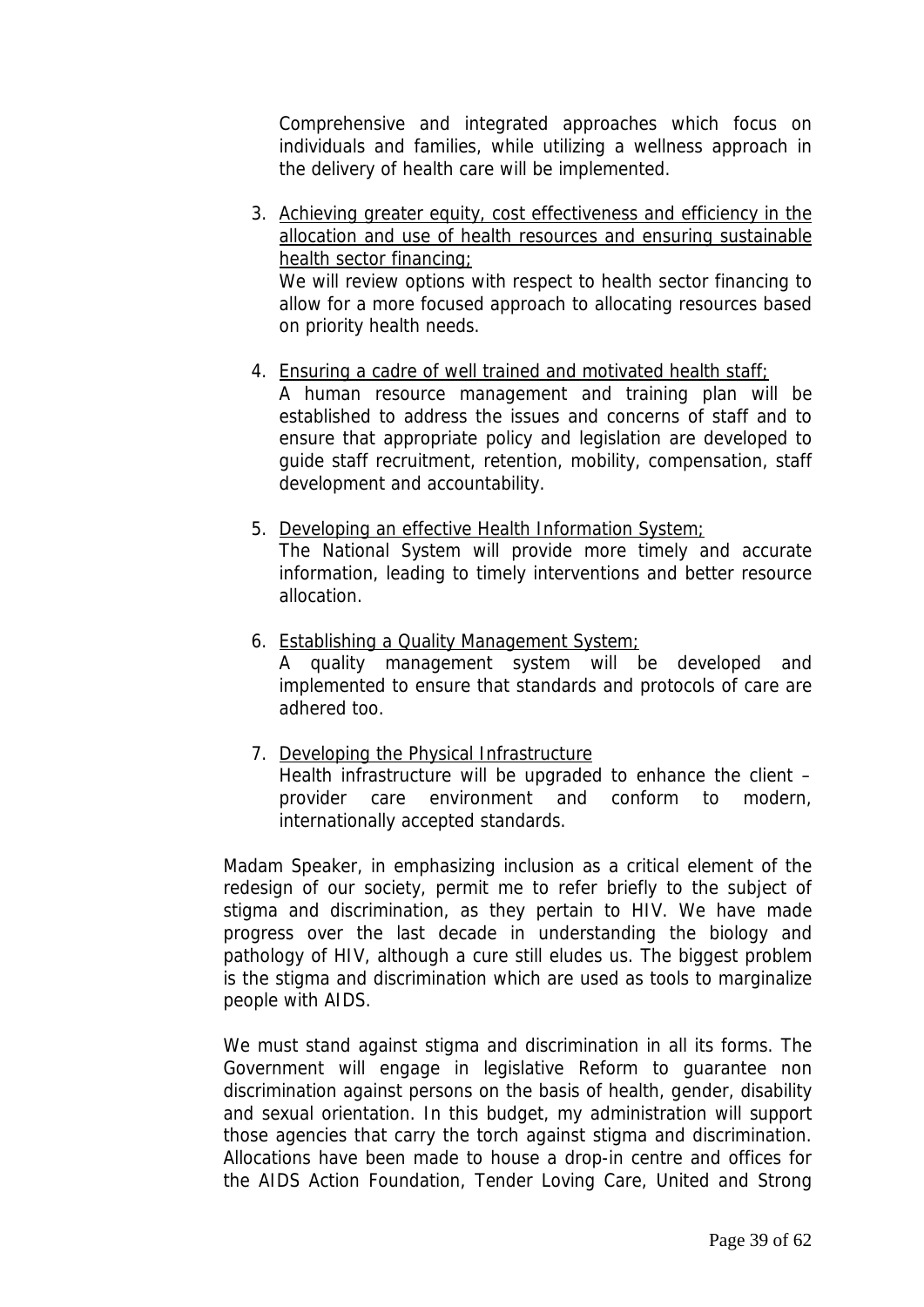and RISE, in order to facilitate the work of these non-profit, non-Governmental Organisations. We acknowledge their contribution and thank them for their support.

## **Education**

Madam Speaker, let me now address the problems that we face in the Education Sector:

- 1. Male students at all levels of education in St. Lucia perform at lower levels than their female counterparts. More males repeat primary grades and drop out of secondary schools.
- 2. Discipline, civic responsibility and morale among students have deteriorated.
- 3. Only an estimated 35% of the pool of 2000 students who graduate annually from secondary schools, advance to postsecondary education. Issues pertaining to poor skill development, lack of alternative certification routes and inadequate exposure to new technologies, are some of the root causes of the problem.
- 4. More than 95% of the education budget comprises nondiscretionary costs, reducing government flexibility.

The provision of quality education for all through increased access, training opportunities and support at all levels of the education system, must be emphasized. In order to achieve this, Government will pursue the following strategic priorities and interventions during this fiscal year. These initiatives are geared towards resolving some of the aforementioned challenges.

- 1. Conceptualize, and change the nature, form and content of primary and secondary education to provide students with the essential foundations for lifelong learning;
- 2. Reconstruct, Modernize and maintain schools and resource centres;
- 3. Strengthen and expand welfare and support services and safety nets for children with special needs;
- 4. Expand the use of information and communication technologies (ICT) in teaching, learning and research processes and ensure that all students leaving school are computer literate;
- 5. Conduct research and development activities in collaboration with other agencies to establish a Labour Market Information System that would inform subject offerings and their relevance to national and regional priorities and
- 6. Pursue concessionary financing from international donors for the education programs relating to these interventions.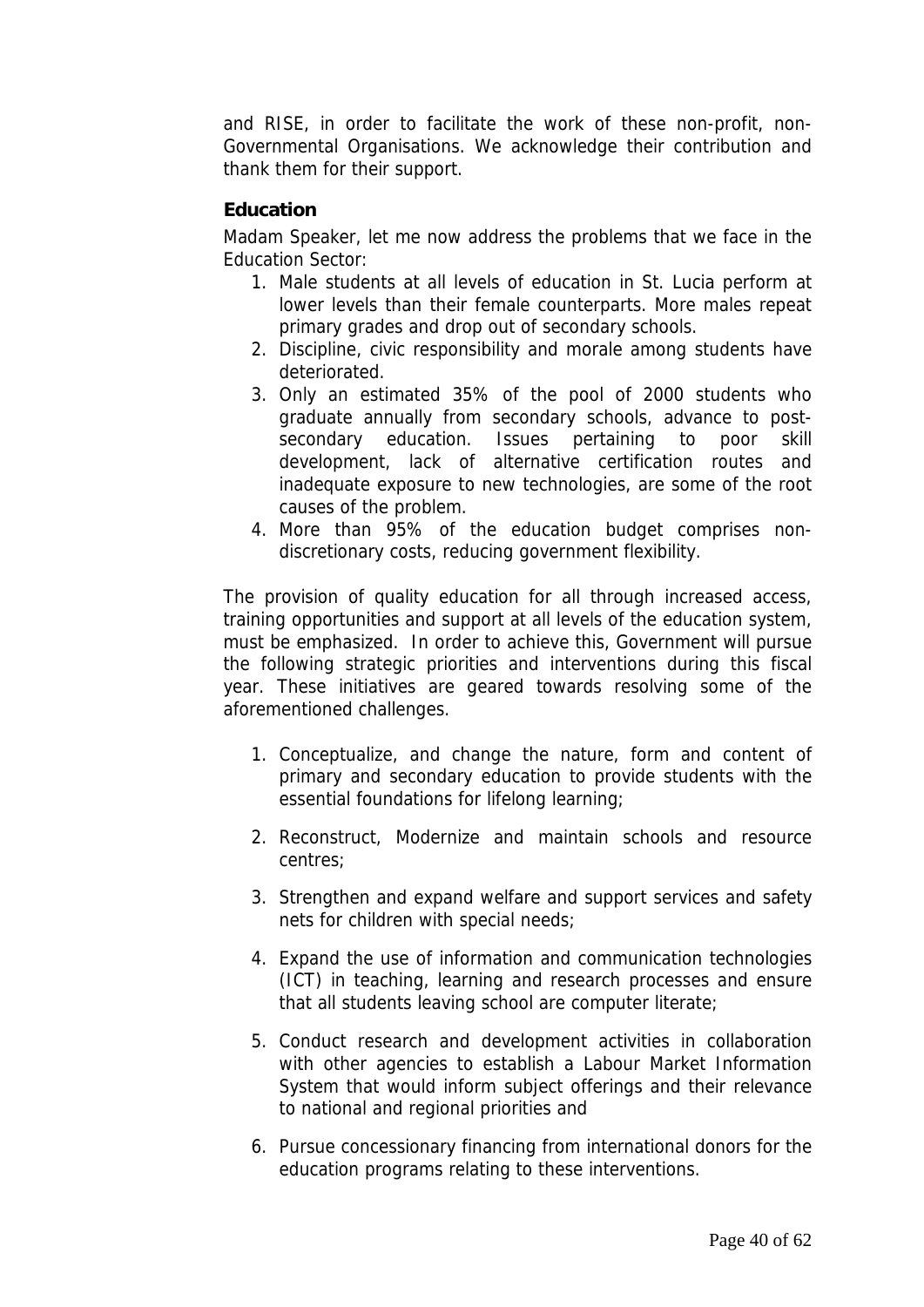Key projects include:

1. OECS Skills for Inclusive Growth – Phase One

The objective of this project is to assist the Government of St. Lucia to increase the employability of youth through privatesector driven training. The project has three intermediate outcomes:

- i) To increase levels of training among unemployed youth.
- ii) To develop an improved policy framework, including adherence to accepted standards for delivering training by enhancing OECS collaboration.
- iii) To strengthen institutional capacity to better implement, monitor and plan training programs.

 Overall, we anticipate that 1,850 young people will benefit and at least 1,265 will receive Caribbean Vocational Qualification (CVQ) certificates. Government has devoted just under \$1 million to this project.

1. Rehabilitation of School Plant

Rehabilitation of school plants to the tune of \$9.2 million is being proposed in order to have a significant impact on attaining and maintaining a conducive learning environment in schools.

2. The Economic Reconstruction Programme (ERP)

This project involved the rehabilitation of eleven schools during the last financial year. In 2010/2011, the project is being expanded with the addition of four schools for major repairs. These schools include Saltibus Combined, Desruisseaux Infant, Grande Riviere and Dennery primary Schools.

## 3. Upgrade of Vieux Fort Comprehensive School- Campus B

Upgrade of phase two of the Vieux Fort Comprehensive School – Campus B project costing \$ 1.0 million, will focus on allowing the school to house its population without the use of the now dilapidated temporary wooden extensions.

4. Education Enhancement through Information and Communications Technology Programme The main purpose of this programme is to improve the learning and teaching process in schools, with appropriate linkages to surrounding communities. It is also designed to provide the necessary skills to increase competitiveness in the job market through the employment of ICT. I have included \$3.6 million in the budget for this purpose.

5. Basic Education Enhancement Project (BEEP)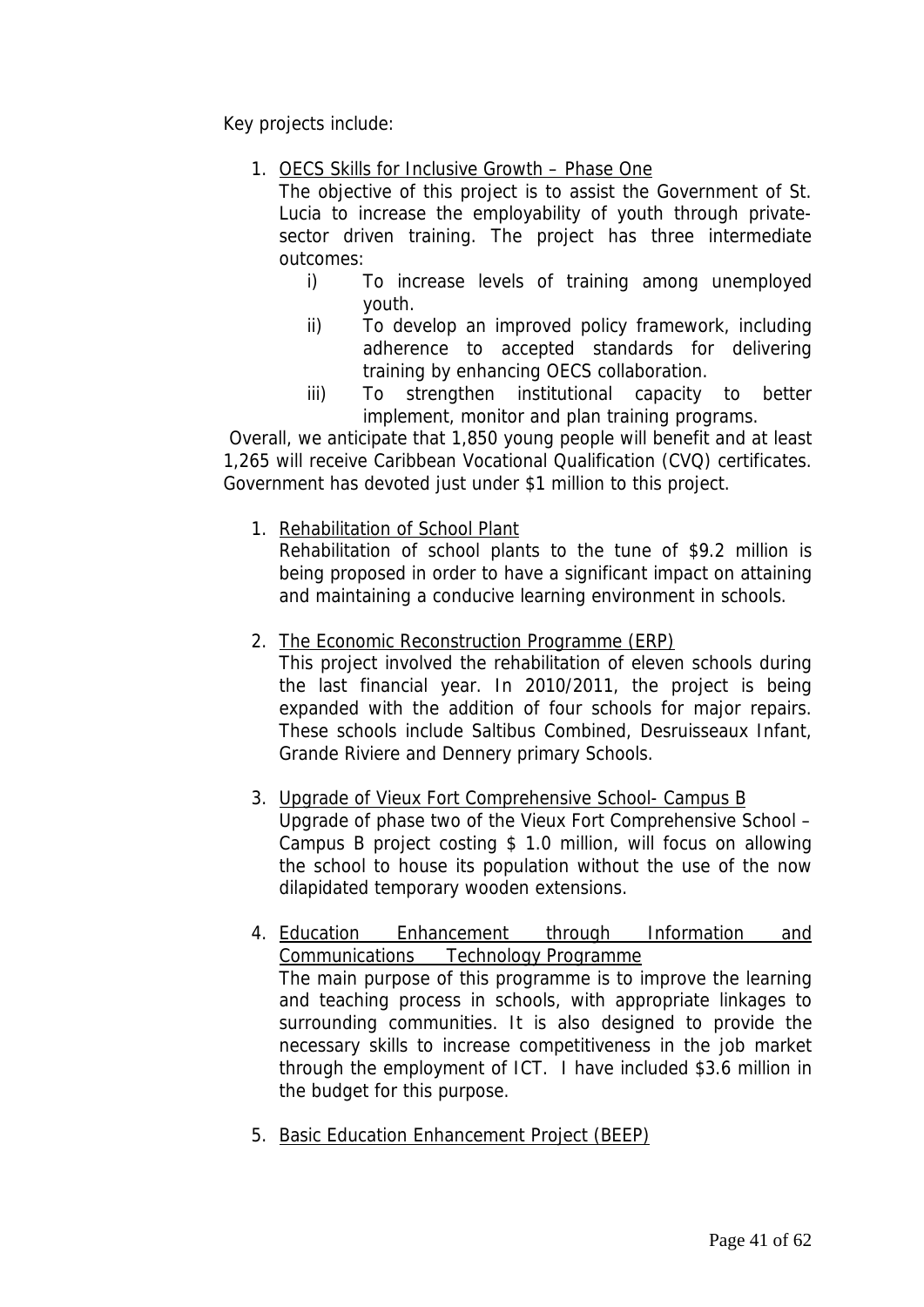The project will target eight (8) schools (3 secondary schools and 5 primary schools) for rehabilitation, extension, curriculum strengthening and capacity building.

Approximately 1,300 teaching staff at primary and secondary schools will benefit from training geared toward enhancing competencies in key academic and non-academic subjects, such, as early childhood screening and diagnosis, multi-grade teaching methods, classroom management, differentiated instruction, student assessment, multi-media teaching methodology and technology in education. The Curriculum Materials and Development Unit will be strengthened. Additionally, approximately 210 education officers, principals and vice-principals will be beneficiaries of the "management skills enhancement" training. Government's financing for this project, this year, amounts to \$4.0 million.

6. Upgrading Sir Arthur Lewis Community College (SALCC) to a University.

Madam Speaker, as a major contributor to our long-term development, we are continuing with our plans to upgrade the Sir Arthur Lewis Community College (SALCC), to a full university. Even as we make progress towards fulfilling our goal in the future, it is necessary to build the capacity of the College today, in practically all the main areas of management, curriculum and academic development, student services and infrastructural development. I have set aside resources in the budget to strengthen the institutional capacity of the College and improve its ability to deliver quality education, even in its current form.

Madam Speaker, last year the Government indicated its desire to establish a National Education Commission to serve as an appropriate diagnostic mechanism and to strengthen government's capacity to deliver quality education. Government has established the Terms of Reference to guide the establishment of the commission and expect to appoint the commission this year.

## **Areas of Special Focus**

## **Crime and National Security**

Madam Speaker, it is clear that Saint Lucia is capable of sustaining a high quality of life for all her people. The fulfilment of this vision must be based on a safe and secure country attained through effective coordination of the National Security Services in partnership with all stakeholders. There is no doubt that one of the major challenges facing our society is the fight against crime and its impact on public safety and security. Our current reality is that our vision for a better quality of life is under threat, as resources that might otherwise be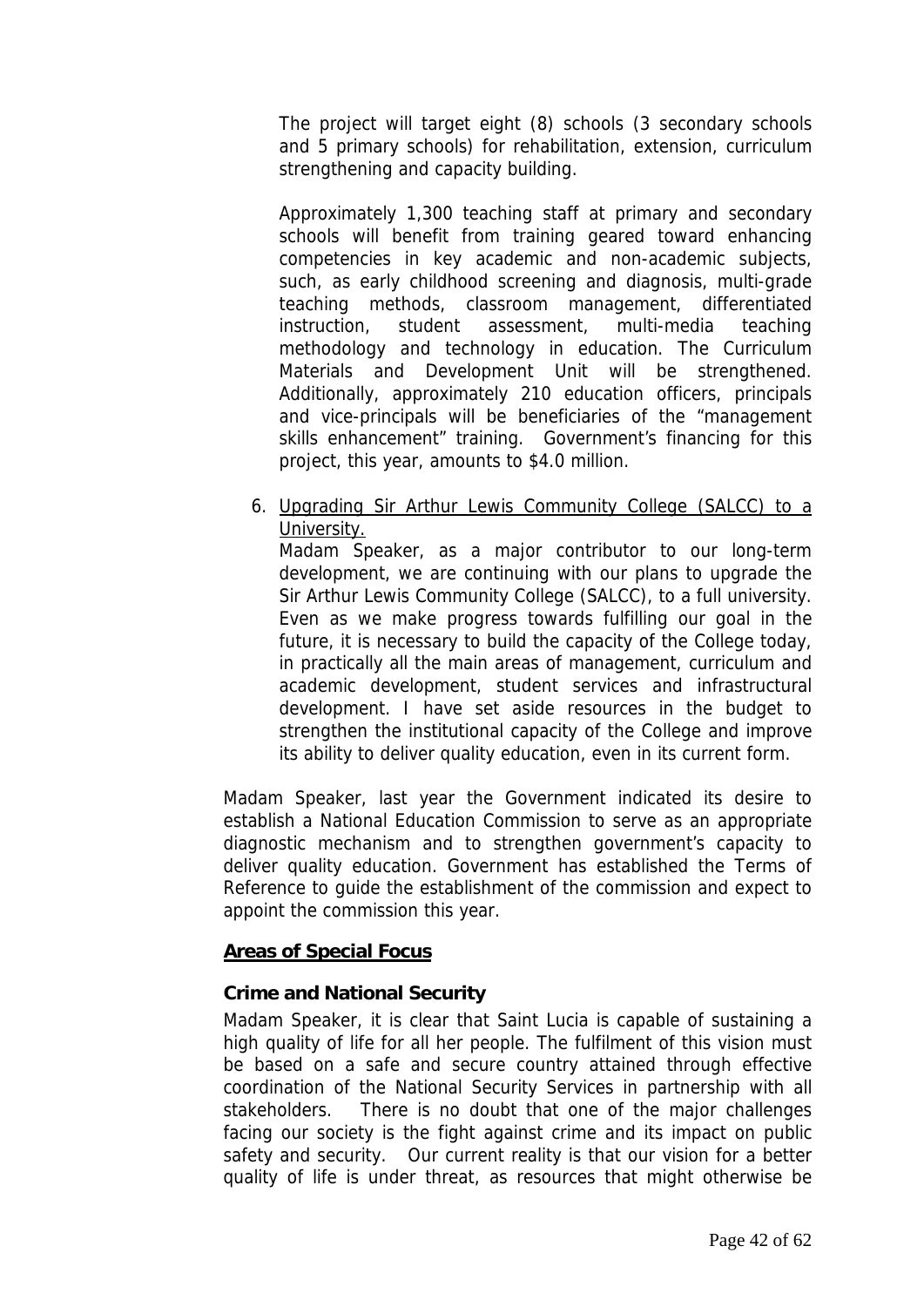spent in areas such as economic growth, poverty reduction, social services and transformation of our institutions, must be directed at trying to ensure that our citizens can feel secure. Frankly, Madam Speaker, the people of the country are fed up with the crime situation.

An important obligation of any Government is the protection and safety of its citizens. In the current climate, national security issues and matters relating to the abatement of crime must be accorded the highest priority and must get resolved.

A proper diagnosis will reveal some major structural defects in our economy, in our family structures, in our societal structures and in our basic value system. Apathy persists among our young people who unfortunately seek alternatives to work that lead to anti-social behavior. This situation is accentuated by a mindset which has perpetuated a value system based on greed. This has led to general disrespect for each other and for the undervaluing of human life.

Madam Speaker, despite the increased sophistication of criminals, we are committed to constantly reviewing our strategies to combat and reduce crime, including the development of a "Known Offenders" tracking system that allows for the analysis of wanted criminals.

The Ministry of Home Affairs and National Security will be focusing on key strategic areas this year, including:

- 1. Human Resource and Capacity Building;
- 2. Improving the capacity of our institutions not just to respond but to be proactive in creating stronger partnerships and support networks;
- 3. Delivering effective rehabilitation programmes and
- 4. Ensuring continuity of Operations

In addition, the resources available to the Royal Saint Lucia Police Force must be increased and improved. We intend to

- 1. Provide the resources for the purchase of two (2) vessels to aid in drug interdiction;
- 2. Upgrade the communication systems for the Police Department to ensure more effective communication among the stations;
- 3. Purchase mobile stations;
- 4. Reintroduce the annual recruitment of officers and
- 5. Apply scientific methodologies to resolving crime such as the use of the new Forensic Laboratory.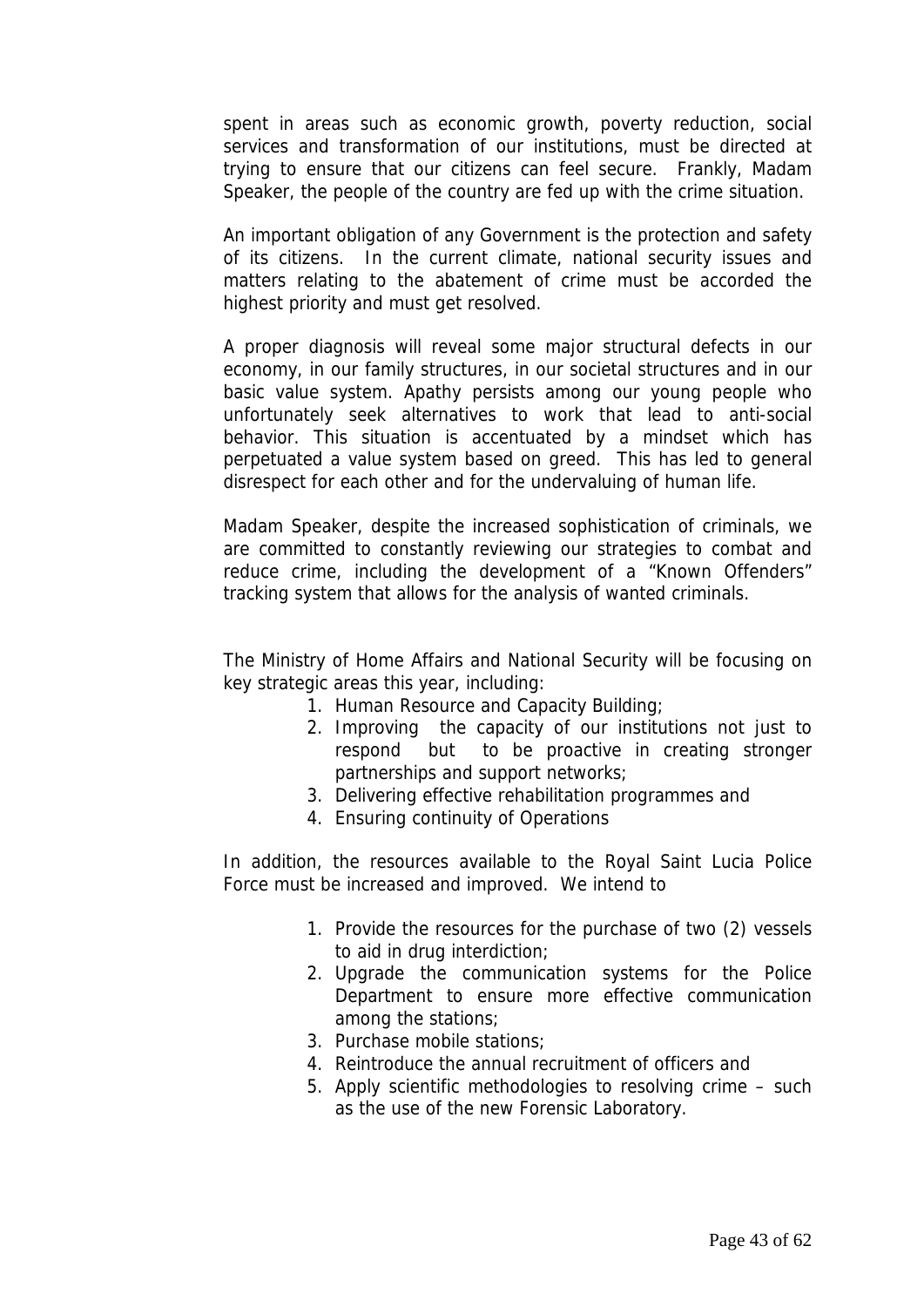While we focus our efforts on reducing violence and crime we must also provide for the victims. Our social services will need to be reenergized to provide the level of support required. Therefore,

- 1. We will evaluate the Department of Gender Relations and the Saint Lucia Crisis Centre which play an important role in cases of domestic violence;
- 2. We will explore more creative ways of rehabilitating men and women after incarceration, in order to give them a second chance;
- 3. We will review the role of Human Services and
- 4. We will work towards achieving greater collaboration between the Ministry of Social Transformation and the Police, as well as encouraging community action against crime, such as establishing "neighbourhood watch" groups and Communities for Peace" initiatives, as recently initiated by the residents of the Wilton's Yard Community, commonly known as the "Grave Yard.

The time is long overdue for us to increase the pressure on anti-social behaviour by enforcing discipline and respect for the laws at all levels of the society. Special attention is to be placed on providing opportunities for citizens to become constructively engaged in social, sporting and community programmes. We also want organizations like the Cadet Corp, Saint Lucia Boys Scouts, The Boys Brigade, Girl Guides and SDA Pathfinders with a track record of discipline and organization, to be more prominent, and to offer programmes that are stimulating and enticing to our young people.

While our primary focus must be on prevention, we must also renew our focus on young people who are in conflict with the law. The Probation and Parole Department will endeavour to provide increased supervision and implement more varied programmes for young people. One such programme to be implemented in the new financial year is the Court Diversion Programme. The programme will focus on the creation of a facility for young people who are at risk in the society and those who have offended. This is in keeping with Government's strategic objective to reduce criminal activity and empower offenders to become law abiding citizens.

Madam Speaker, the Ministry of Home Affairs and Ministry of Justice will continue to work closely, to ensure that our responses to offenders, cover the need to punish and deter, to rehabilitate and to increase public confidence in the Criminal Justice System. Efforts will be made to strengthen the links among the Police, Schools and the Youth. We will also continue to build strong relations between the Police, on the one hand, and local communities and the business sector on the other.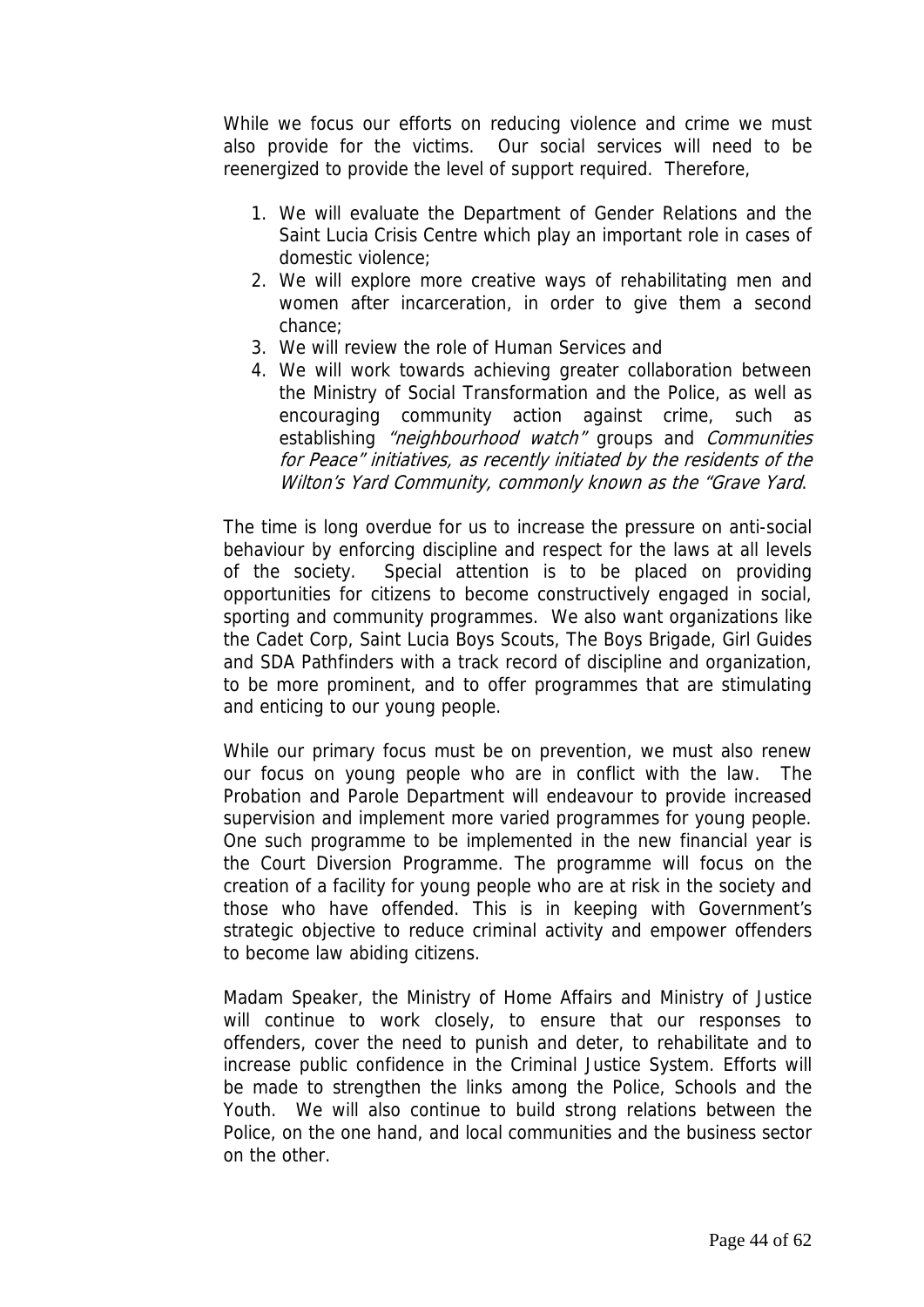## **Eight-Point Stabilization and Growth Programme**

On behalf of this Honourable House and the people of St. Lucia allow me the opportunity to applaud the efforts of the Eastern Caribbean Central Bank (ECCB) and my OECS counterparts for articulating the eight-point stabilization and growth programme which is intended to help small economies such as ours, withstand the economic storms ravaging through the international economy.

In crafting this year's budget, this administration has worked assiduously to ensure that the architecture of the fiscal policy framework allows us to hold up to the vagaries of the international market, while positioning our economy to benefit from emerging / new opportunities born out of the earliest indications of recovery in the global economy.

This year's strategic priorities are geared towards strengthening our fiscal situation, in particular restoring fiscal and debt sustainability. Throughout the region, my counterparts have lamented contractions in growth rates. The ECCU 8-point stabilization and growth programme represents a special, regional strategic response to the damning effects of the recent global financial and economic collapse. This administration has embraced the 8-point programme, having recognized its inherent merits. I, along with my other seven (7) OECS counterparts are signatory to the programme, as an indication of our commitment to its implementation within our respective national jurisdictions.

Hence, this year's budget mirrors much of what is proposed in the ECCU 8-point stabilization and growth programme. It is incumbent on this administration to ensure that our national goals are consistent with that which is articulated under the ECCU 8 point programme. It is envisaged that the period for successful implementation of the programme would include a period of adjustment from 2010 – 2012; and the period of transformation from 2013-2020.

Fragile nations such as ours, can ill afford the bickering wrought by partisan politics, while there are urgent policy initiatives beckoning the invaluable input of all – especially in a difficult economic climate such as we are experiencing now. In this regard it is the intention of this administration to table the 8-point programme for discussion in Parliament with a view to inviting further comment and endorsement as part of a wider National Economic and Social Re-engineering initiative. The successful implementation of this programme hinges on broad bi-partisan support and commitment.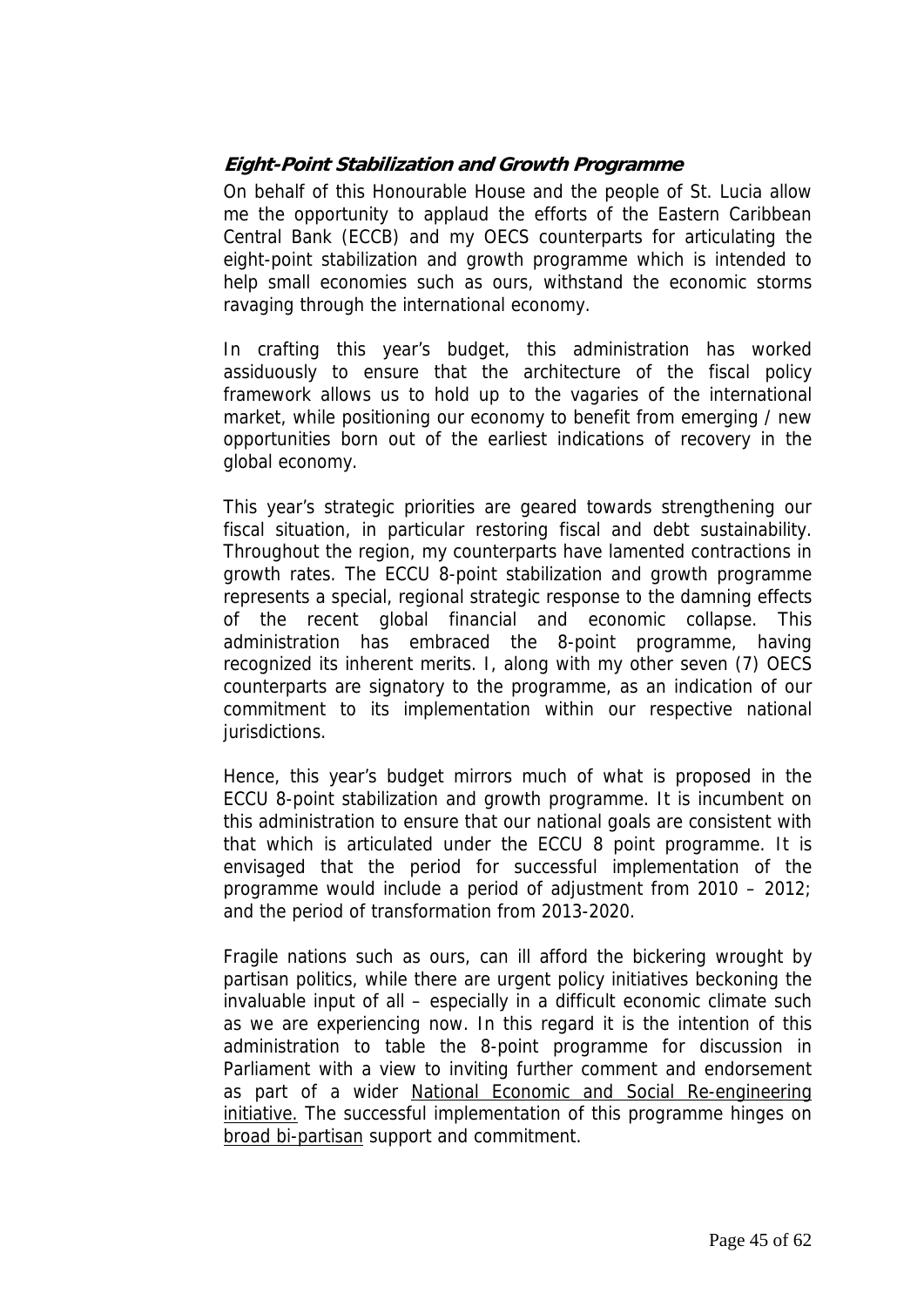I am delighted to inform this Honourable House, that already we have made substantial progress in some of the components of the 8-point programme. In this regard, I am pleased to inform you that the Ministry of Finance, with the technical assistance of CARTAC has developed a financial program for the next three (3) years. With respect to the financial sector, I am also pleased to announce further, that the Payment Systems Bill, the Money Services Business Bill and the Commercial Code Bills of Exchange (amendment) Bill were all approved within this Honourable House earlier this year.

Early indications are, that these and the other measures to be implemented can go a long way in buffering our economy from the calamitous economic shocks. My initial sentiments are that in the spirit of social cohesion and the thrust towards social and economic reengineering – that ALL stakeholders will actively engage in this process, as we anticipate a better economic climate, one which is responsive to our herculean efforts at economic recovery and stabilization.

## **National Investment Office (NIO)**

In an environment of increasing international competition, this government must double its efforts, in creating an environment which is attractive to investors - both local and international. To this end, therefore, this government is proposing the establishment of a National Investment Office (NIO) which in effect will act as a "one-stop-shop" for investors. Already, there are several agencies which work in tandem to assist investors in establishing their businesses here. The NIO will become an umbrella organisation bringing all these agencies, essentially under "one roof". This initiative will go a long way in improving the business environment by reducing the "leg work" and "red tape" that are usually involved in the process of conducting business in St. Lucia.

This government is placing renewed emphasis on rationalising and harmonising the various agencies involved in both foreign investment and local entrepreneurship. Very shortly, this government will initiate discussions with key stakeholders, to engage in consultations and articulate policies and expectations, with respect to institutional reform and a new economic focus, as it pertains to investment.

Government wishes to renew its unequivocal commitment to the private sector and to pledge its unwavering support to bolstering entrepreneurship in particular. Our young people, especially, must be encouraged to think creatively and innovatively. Government wishes to applaud the efforts of the various agencies already working in this regard. Investment levels are currently well below what is necessary to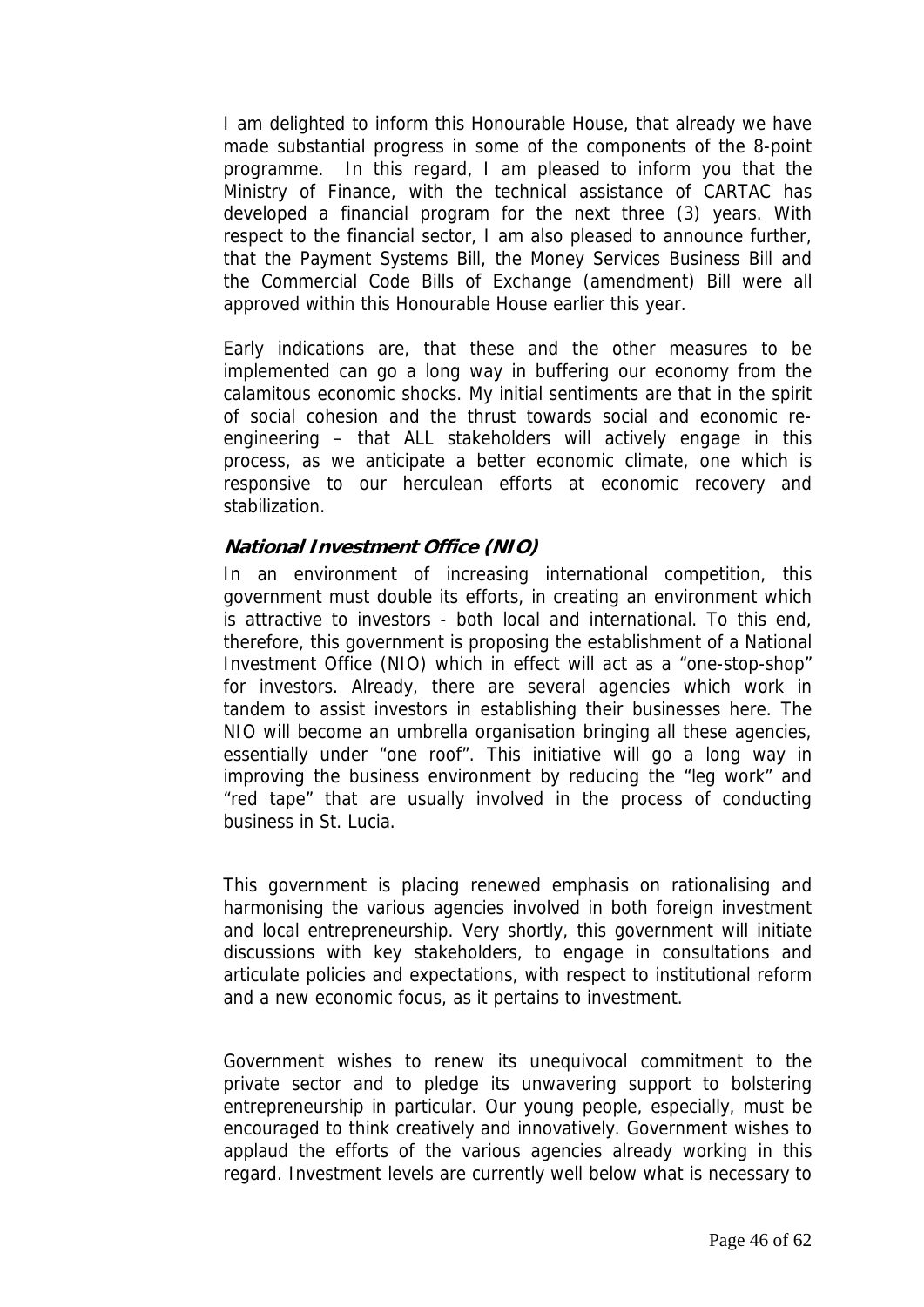jump start our economy, in the wake of the global recession. We must, therefore, undertake to review the various policies that already exist and the many initiatives that would have been conceptualised previously so as to bring to life the many worthwhile ideas articulated previously.

## **Constituency Development Programme (CDP)**

In February of this year, this administration thought it fitting to host a workshop for all parliamentarians on "Understanding the Budget Process" which was facilitated by the Parliament Office, in conjunction with the Ministry of Finance, the first of its kind in the history of St. Lucia. That workshop was specifically intended to address the needs of parliamentarians and the constraints that they face in the execution of their pastoral duties. Parliamentarians ventilated their multifarious concerns with a view to charting a way forward. We left that meeting satisfied that our concerns were well noted. I am delighted to announce to this Honourable House that the sentiments expressed at that workshop have resonated with this administration and have found expression in the formation of the Constituency Development Program (CDP). This is the first of many initiatives that seek to galvanize bipartisan efforts in garnering social cohesiveness in this small, beautiful nation of ours.

The Constituency Development Program (CDP) was conceptualized as an apt mechanism for harnessing the rich and varied talents at the community level in defining an indigenous, community-based approach to social and economic development. Therefore, the CDP has, as its primary objective, **the development of social and economic programmes aimed at stimulating economic growth while promoting bi-partisanship and community participation within constituencies.**

The CDP will facilitate greater consultation both within the community and between the community and government agencies. It encourages broad level participation by civil society organizations (CSOs), various community groups and the Opposition. This interactive process will provide the avenue for broad - bipartisan - consultation in formulating development proposals for budgetary consideration. Greater involvement of parliamentarians in the budget formulation exercise, will undoubtedly enhance the quality of delivery and ability to debate the budget more effectively. More importantly, however, intimate involvement – by all - in the entire process means that there is closer, intermittent monitoring and evaluation of the implementation of the budget (notwithstanding the existing formal institutions charged with this function.)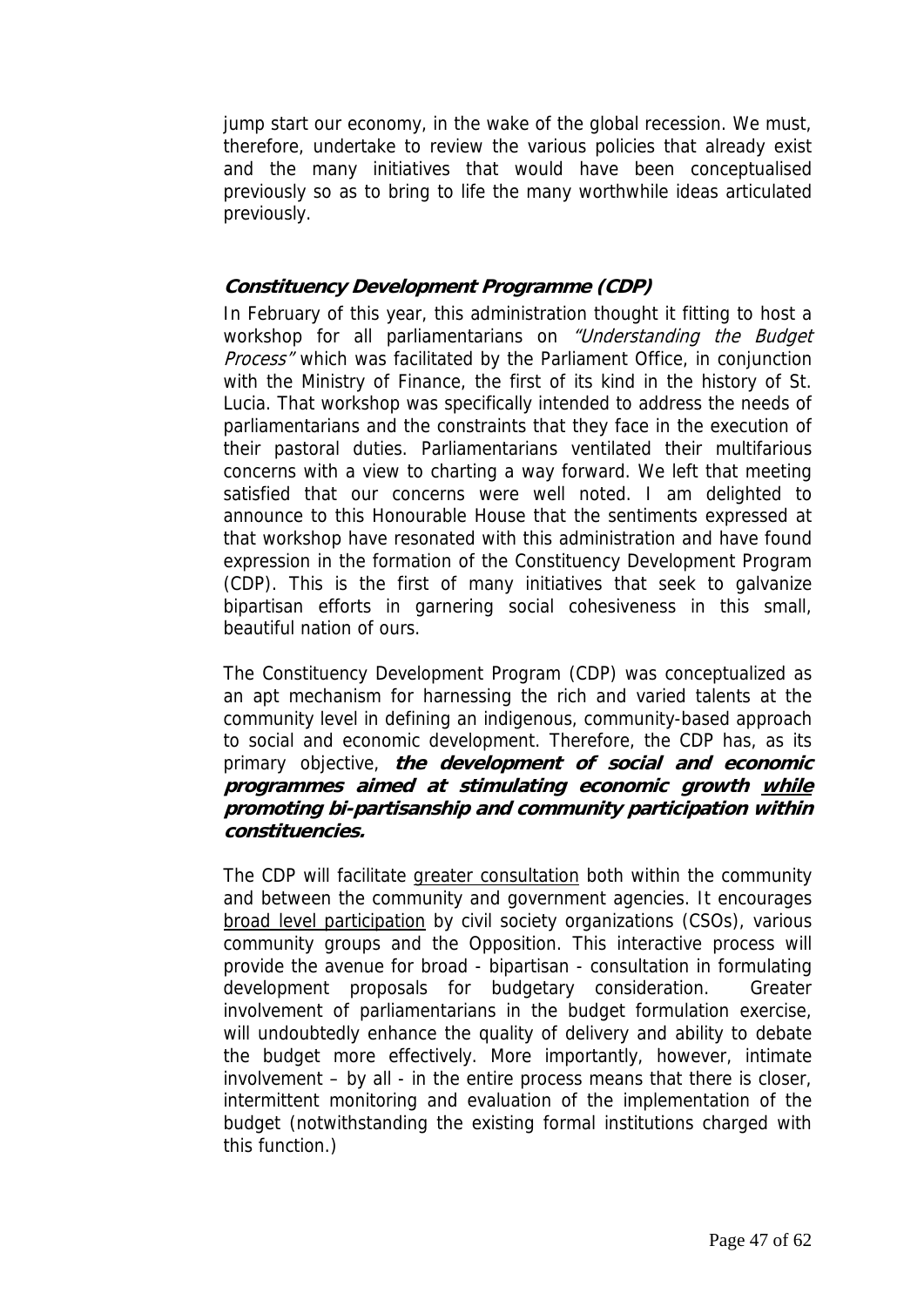I wish to initiate the Constituency Development Program (CDP) with an initial injection of \$5million in this fiscal year. Admittedly, while this amount is modest, it must be construed within the spirit in which it is intended, that is, as an initial first step – as an expression of this administration's unwavering commitment to fostering bi-partisanship and stimulating development at the community and constituency level.

The Ministry responsible for National Development will administer the funds. Constituencies, through their parliamentary representatives, will be encouraged to tender proposals which clearly articulate their particular development objective. Naturally, proposals will be subjected to a vetting process to ensure congruence with the overall national development strategy. These submissions for budgetary consideration, having satisfied the stipulated guidelines and broader development objectives, will qualify for financial assistance. Once approved, the resources will be reallocated to the respective executing agencies, for implementation.

This administration is keen to ensure that the vetting process is open, transparent and fair. For this reason, a bipartisan committee will be convened which will be charged with the responsibility for crafting the criteria for evaluation and overseeing the selection process.

This administration is convinced that this initiative will go a long way in engendering a new spirit of collaboration and generating social and economic development at the constituency level. The multiplier effect, Madam Speaker, will, without question or doubt redound to the greater benefit of all in this nation.

## **OECS Economic Union**

We, in the OECS, know all too well, the benefits of unity and functional cooperation. We have had major success with institutions like the Eastern Caribbean Central Bank, Eastern Caribbean Supreme Court, Eastern Caribbean Telecommunications Regulatory Authority and the OECS Civil Aviation Directorate. We have served as a model for the creation of the Euro and the regulation of telecommunications in the Pacific.

Saint Lucia is fully committed to the formation of the OECS Economic Union, as we anticipate that the successes we've had elsewhere will be replicated in this most recent endeavour. We have demonstrated our commitment to this process through extensive consultations and through education programmes, executed at the national level and in the Diaspora.

Madam Speaker, in December 2009, the Heads initialled the Revised Treaty in St Kitts and Nevis, and we are in the process of making the final changes to the Revised Treaty of Basseterre before the signing of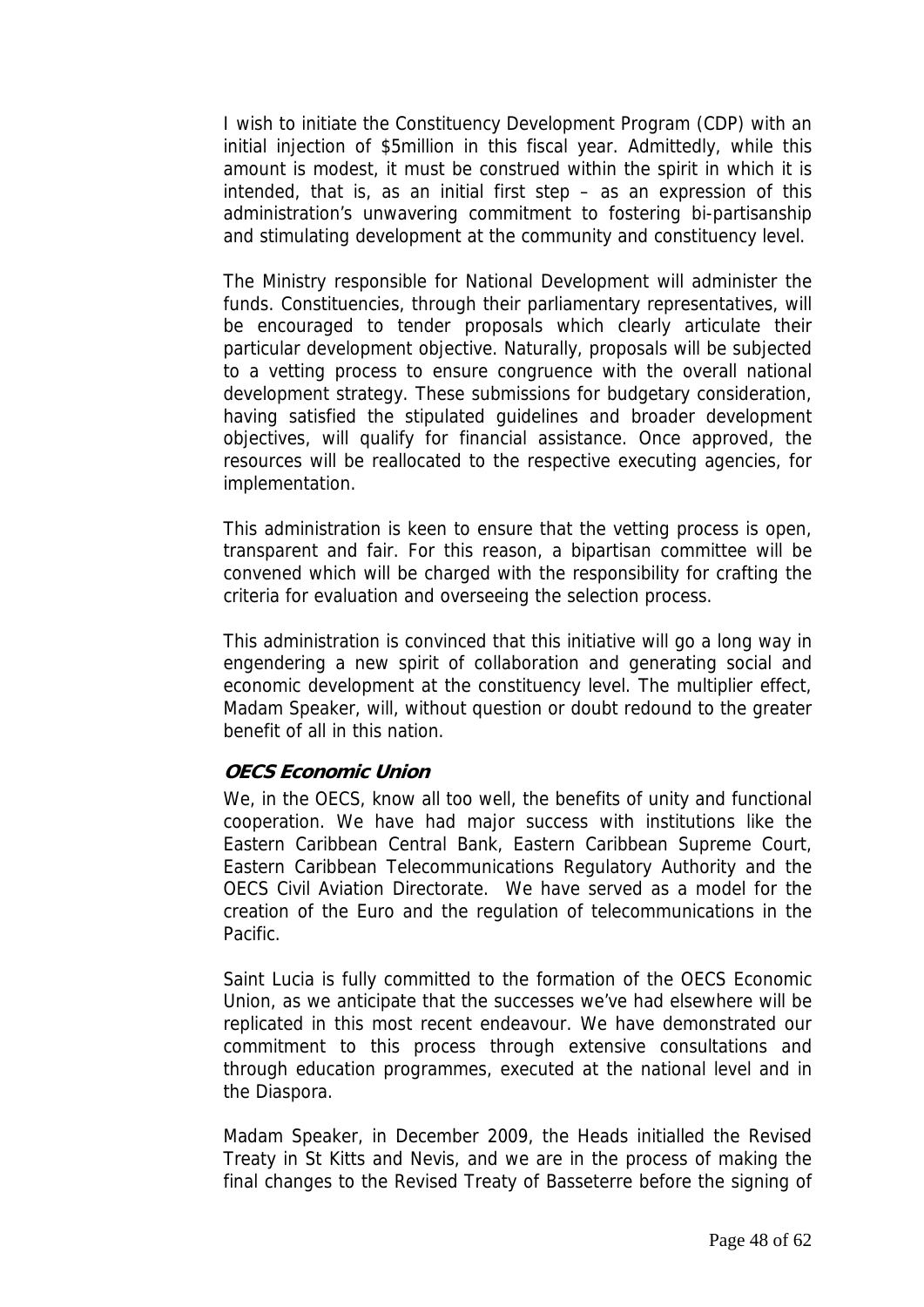the Treaty in June 2010, here, in Saint Lucia. We have invited all Parliamentarians to submit their comments so that they can be considered in the final document. Madam Speaker, we are best able to withstand the vagaries of the international system by deepening and strengthening our regional institutions. It is but one of the many ways we can strengthen our resilience to external shocks.

#### **Diaspora Issues and Homecoming 2010**

Madam Speaker, since April 2008 the Government of Saint Lucia has been paying special attention on the concerns of St Lucians resident in other countries. Madam Speaker, in July of this year, we are encouraging Saint Lucians living overseas to return home to celebrate what it means to be a "Saint Lucian". This Homecoming is to recognise that as a nation we have benefited greatly from them and we want to encourage them to continue to participate in the social and economic development of St. Lucia.

This Homecoming will coincide with the 14<sup>th</sup> Biennial convention of the Union of Saint Lucian Overseas Associations. Together with the Saint Lucia International Association we have planned two weeks of celebration and consultation commencing the week of July  $18<sup>th</sup>$ . The Theme for Saint Lucian Homecoming 2010 is "Toute Sent Lisyen Se Yonn" and the activities reflected in the budget will include:

- 1. Participation in the carnival festivities;
- 2. A Youth Summit;
- 3. An Awards presentation, under the patronage of the Governor General;
- 4. Discussion on a Saint Lucia Strategic Plan for the Diaspora and a Diaspora Declaration;
- 5. A partnership fair that will result in the twinning of small businesses, service organisations, community groups, with individuals, families, professionals, business people and interested groups of Saint Lucians throughout the Diaspora;
- 6. A Walk-in Museum on the Boulevard and on the Derek Walcott Square; and
- 7. Cultural events and shows to showcase the talents of our people.

#### **National Endowment for the Creative Industries**

Madam Speaker, this initiative seeks to bring together the public and the private sector, in providing financial support to artistes in the development of their respective art form. Madam Speaker, globalization affords us a wonderful opportunity to capitalize on a burgeoning cultural export market.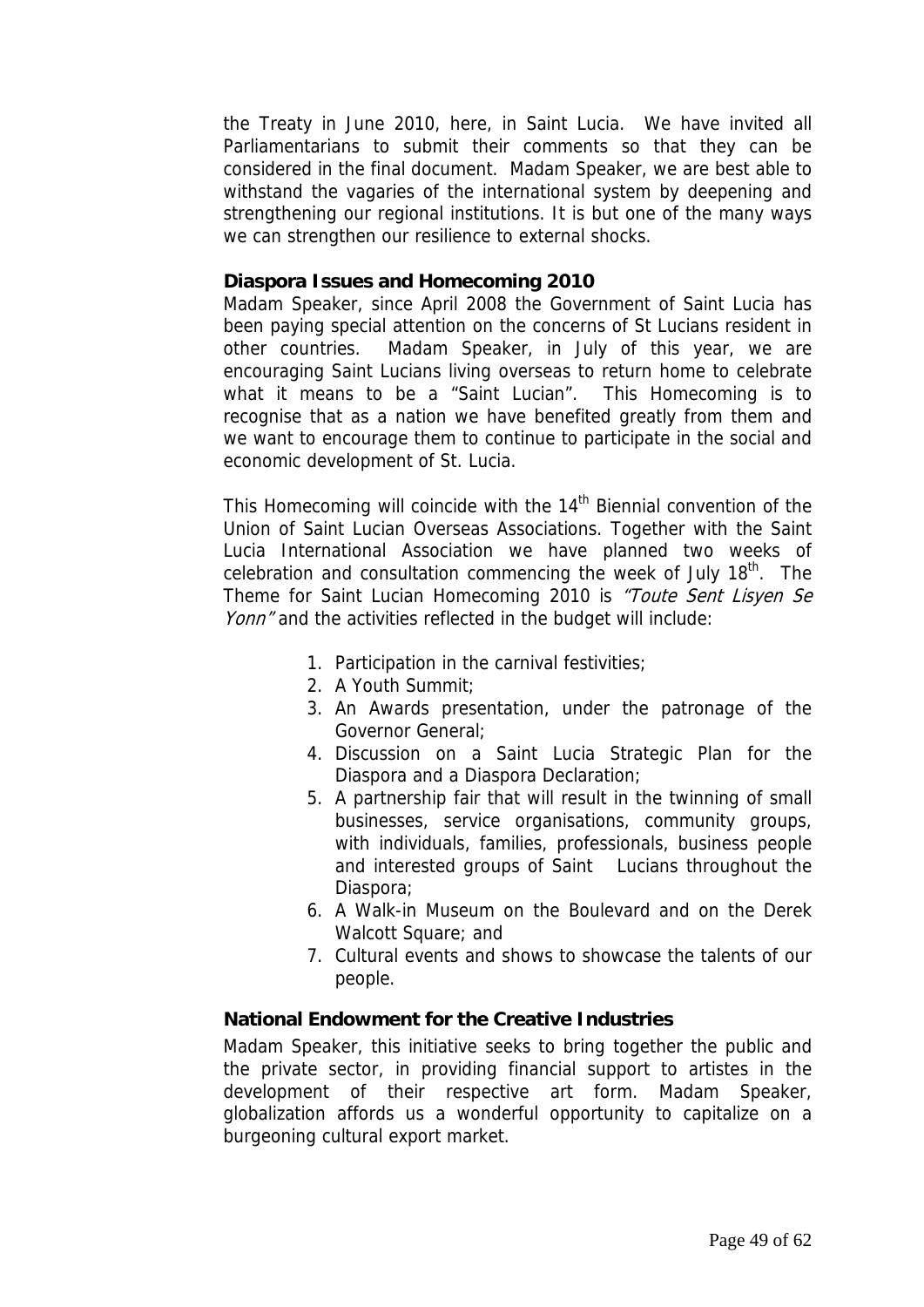Whereas culture is often perceived in terms of its celebratory value, increasingly, culture is being explored as an export commodity. Madam Speaker, there are numerous untapped areas of our culture that need to be documented, dramatised - and "packaged" for export, without losing the essential character of the art form itself. Madam Speaker, we should not forget that the St. Lucian Diaspora, spread over several metropolitan cities in the North, comprise a readymade market for our cultural exports.

 Last year, Government gave assistance to the tune of EC\$1 million, to several artistes. Government recognises the growing importance of the arts, and as an expression of our commitment to lend greater support to our young burgeoning artistes, in particular, we would like to formalise this program, by establishing the **National Endowment for the Creative Industries.** This year approximately EC\$1.5 million has been set aside for that purpose. A board will soon be established to manage the administration and disbursement of funds.

#### **Housing Expansion and Development**

The provision of affordable public housing to all classes of the society, including the low income sector, is a basic social need, without which a nation cannot lay claim to have attained meaningful socio-economic development. The failure to provide adequate shelter in the form of public and private sector housing to the populace creates a chain reaction, that inevitably leads to deprivation and ensuing social tension. This is evidenced by crime and other deviant behaviour. It has long been established that there is a correlation between social cohesion and poor and sub-standard housing conditions and /or the limited supply of housing relative to demand.

Over the short to medium term, Government intends to encourage greater involvement of the private sector, including the financial services providers, contractors, land owners and developers, to stimulate growth and generate employment in the construction sector, through housing development.

It is important to note that Government **will not seek to acquire** lands for housing but rather provide design, survey and infrastructure services and remove transaction costs, for example. Government will seek to promote public/private partnership in financial investments in housing development.

The government continues to support initiatives geared at providing affordable housing for middle to low income families. Government will continue its PROUD programme of land tenure rationalisation and community infrastructure upgrading. The government is seeking to raise an additional \$11million from the Caribbean Development Bank, in support of this initiative. Similarly, government will continue the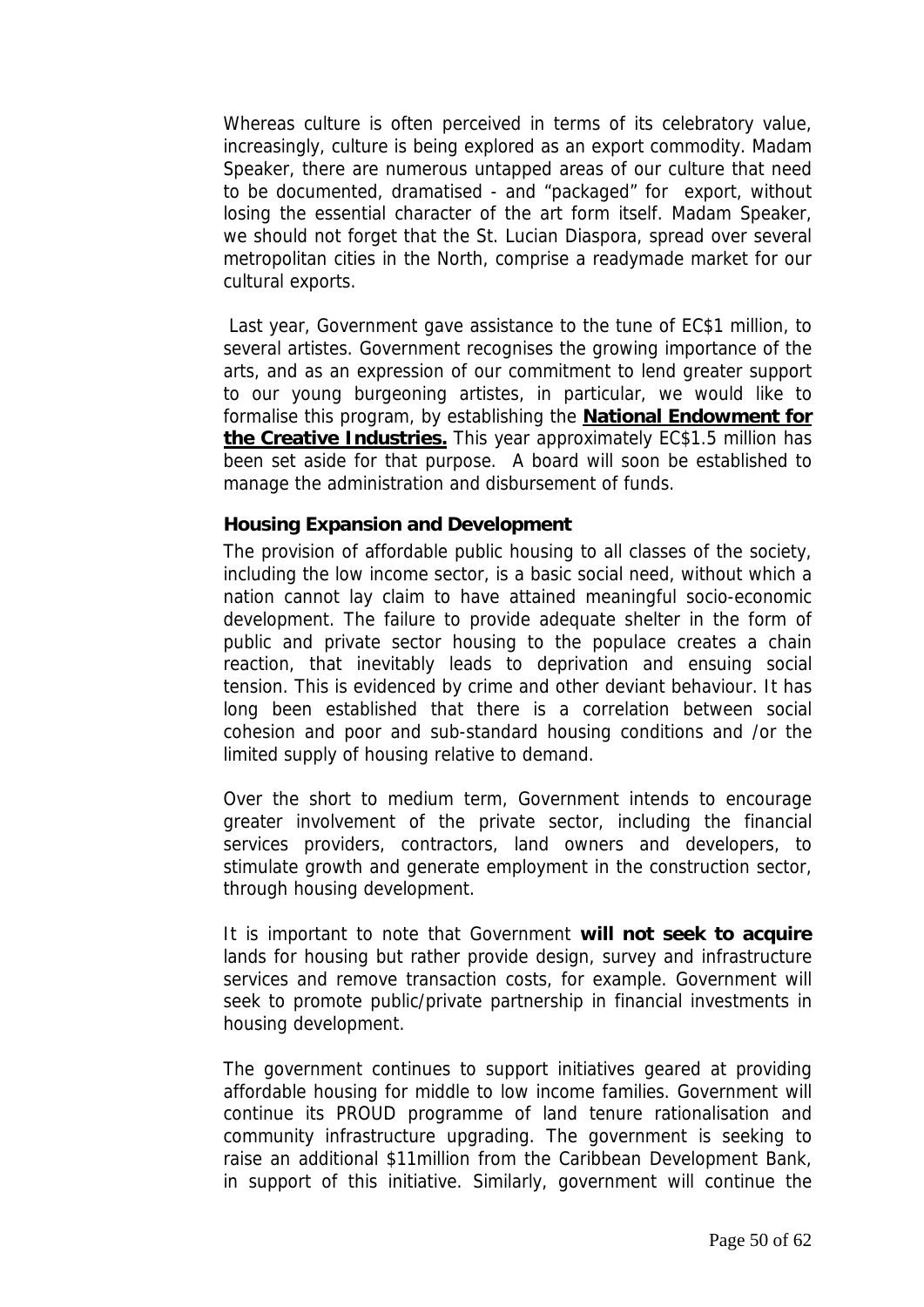Shelter Development Programme, with an allocation of \$2.1 million. The Baron's Drive Relocation Project, is expected to have full impact in the medium term; however, for this financial year, an amount of \$3 million is allocated for additional housing units, to be constructed at Cresslands, Soufriere. This will create employment and generate income in the community, providing a much needed economic boost to the local economy. There are also a handful of small capital works funded in the amount of \$1.3 million within the jurisdictions of the thirteen (13) Local Government Authorities, namely Town, Village and District Councils. The implementation of these projects will again be impactful, in this financial year, by providing much needed amenities and facilities to the populace, whilst contributing to employment and income generation in the communities.

Conway Relocation Phase 2, involves the ongoing relocation of residents from Conway to three sites in the north, namely, Monchy, Garrand and Morne D'Or for which \$1 million has been allocated.

Madam Speaker, we cannot speak of economic growth and social resilience, without considering the prudent allocation, use and management of our limited, vulnerable natural resources. Madam Speaker, we will, this year, begin the process of the relevant demographic and community profiling surveys to inform the design of appropriate rationalisation programmes for community upgrading of Crown and NDC lands.

Madam speaker, I would like to reiterate my government's commitment to embracing new *green measures* that reflect international best practices in the acquisition and use of land for housing.

## **National Employment Bureau (NEB)**

Madam Speaker, the Labour market has changed dramatically in the last few decades. The government is very mindful of the ubiquity of technology and the changing contours of the international political economy. We now live in what has been described as a global village; a global information /knowledge economy.

It means, Madam Speaker, that we need to be more careful in our human resource allocation to ensure that our people are afforded the best opportunities to match their skill sets and facilitate their professional growth and development, while making an invaluable contribution to the continued development of our nation.

To this end, Government will establish a National Employment Bureau (NEB), under the auspices of the Ministry of Labour.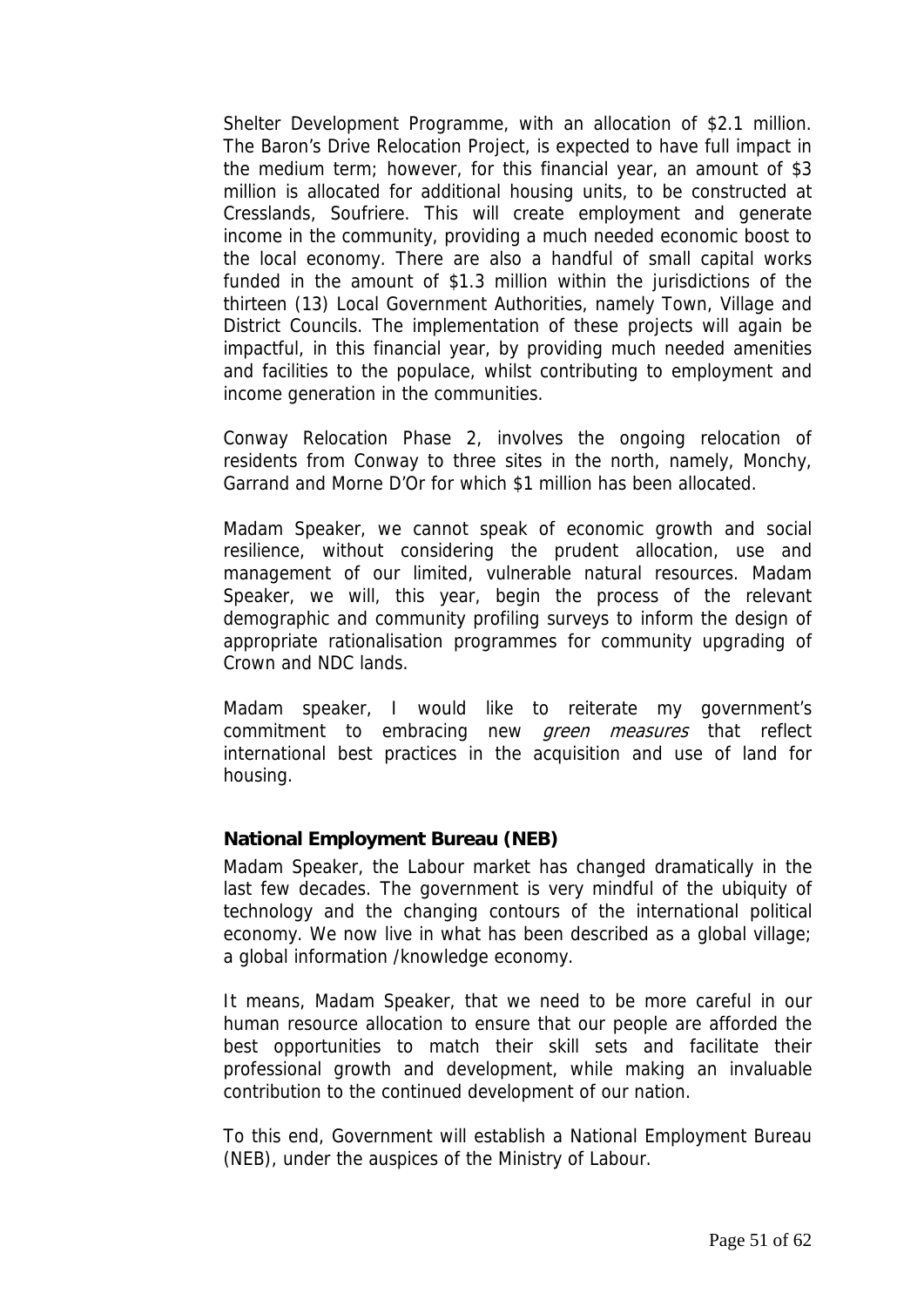The National Employment Bureau will facilitate labour market surveys to determine the full status, capacity and potential of the Labour force; design and facilitate, in collaboration with other Government agencies, relevant training for the labour force; to instil sound work ethics and discipline to build a productive and efficient national work force, in keeping with our national training needs, and ultimately provide appropriate job placements for the unemployed.

## **Budget**

## **Fiscal Strategy**

Madam Speaker, the Government's fiscal strategy is designed to support its broader strategies for growth and development. Its main elements are:

- 1. Balancing the recurrent budget in order to apply other receipts to the financing of the capital investment program. A well financed capital program will, potentially, be capable of stimulating economic growth. Growth is projected to be around 2.9 percent this year
- 2. Maintaining tight control of recurrent expenditure, creating a strong and efficient revenue administration, and undertaking essential tax reform in order to balance the recurrent budget or create a surplus, and sustain it over time
- 3. Maintaining a sustainable fiscal stance over time
- 4. Gradually converging towards the ECCB debt target of 60 percent of GDP by 2020
- 5. Generating growth as one of the means to kindle the recovery in the short to medium term
- 6. Maintaining a credible macroeconomic framework
- 7. Using tax and fiscal policy to reduce tax avoidance
- 8. Judiciously utilizing tax and expenditure policies to provide essential social protection and
- 9. Employing budget and fiscal policy to maintain low inflation, projected to be 1.0 percent this year

## **Fiscal Operations**

Madam Speaker, this budget is couched in the context of the strategic priorities which I outlined earlier, and the fiscal strategy that we have adopted.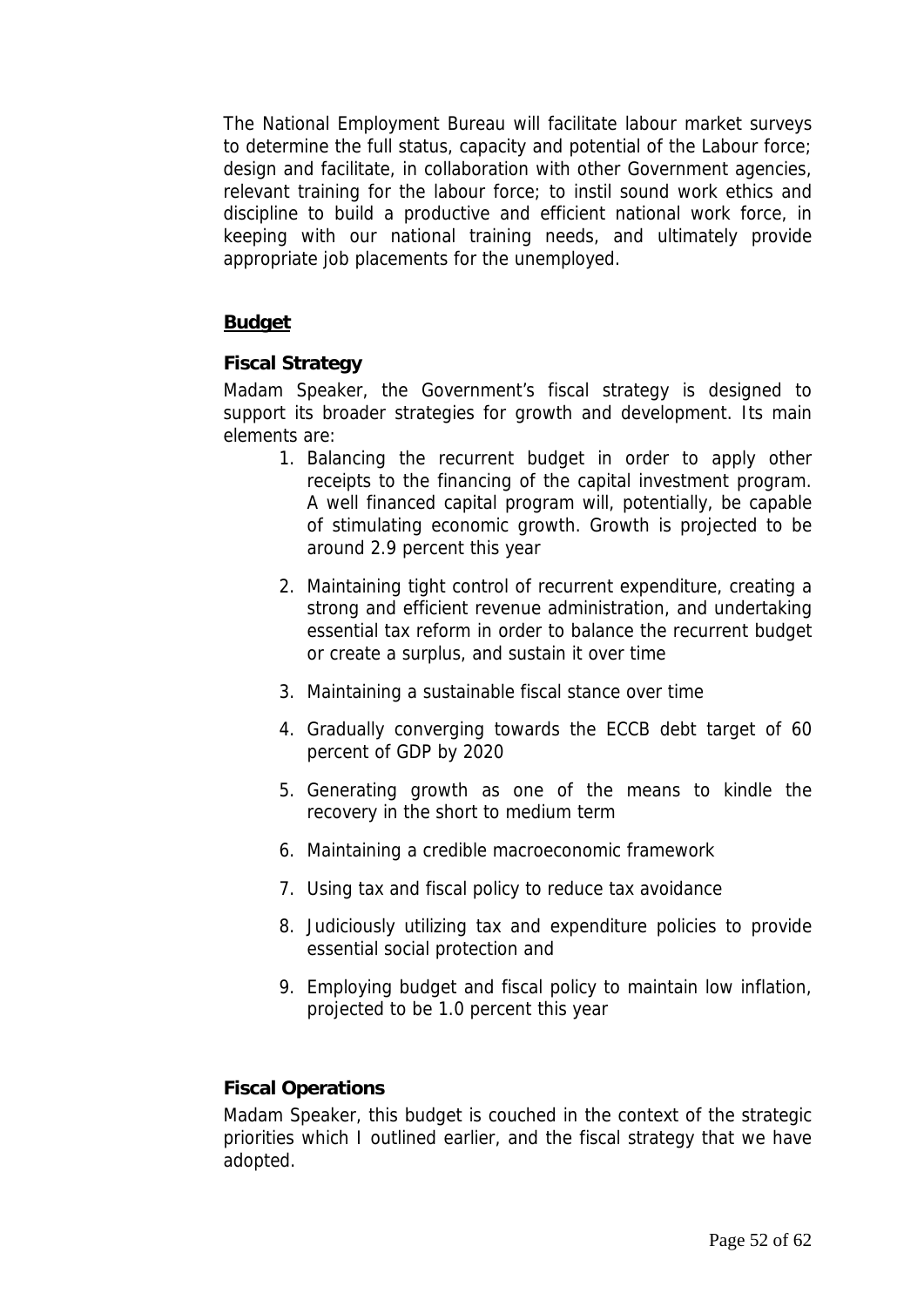The total planned budgetary expenditure is one billion, two hundred and ten million, nine hundred and eleven thousand, four hundred dollars (\$1,210,911,400.00). This represents a marginal decrease of less than one percent when compared to the planned outlay for 2009- 2010.

The planned expenditure comprises:

- 1. Recurrent expenditure of eight hundred and forty-four million, two hundred and eight four thousand, nine hundred dollars (\$844,284,900.00). Debt principle payments and sinking fund contributions account for 11% of total expenditure, 1.3 % higher than the approved estimates for 2009/2010.
- 2. Capital expenditure of three hundred and sixty-six million, six hundred and twenty-six thousand, five hundred dollars (\$366,626,500.00). This represents a nine percent (9%) reduction over the approved capital expenditure for 2009-2010.

Madam Speaker, the budget will be financed as follows:

- 1. Recurrent revenue of eight hundred and forty-four million, two hundred and eighty four thousand, nine hundred dollars (\$844,284,900.00)
- 2. Capital revenue resulting from the proceeds of the sale of land in the amount of thirteen million, four hundred and sixty-eight thousand, six hundred and seventy three dollars (\$13,468,673.00).
- 3. One hundred and thirty-six million, three hundred and sixty-six thousand, six hundred and seventeen dollars (\$136,366,617.00) will be received from friendly governments in the form of grants. Of this amount, approximately \$96.6 million is from the European Union and \$20.8 million from the Peoples Republic of China on Taiwan. Madam Speaker, on behalf of the people of St. Lucia, I wish to thank those governments for their continued support.
- 4. New Bond funding of ninety-six million, nine hundred and fiftyfive thousand, five hundred and twenty-nine dollars (\$96,955,529.00).
- 5. Other loans of one hundred and nineteen million, eight hundred and thirty-five thousand, six hundred and eighty-one dollars (\$119,835,681.00), of which approximately \$51.2 million is from the Caribbean Development Bank (CDB) and \$41.8 million is from the World Bank, representing a mix of commercial and concessionary funding.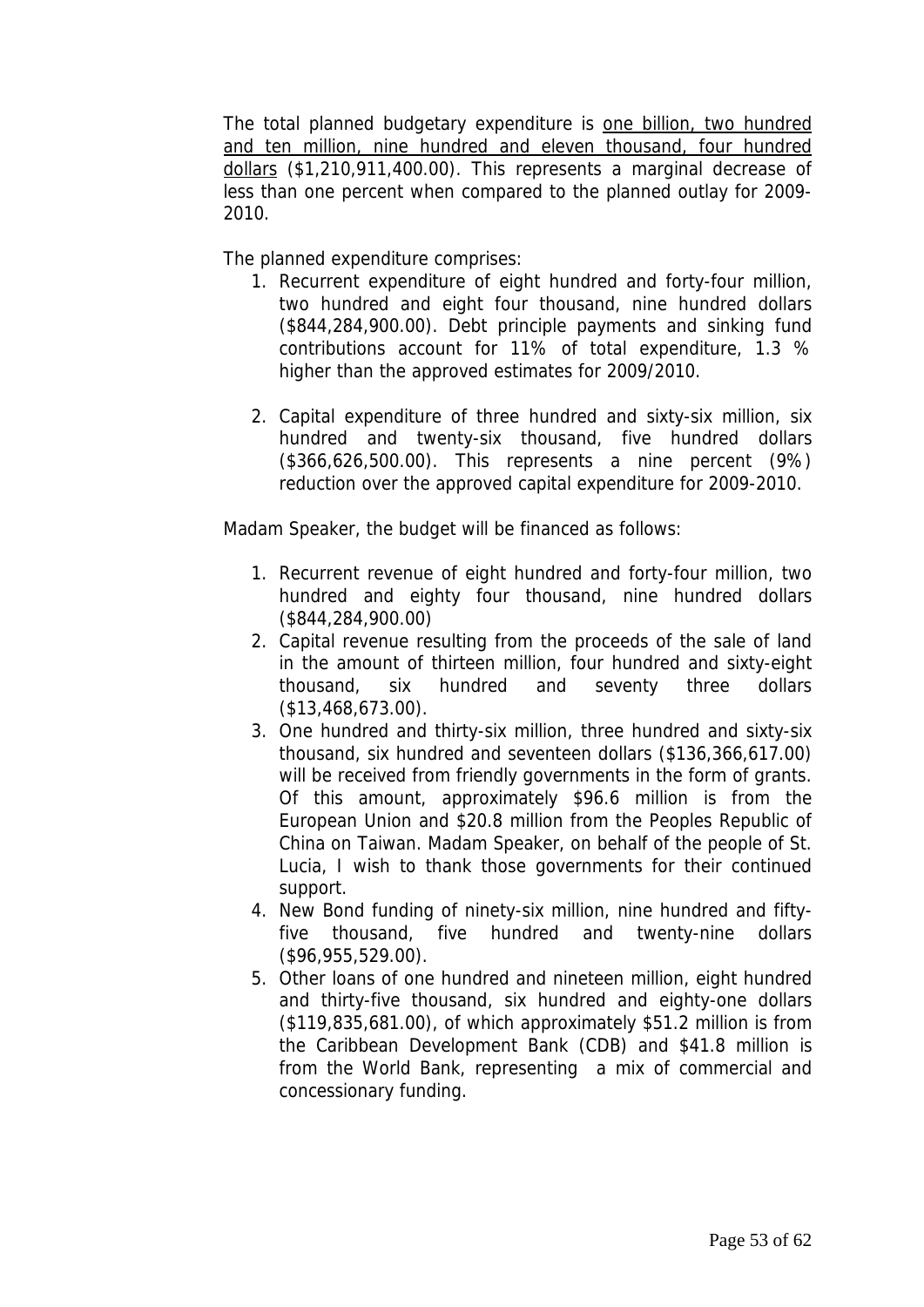## **Allocation of Expenditure**

Let me now summarise the distribution of total expenditure among the various Agencies/Ministries and the components of investment expenditure contained therein.

- 1. **The Agencies of Parliament**, that is, the Office of the Governor General, Legislature, Service Commissions, Electoral and Audit Departments are the agencies that will receive a total of 6.5 million dollars. This represents, approximately, a 1.2 percent reduction in expenditure over 2009-2010, or 0.5 percent of the total expenditure.
- 2. **General Service Agencies,** Office of the Prime Minister, the Ministry of Public Service and Human Resource Development and the Ministry of Labour, Information and Broadcasting will receive a total allocation of 44.2 million dollars. This is equivalent to a 3.1% increase in expenditure over the 2010- 2011 estimates of expenditure.

Madam Speaker, this allocation includes an amount for the Monument in Honour of Sir John, which will be financed with funds donated by our own private sector. It also includes funding for the continuation of the E-government project for Regional Integration.

3. **The Justice Sector** – I have allocated a total of \$126 million to the Ministries of Justice and Attorney General's Chambers and Home Affairs and National Security which are charged with the responsibility of keeping our country safe. This represents nine percent (9%) increase over the previous year and 10.4% of total expenditure for this year.

The allocation includes provisions for: the training of fifty-three (53) police recruits; operationalizing the new forensic laboratory; procurement of a Fingerprint Identification and Close Circuit Television System and other equipment necessary to ensure that the Police have the resources to effectively carry out their mandate.

## 4. **Economic Service Sector**.

Madam Speaker, \$668.3 million will be allocated to this sector. This amount includes a provision of 278.1 million dollars for Debt Servicing, Retiring Benefits and Contingencies. The overall allocation to this sector represents a 5.6 percent reduction over the previous year. One-third of the allocation to this sector, 220.4 million dollars, is for its Capital Investment Programme under the management of the following Agencies: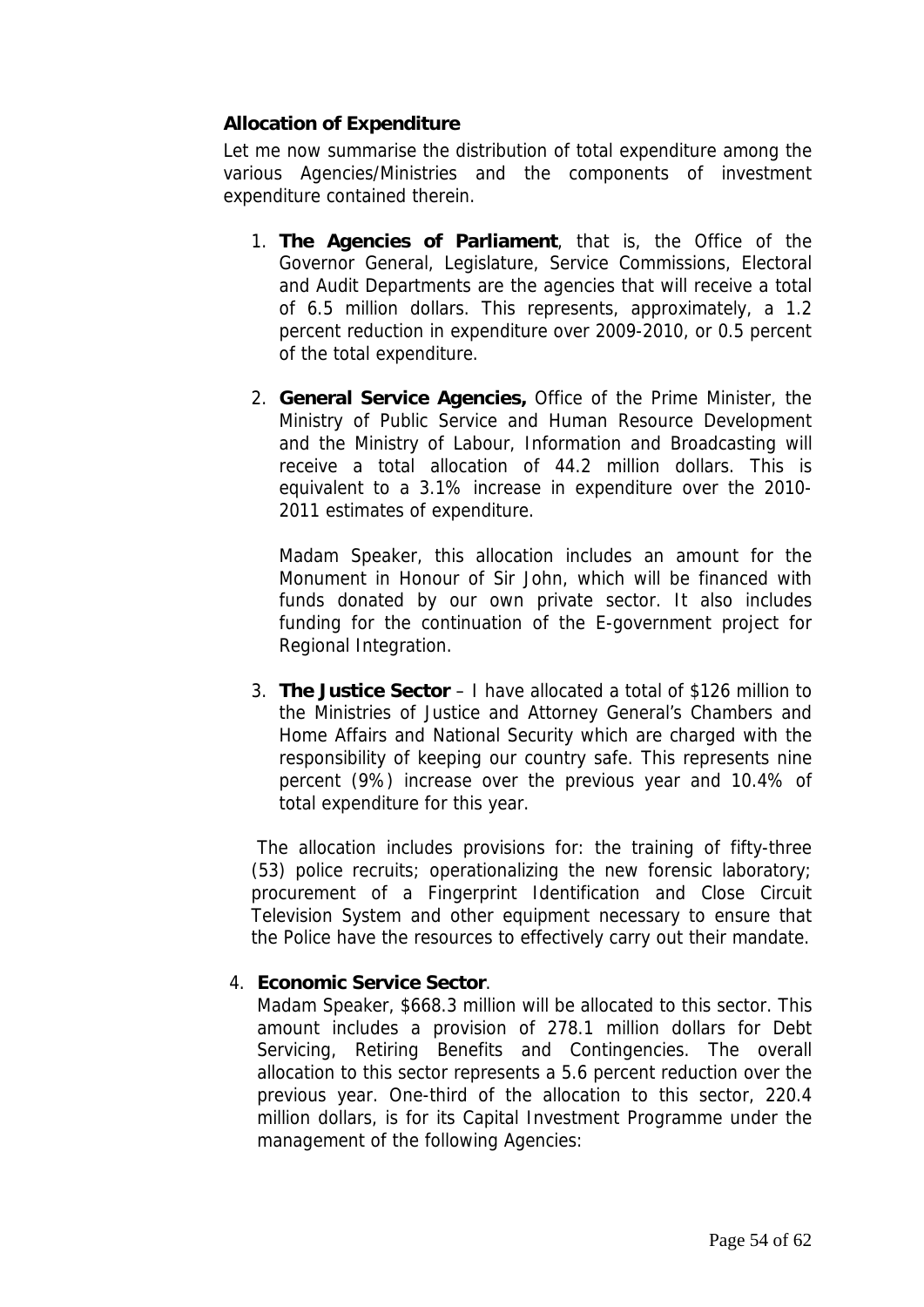- i) The Ministry of Agriculture, Forestry, Lands and Fisheries;
- ii) The Ministry of Commerce, Industry and Consumer Affairs;
- iii) The Ministry of Communications, Works, Transport and Public Utilities;
- iv) The Ministry of Finance, Economic Affairs & National Development
- v) The Ministry of External Affairs, International Trade and Investment;
- vi) The Ministry of Tourism and Civil Aviation;
- vii) The Ministry of Physical Development and Environment; and
- viii) The Ministry of Housing, Urban Renewal and Local Government;

The Ministry of Agriculture, Forestry and Fisheries is earmarked to receive an allocation of EC\$47 million. Around EC\$12.1 million of that amount is for the continued implementation of the Agricultural Diversification Projects funded by the European Union. A further EC\$3.4 million is for the establishment of the National Marketing Infrastructure, a Public Private Partnership initiative. Approximately EC \$3.7 million is for Crop Development, and EC\$5.8 million for the completion of the Meat Processing Facility.

The Ministry of Commerce, Industry and Consumer Affairs will receive EC\$19.2 million. Included in this is EC\$9.3 million for various initiatives under Commerce & Industry

The Ministry of Communications, Works, Transport and Public Utilities is earmarked to receive EC\$84.8 million. This includes EC\$48.1 million for various road infrastructure projects.

 Of the EC\$409.2 million earmarked for the Ministry of Finance and Economic Affairs, EC\$70.4 million dollars is earmarked for Capital projects aimed at strengthening financial administration, for contingencies and for the continuation of National Development Plan programme.

The Ministry of Tourism is earmarked to receive EC\$43.4 million. Included in this amount is EC\$30 million for Tourism Marketing and Promotion.

#### **5. Social Service Sector**

Madam Speaker, EC\$365.9 million is being injected into the Social Services Sector. The Ministry of Social Transformation Youth and Sports, The Ministry of Education and Culture and the Ministry of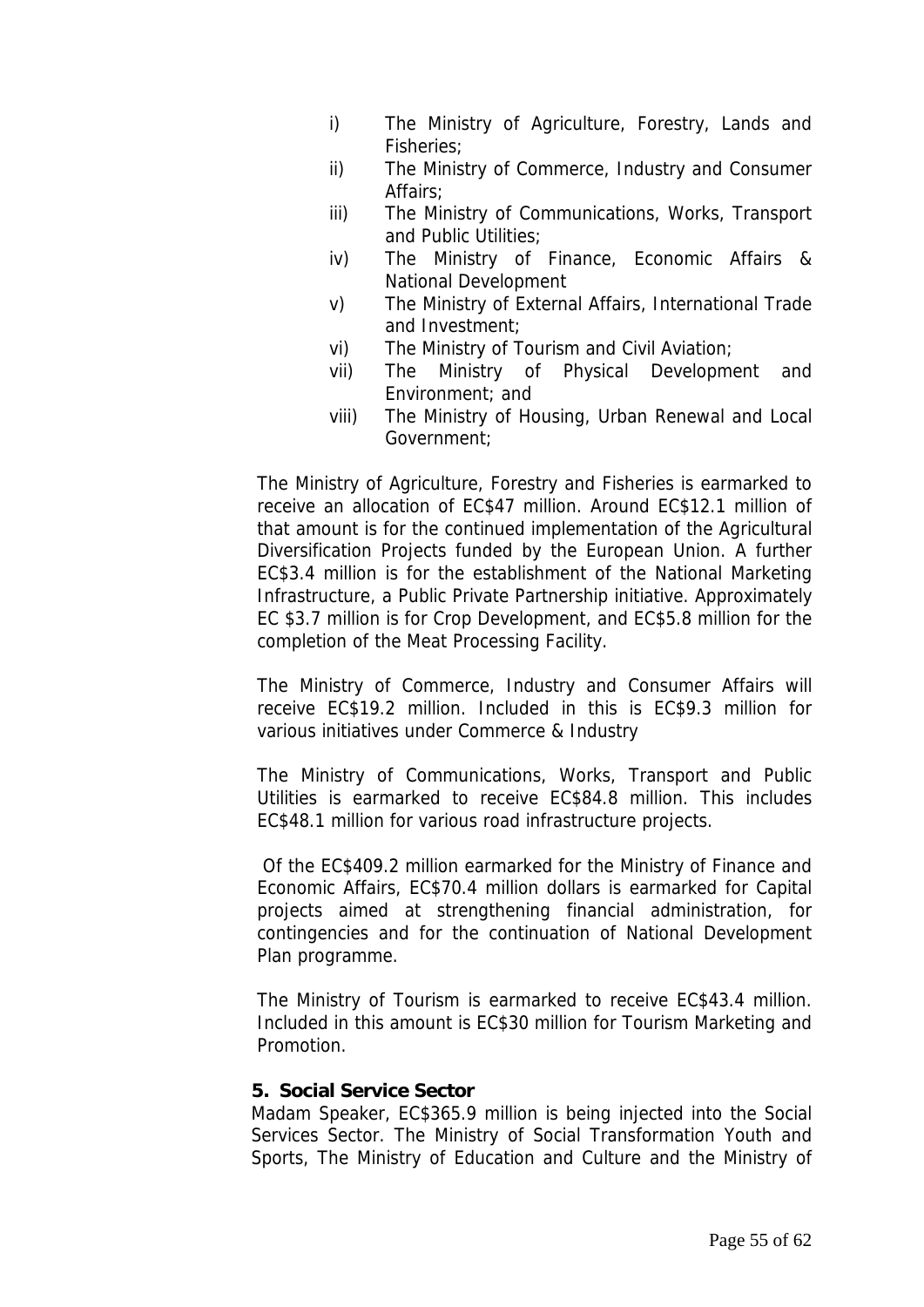Health, Wellness, Family Affairs, Human Services and Gender Relations are the administrators of this sector.

The Ministry of Social Transformation, will receive EC\$54.7 million. Of this amount, EC\$42.2 million is allocated for various projects to benefit communities and vulnerable groups of which EC\$7.5 million will target projects for the development of sports.

The Ministry of Education will receive EC\$182.3 million of which EC\$27 million is for capital expenditure, primarily to undertake the rehabilitation of school plants and the purchase of equipment.

Finally, as a demonstration of this government's commitment to ensuring continued improvement in the health care system, EC\$128.9 million will be allocated to the Ministry of Health. Of that, EC\$46.7 million are earmarked for capital expenditure. This includes allocations for the new national hospital.

#### **New Revenue Measures**

## **Withholding Tax on Interest Paid to Non Residents**

Madam Speaker, last year, I announced that I would remove the exemption pertaining to the payment of witholding tax on interest under the Third Schedule of the Income Tax Act. However, as the recession deepened, I had put its implementation on hold in order to further consider the potential impact on non-residents. I have now decided to proceed with the implementation of the measure.

Accordingly, interest payable to non-residents will no longer be tax exempt under the 3rd schedule of the Income Tax Act, and will be subject to withholding tax at the rate of 15 percent. It must be noted that resident corporations pay tax on interest income at the corporate tax rate of 30 percent, while individuals pay taxes on qualifying interest income at their individual tax rates which range from 10 percent to 30 percent.

#### **Stamp Duty on Share Transfers**

Madam Speaker, this proposal essentially aims at correcting a loophole in the Stamp Duty regulations regarding the conveyance, transfer, sale or otherwise of the debenture stock, debt or shares of any company or corporation. Sophisticated taxpayers are currently taking advantage of the loop-hole resulting in substantial losses in revenue from stamp duty.

A typical example of this would be a local company which is in the business of buying and selling property, forming a separate company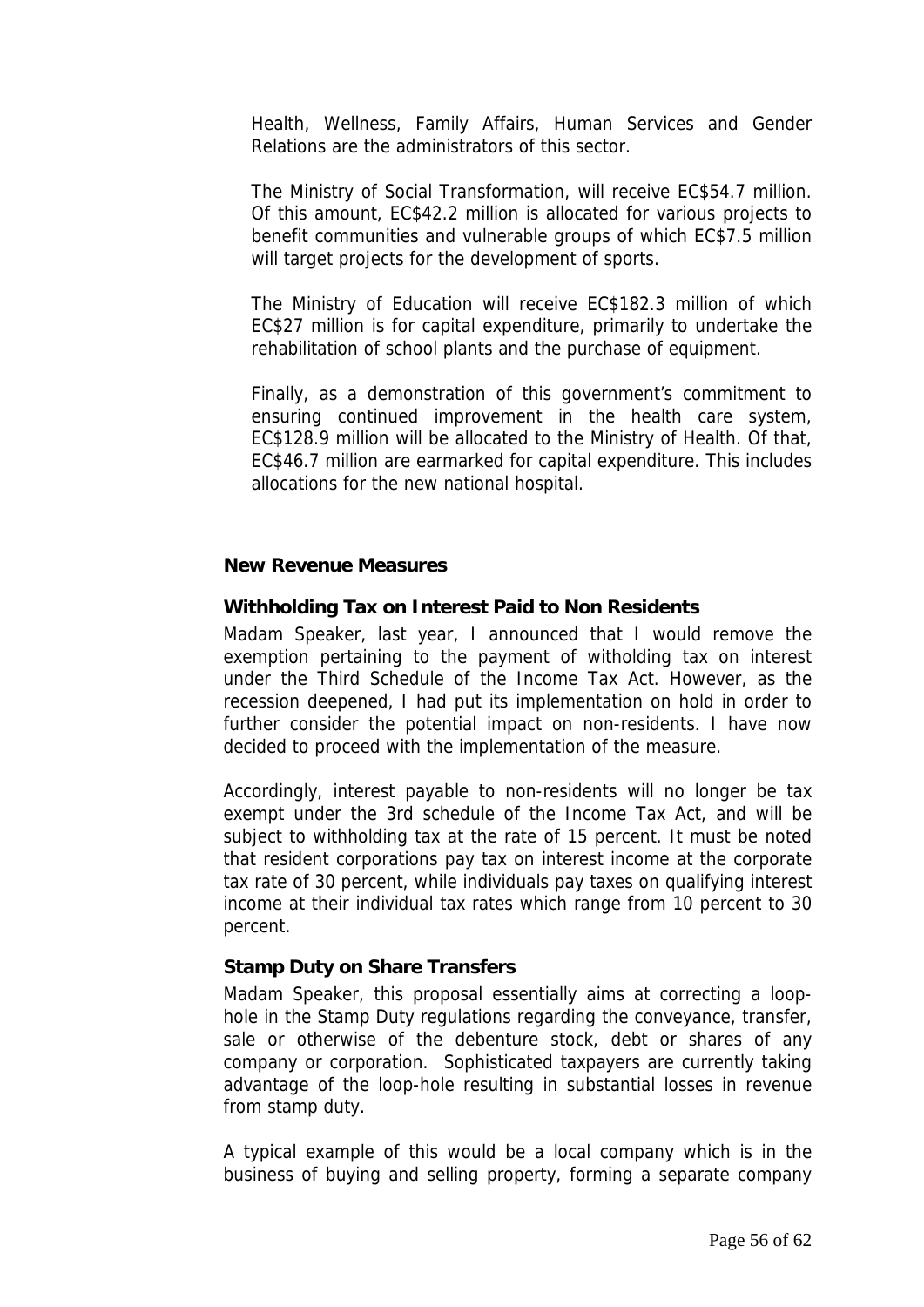whose only asset is the house and land which is intended to be sold. Shares of that newly formed company would be sold with the owners of the shares essentially being the owners of the house and land. Some taxpayers have found creative ways of avoiding payment of stamp duties by not applying the conventional method of determining the tax due. Therefore instead of paying 2 percent purchasers tax and 2.5 percent vendors tax (in the case of a local company) and 10 percent vendors tax (for non-resident companies), the property owner would end up paying only ½ of one percent of the net asset value of the share transfer as provided for under the Stamp Duty (Amendment) Regulations No. 66 of 2001. This could result in the seller of the property paying less than 10 percent of what should be paid under the conventional method.

To correct this anomaly, I, therefore, propose that stamp duty on the sale of property be calculated on the greater of  $\frac{1}{2}$  of 1 percent of net asset value and the conventional stamp duty computation. The stamp duty regulations will be amended accordingly.

#### **Market Valuation System of Property Tax**

The property tax regime will be changed to an open market valuation system for assessing residential properties as opposed to the existing system based on annual rental values, which is less transparent. Commercial properties are already being assessed on this new system.

Madam Speaker, I, therefore, propose a change in the method of assessment of residential properties for property tax from annual rental to open market valuation at a rate of 0.4 of one percent.

In the case of commercial properties, the rate was changed to 0.25 of one percent when the method of valuing commercial properties was changed from annual rental to open market value based on the amendment of the 2001 property tax legislation. However, the existing rate is considered to be too low, as it is not equivalent to the previous rates of 7 and 14 percent based on annual rental value, in terms of the revenue impact. I therefore propose to increase the rate of property tax on commercial properties from 0.25 to 0.4 of one percent based on open market value.

Property taxes have been fraught with problems of low compliance and insufficient enforcement. The Inland Revenue Department will be strengthened and will be required to improve on its enforcement procedures.

#### **Increase in Cellular Tax**

Madam Speaker, the government will, this year, increase the tax on the use of cellular phones, from the current rate of 10 percent to 15 percent. This increase will become effective on 1<sup>st</sup> May 2010.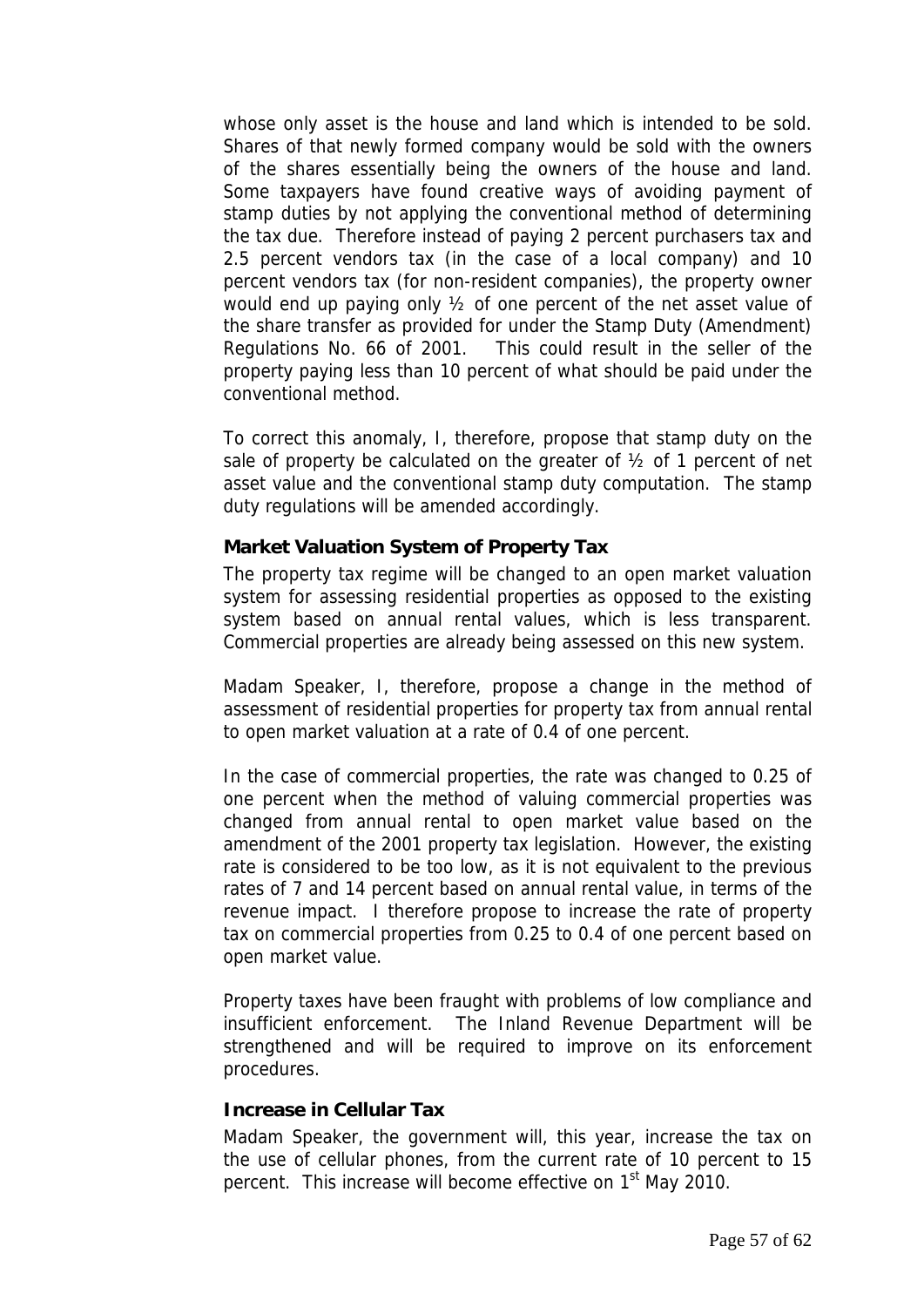## **Expenditure Policies**

Madam Speaker, last year I announced a number of measures to reduce waste and inefficiency and contain expenditure growth. I am pleased to report the following:

- 1. Work has commenced in the area of operational and efficiency reviews with the conduct of functional reviews of the Ministries of Communications & Works, Public Service and Social Transformation. The recommendations will be implemented in this fiscal year.
- 2. The government vehicle fleet has been reduced by eleven percent.
- 3. We will continue to rationalize office space, and otherwise seek to implement appropriate mechanisms to reduce expenditure.
- 4. In order to contain the rate of increase in the public service, vacant positions among the established positions will be filled, following a review by the Ministries of Finance and Public Service with a view to managing resources within and among agencies.
- 5. In respect of the non-established positions, only replacements will be considered. No new positions will be filled.
- 6. All agencies will be required to thoroughly review arrangements for overtime, with a view to enhancing productivity and containing expenditure.
- 7. Excess mileage will not be allowed to exceed the policy limits and provisions approved in the budget.

The recession has taken a heavy toll on incomes and jobs. Our ability to recover quickly, depends in part, on the appropriateness of our plans, and how efficiently we are able to implement them. A speedy recovery also depends on the co-operation of all Saint Lucians. We will soon embark on a new round of public sector wage negotiations, which will be followed by similar discussions in the private sector. Generous wage settlements have been reached in recent years and I urge restraint during the deliberations on the new cycle, which will be conducted in a climate of very low inflation.

Madam Speaker, I wish to throw out a challenge to all agencies this year. All agencies are to identify and review areas where expenditure waste exists, and undertake necessary measures to improve efficiency. Should any agency be successful in achieving budgetary savings, a percentage of the saving will be allocated to the agency for proposed new initiatives in the subsequent financial year.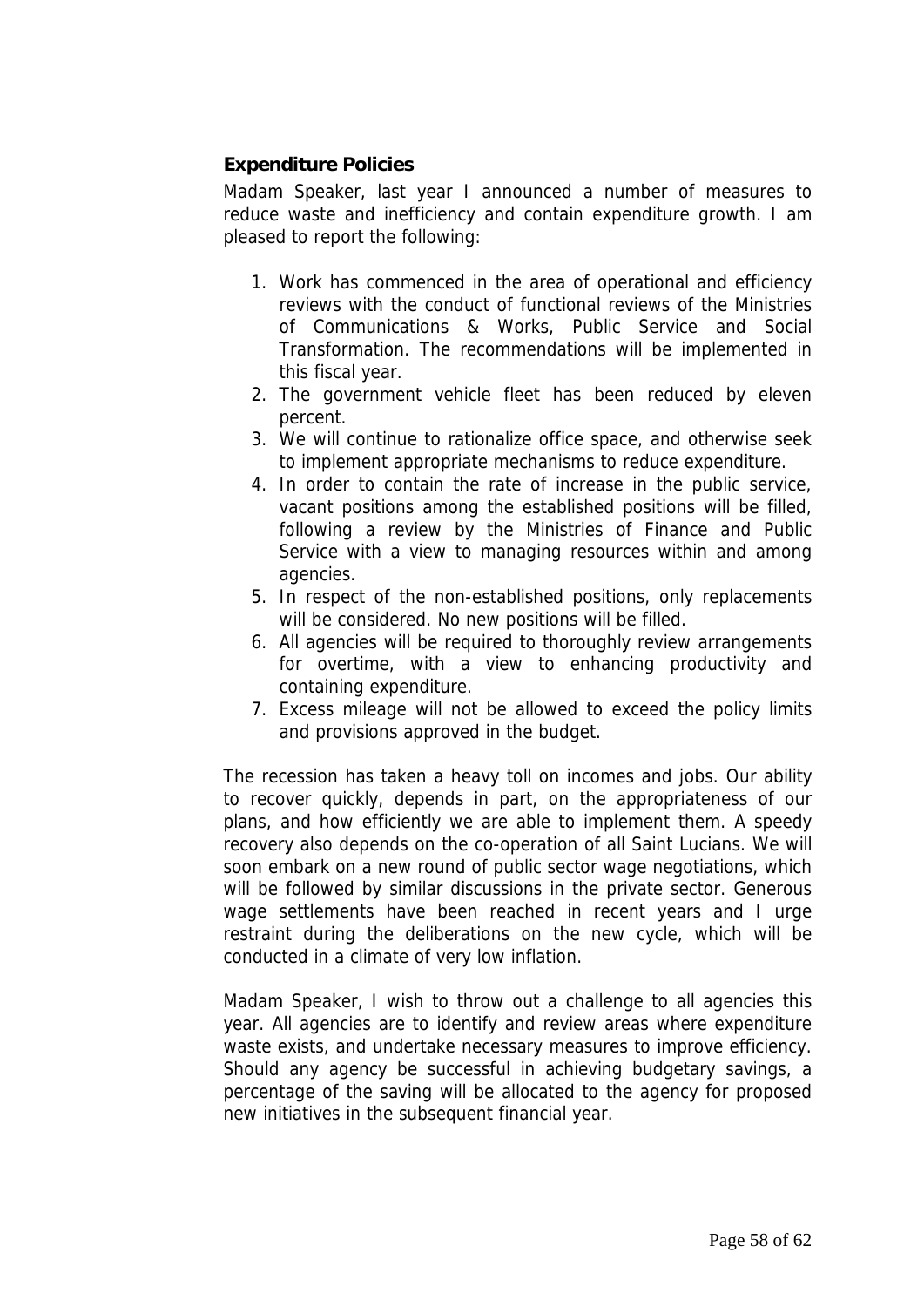## **Increase in Public Assistance**

Madam Speaker, over the last two years the government implemented a number of measures designed to cushion the impact of rising food and energy prices. Some of these measures include the zero rating of consumption tax on a range of food items and the subsidy on cooking gas, the subsidy on basic food commodities (rice, sugar and flour), for example.

Despite the low levels of inflation that currently exist, Government has taken a policy decision to maintain these social protection measures. Madam Speaker, this government recognizes that the allowance for the most vulnerable - the poorest of the poor, is inadequate.

Commencing October 2010, I wish to announce a twenty-five percent (25%) increase in Public Assistance allowances. In this regard, an exercise to review that list is being undertaken by the Ministry of Health, to ascertain that the persons on the list are truly deserving.

## **Incentives and Opportunities Available for Businesses and Investors**

Madam Speaker, this is not the year for imposing extensive new taxes on individuals or on the business sector, lest the recovery be adversely affected. It is also not the time for providing a plethora of new concessions, for two reasons:

- 1. The delicate balance between stimulating economic activity and securing a reliable revenue stream must be achieved without eroding the latter.
- 2. We have provided an extensive array of incentives to individuals and business enterprises over the years, to engender growth and development.

The Government provides one of the most generous tax incentive regimes in the OECS, the objective of which is to attract investment to Saint Lucia by reducing the cost of doing business and facilitating investment. Saint Lucians have not taken full advantage of the numerous incentives and concessions available. Allow me, therefore, Madam Speaker, to highlight some of these again, which include:

- 1. The full waiver of corporate income tax (tax holidays) up to a period of 15 years for investment in tourism and manufacturing;
- 2. With respect to manufacturing enterprises, the full waiver of import duty and consumption tax on plant, machinery and equipment, spare parts and raw and packaging materials, as outlined in the Fiscal Incentives Act (No. 15 of 1974);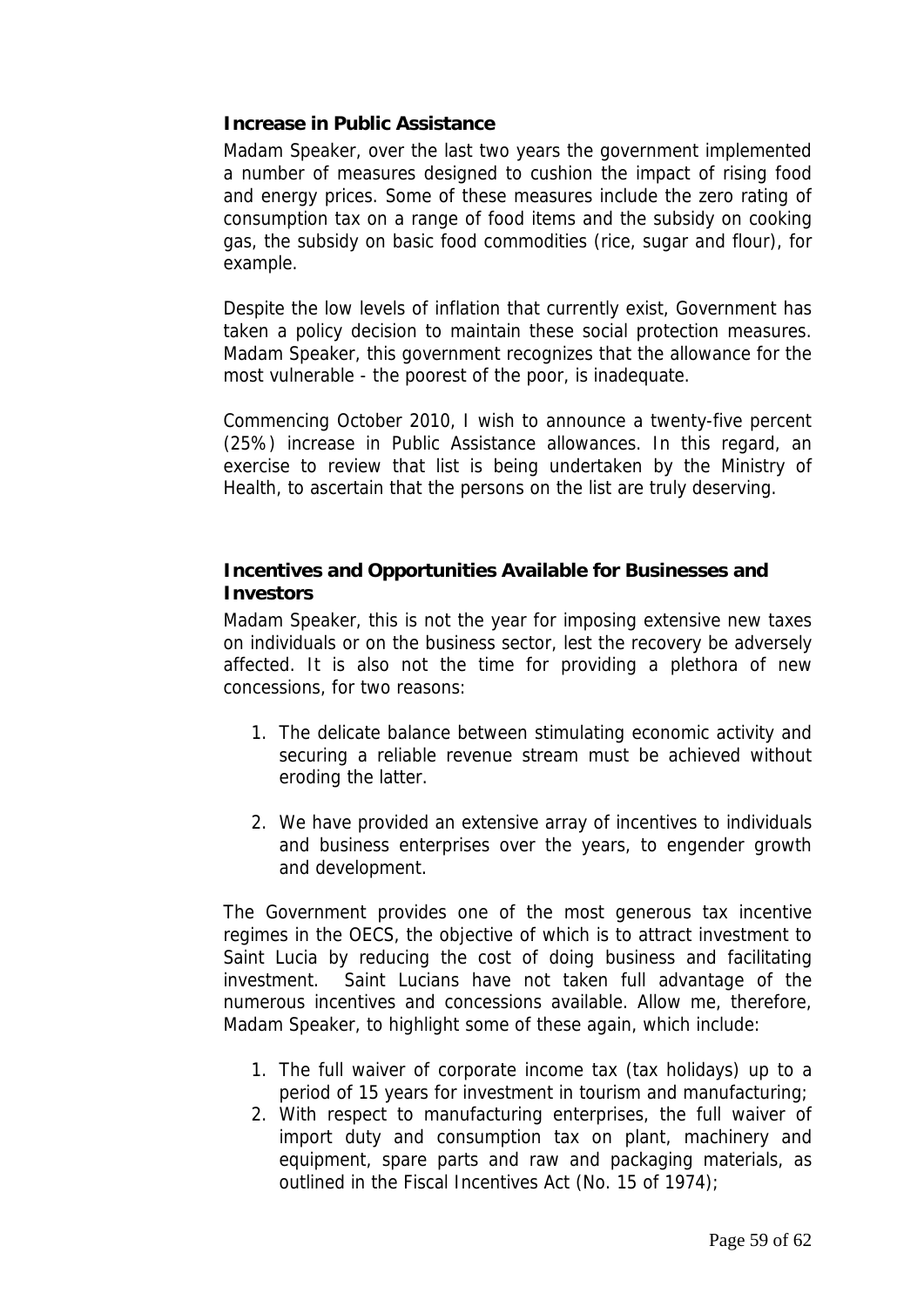- 3. With respect to the tourism plant, customs duty exemptions on building materials, articles or equipment for construction purposes, as outlined in the Tourism Incentives Act (1996);
- 4. Exemption of commercial properties from property tax during the first 3 years after construction.
- 5. Tax relief on export earnings;
- 6. No restrictions on the repatriation of profits.

In addition, government has established several agencies and facilities aimed at assisting and supporting businesses. These include:

- 1. The National Development Corporation
- 2. The Office of Private Sector Relations
- 3. The Small Business Development Unit (SEDU) in the Ministry of Commerce, Industry and Consumer Affairs.
- 4. The St Lucia Development Bank and its Youth Enterprise Equity Fund
- 5. Belfund

Madame Speaker, I urge all, including the Diaspora, to approach those institutions to discuss their business plans and to take advantage of the opportunities and assistance that they may provide. Meanwhile, government is dedicated to eliminating the constraints on doing business in St. Lucia, in order to attract and facilitate small, medium and large investments, both foreign and domestic in St. Lucia. These include:

- 1. Trade facilitation (speedy customs clearance procedures);
- 2. Alternative energy to reduce operational costs and
- 3. Ongoing public sector reform

In addition to existing incentives, government is considering an even more conducive environment, including more efficient tax administration, to attract equity investment and encourage more active private sector participation. These are enshrined in the ongoing tax reform program as well as the broader private sector development strategy.

Moreover, the government remains committed to redressing the challenges and problems faced by small and medium sized enterprises, which make a valuable contribution to the economic development of St. Lucia. These include

- 1. Access to finance at reasonable interest rates,
- 2. Limited management capacity,
- 3. Weak marketing capabilities and associated market access issue and
- 4. High rates of business failure.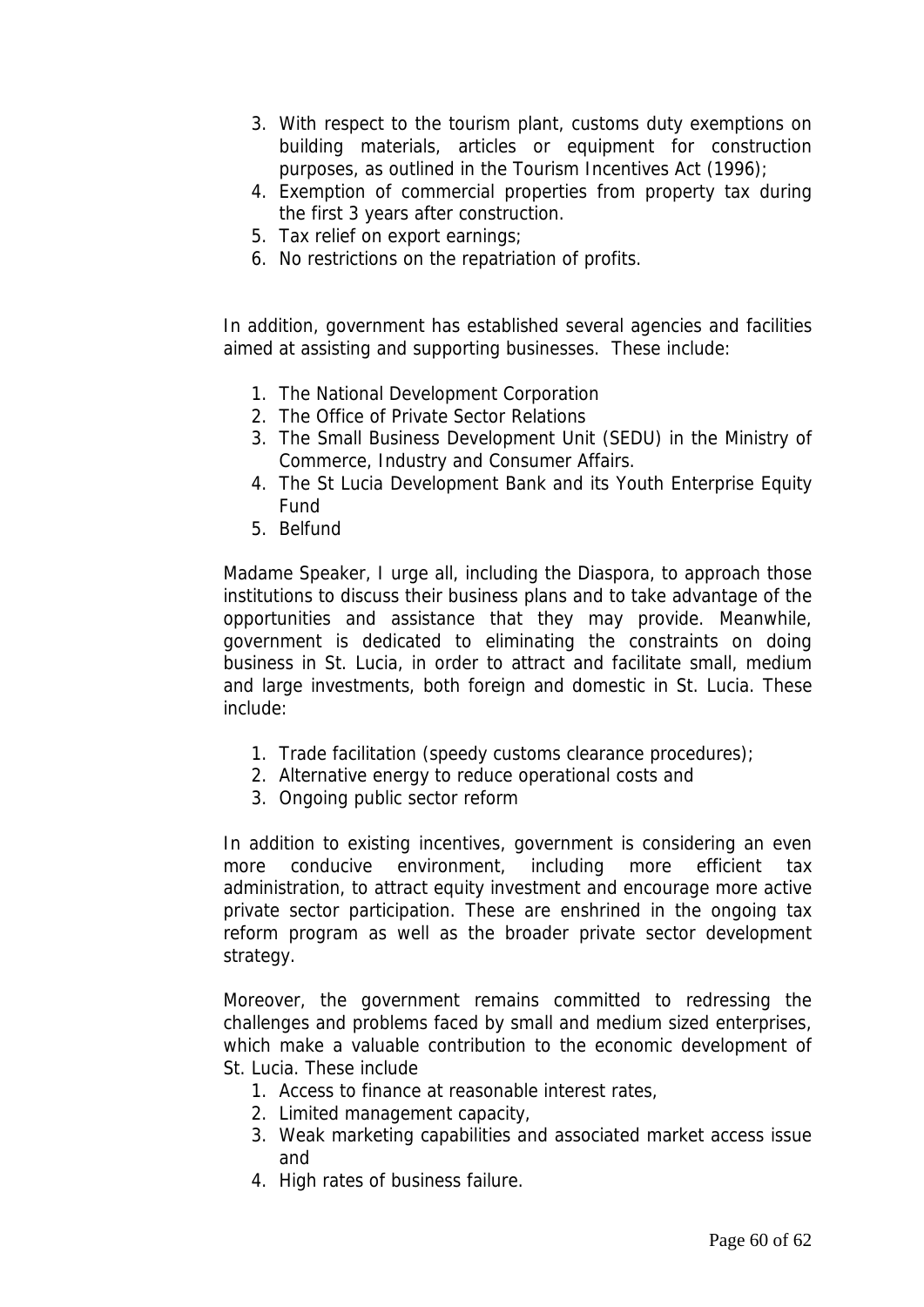Therefore, we will, in the coming months, undertake a campaign to inform the public of the existing opportunities and encourage them to make full use of their rightful entitlement.

#### **Conclusion**

Madam Speaker, the year ahead like last year, will be one of great challenge, yet of optimism, as the World creeps out of this deep economic crisis. Like the Great Depression of the 1930s, recovery in some countries will occur sooner, while others will feel a prolonged negative impact.

Madam Speaker, the road to recovery is not only about dealing with financial issues or achieving economic growth. The development of people is the ultimate goal of economic policy, and addressing effectively, the many socio-economic problems facing our people, continues to be an integral part of our efforts. Failure to solve the high levels of crime, violence, apathy and other social ills, will act as a brake, not just on the recovery effort, but on our overall development. Our social programs, which stretch beyond the confines of this oneyear budget, are, therefore, significantly orientated towards building social cohesion in our country.

Madam Speaker, whereas depressions have come and gone, and prosperity has always returned, and it will again, we have, in the preparation of this year's Budget, gone to great lengths to exercise pragmatism, impartiality, prudence, equity and transparency, in the allocation of the meagre resources of the State.

Madam Speaker, it would be remiss of me, if I failed to applaud the firm resolve and heroic efforts of the people of Saint Lucia, in the face of difficult circumstances, including in some cases, job losses, lower individual and family incomes, and all the adversity brought on by the recession. Without their patience, understanding, forbearance and hard work, living conditions, and the economic performance of the country, would have been worse. I recognize their resilience, and thank them for their support in these trying times.

Finally, I wish to thank the very conscientious and diligent staff - in the Ministry of Finance and other Ministries - who contributed to the Budget process, thus making today's presentation possible. Madam Speaker, they are the ones who toiled at night to ensure that today's machinery runs smoothly.